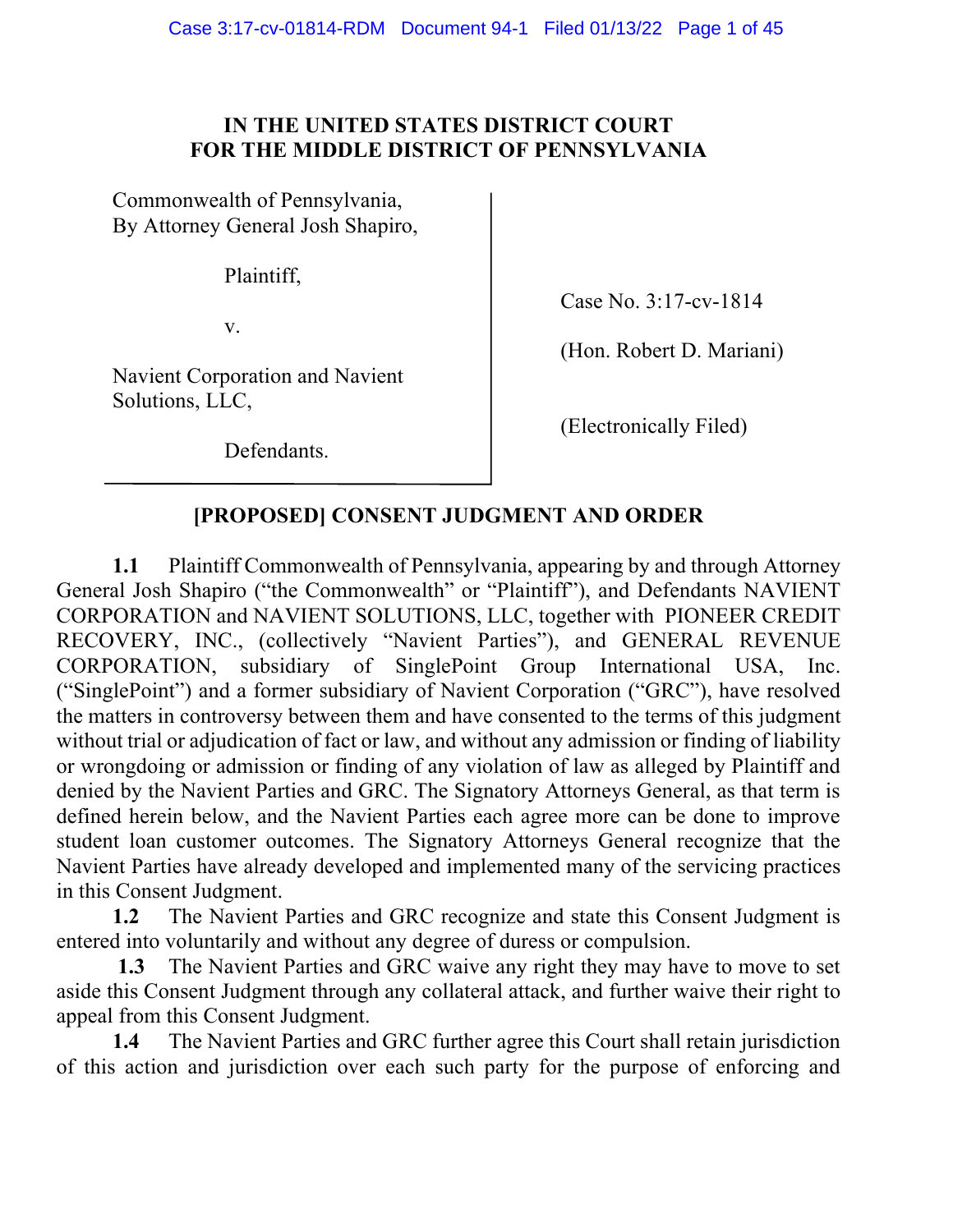modifying this Consent Judgment and for the purpose of granting such additional relief as may be necessary and appropriate.

It is hereby ORDERED, ADJUDGED, AND DECREED that:

#### **II. DEFINITIONS**

- **A.** "Consumer Reporting Agency" shall have the meaning coterminous with the meaning of Consumer Reporting Agency as defined in the Fair Credit Reporting Act, 15 U.S.C. § 1681a(f).
- **B.** "Alternative Repayment Plans" shall mean Income-Driven Repayment Plans and extended and graduated repayment plans.
- **C.** "Effective Date" shall mean the date upon which this Consent Judgment is entered by the Court.
- **D.** "FFELP" or "FFEL" shall mean the Federal Family Education Loan Program.
- **E.** "Income-Driven Repayment Plan" or "IDR Plan" shall have the same meaning as promulgated by the United States Department of Education, including the following plans: Revised Pay As You Earn (REPAYE), Pay As You Earn (PAYE), Income-Based Repayment (IBR), Income-Contingent Repayment (ICR), and any similar plan that the U.S. Department of Education later classifies as an income-driven repayment plan.
- **F.** "PSLF" shall mean the Public Service Loan Forgiveness Program, a U.S. Department of Education program intended to encourage individuals to enter and continue in fulltime public service employment by forgiving the remaining balance of their qualifying federal student loans after they satisfy certain public service and loan payment requirements.
- **G.** "TEPSLF" shall mean the Temporary Expanded Public Service Loan Forgiveness Program, a U.S. Department of Education program that provides loan forgiveness for qualifying federal student loan borrowers who made some or all of their requisite monthly PSLF payments under a repayment plan that does not qualify for PSLF.
- **H.** "PSLF LWO" shall mean the Public Service Loan Forgiveness Limited Waiver Opportunity announced by the U.S. Department of Education on October 6, 2021, including any rules, regulations, change orders, or dear colleague letters related thereto.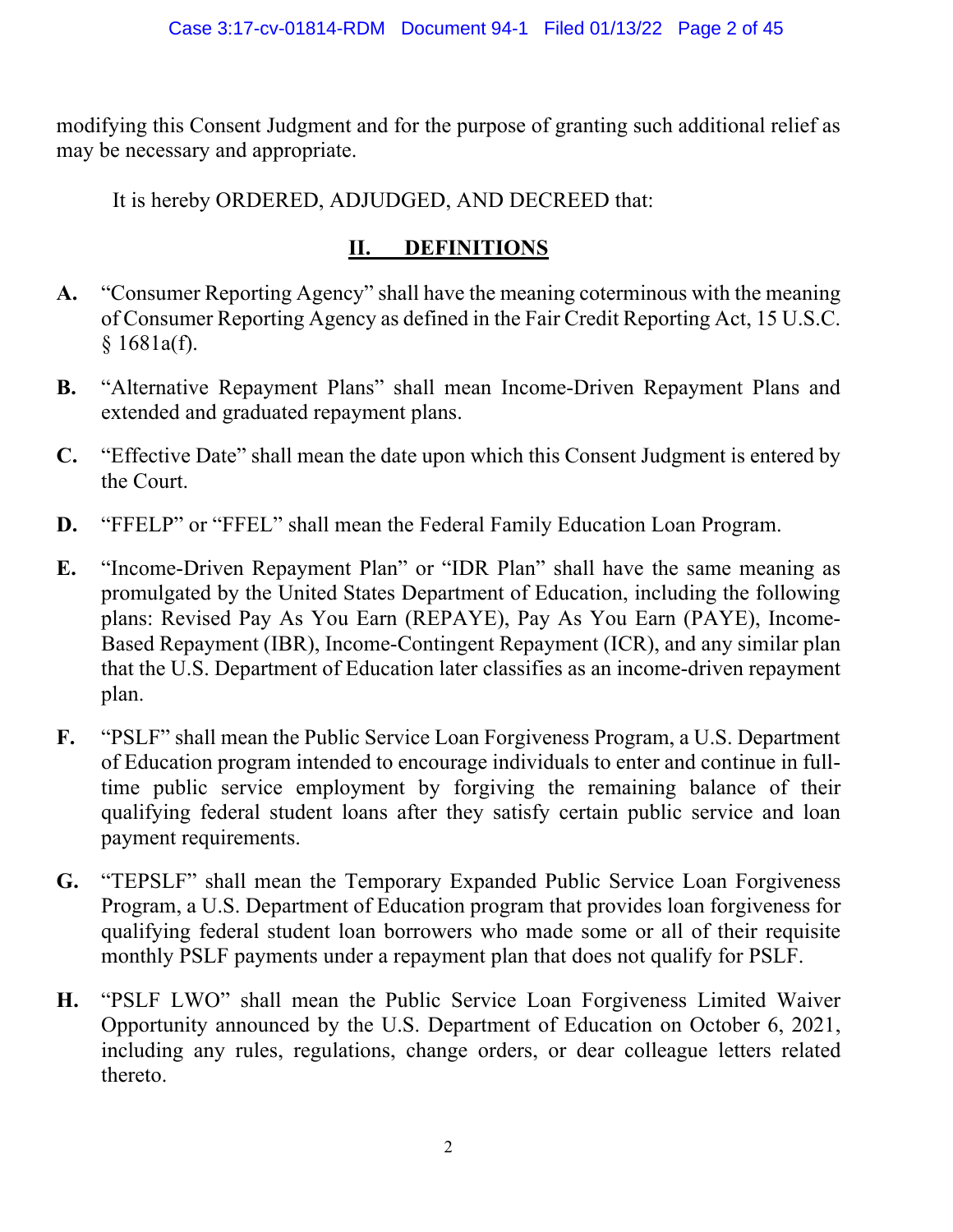- **I.** "TLF" shall mean the Teacher Loan Forgiveness Program, a U.S. Department of Education program intended to encourage individuals to enter and continue in the teaching profession by forgiving a specified amount of their qualifying federal student loans after they satisfy certain teaching requirements and meet any other qualifications.
- **J.** "Oversight Committee" shall mean the following Signatory Attorneys General: California, Illinois, Massachusetts, Pennsylvania, and Washington.
- **K.** "Signatory Attorneys General" shall mean the Attorney General representing any state, commonwealth, or district that is a party to this Consent Judgment and/or any other substantially similar judgment or decree, including without limitation the Commonwealth.

#### **III. GENERAL PROVISIONS**

- **A.** This Court has jurisdiction of this subject matter hereof and the parties hereto.
- **B.** Venue is proper in this Court.
- **C.** This Consent Judgment is intended to be for the benefit of the Navient Parties and other parties hereto and does not create any other third-party beneficiary rights or give rise to or support any right of action by any consumer or group of consumers or confer upon any person other than the parties hereto any rights or remedies. This document and its contents are not intended for use by any third party for any purpose, including submission to any court for any purpose, unless otherwise ordered by a court of competent jurisdiction.
- **D.** This Consent Judgment does not constitute approval by the Signatory Attorneys General of any of the Navient Parties' or GRC's business practices, and none of the Navient Parties or GRC shall make a representation or claim to the contrary. Further, neither the Navient Parties, GRC, nor anyone acting on their behalf shall state or imply, or cause to be stated or implied, that the Signatory Attorneys General or any other governmental unit of the Signatory Attorneys General have approved, sanctioned, or authorized any practice, act, or conduct of the Navient Parties or GRC.
- **E.** Nothing in this Consent Judgment shall be construed as relieving the Navient Parties or GRC of their obligations to comply with all state and federal laws, regulations, or rules, or granting the Navient Parties or GRC permission to engage in any acts or practices prohibited by such laws, regulations, or rules.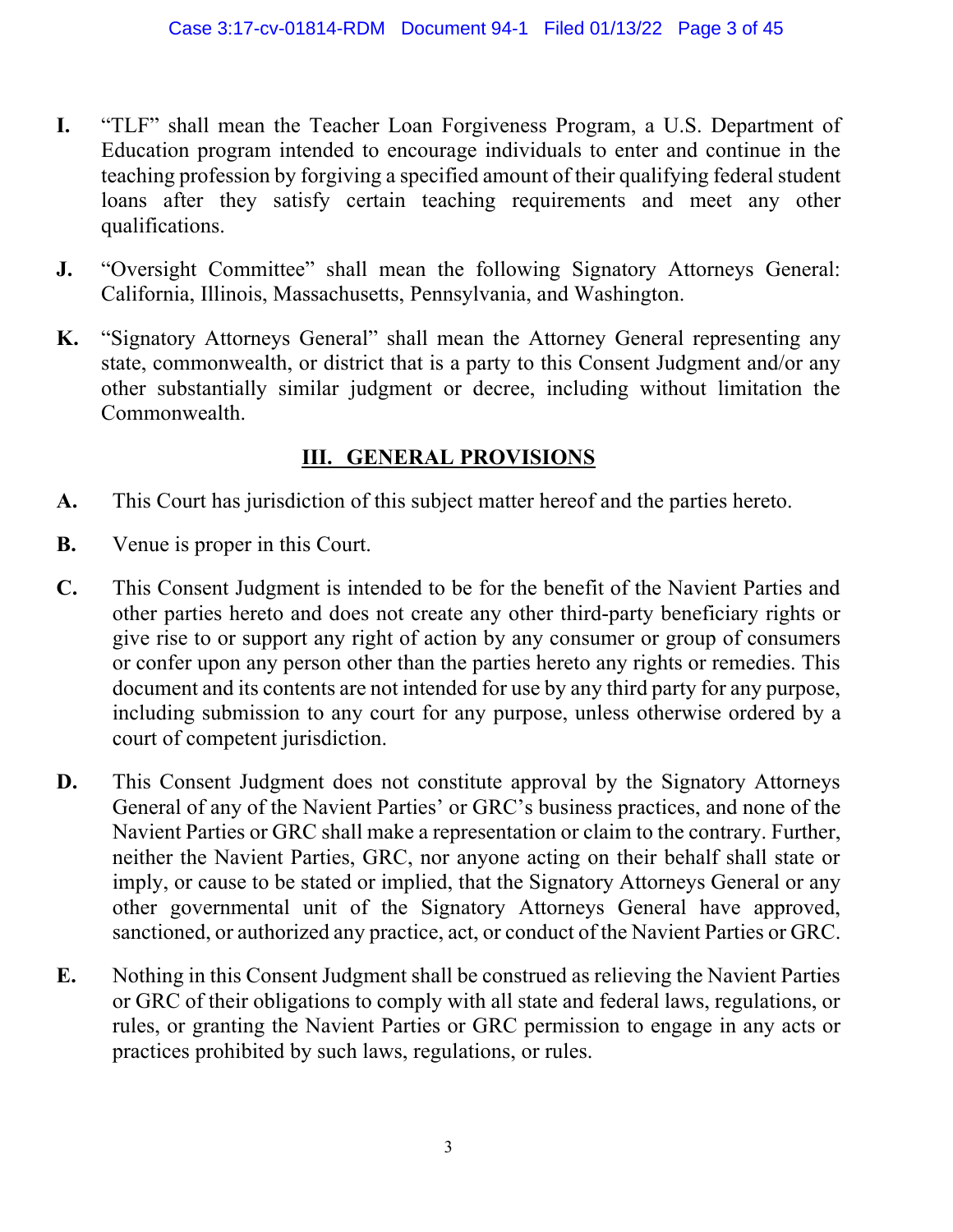- **F.** This Consent Judgment shall be binding upon and inure to the benefit of each of the Navient Parties and GRC and their successors and assigns.
- **G.** The Navient Parties and GRC are entering this Consent Judgment solely for the purpose of settlement, and nothing contained herein may be taken as or construed to be an admission or concession of any violation of law, rule, regulation, other matter of fact or law, or of any liability or wrongdoing. No part of this Consent Judgment, including its statements and commitments, shall constitute evidence of any liability, fault, or wrongdoing by the Navient Parties or GRC.
- **H.** This Consent Judgment shall not be construed or used as a waiver or limitation of any defense or claim otherwise available to the Navient Parties or GRC in any other action, or of their right to defend against, or make any arguments in, any private individual action, class claims or suits, or any other governmental or regulatory action relating to the subject matter or terms of this Consent Judgment, except as specifically provided in Section III.I and Section VII of this Consent Judgment.
- **I.** This Consent Judgment shall not be construed or used as a waiver or limitation of any claim or defense that a consumer may have against the Navient Parties or GRC in any other action, except that the Navient Parties and GRC may argue, to the extent permitted by law, that amounts otherwise recoverable in such actions might be set off by amounts remitted to consumers by the Signatory Attorneys General in connection with this Consent Judgment; nor shall this Consent Judgment be construed to release any claims other than those specified in Section VII.
- **J.** The Signatory Attorneys General, the Navient Parties, and GRC (collectively, the "Parties") acknowledge that similar resolutions have or will be entered into between the Navient Parties, GRC, and the Signatory Attorneys General for other States, including, without limitation, the States of Arizona, Arkansas, California, Colorado, Connecticut, Delaware, Florida, Georgia, Hawaii, Illinois, Indiana, Iowa, Kansas, Kentucky, Louisiana, Maine, Maryland, Massachusetts, Michigan, Minnesota, Missouri, Nebraska, Nevada, New Jersey, New Mexico, New York, North Carolina, Ohio, Oregon, Rhode Island, South Carolina, Tennessee, Vermont, Virginia, Washington, West Virginia, Wisconsin, and the District of Columbia. The Parties intend to coordinate the implementation of the terms of these resolutions as may be appropriate and necessary.
- **K.** The Navient Parties and GRC hereby represent and warrant as follows: (1) on July 31, 2019, Asset Performance Group ("APG"), a subsidiary of Navient Corporation and parent company to GRC, sold 100% of GRC's stock to SinglePoint pursuant to that certain Purchase and Sale Agreement by and between APG and SinglePoint,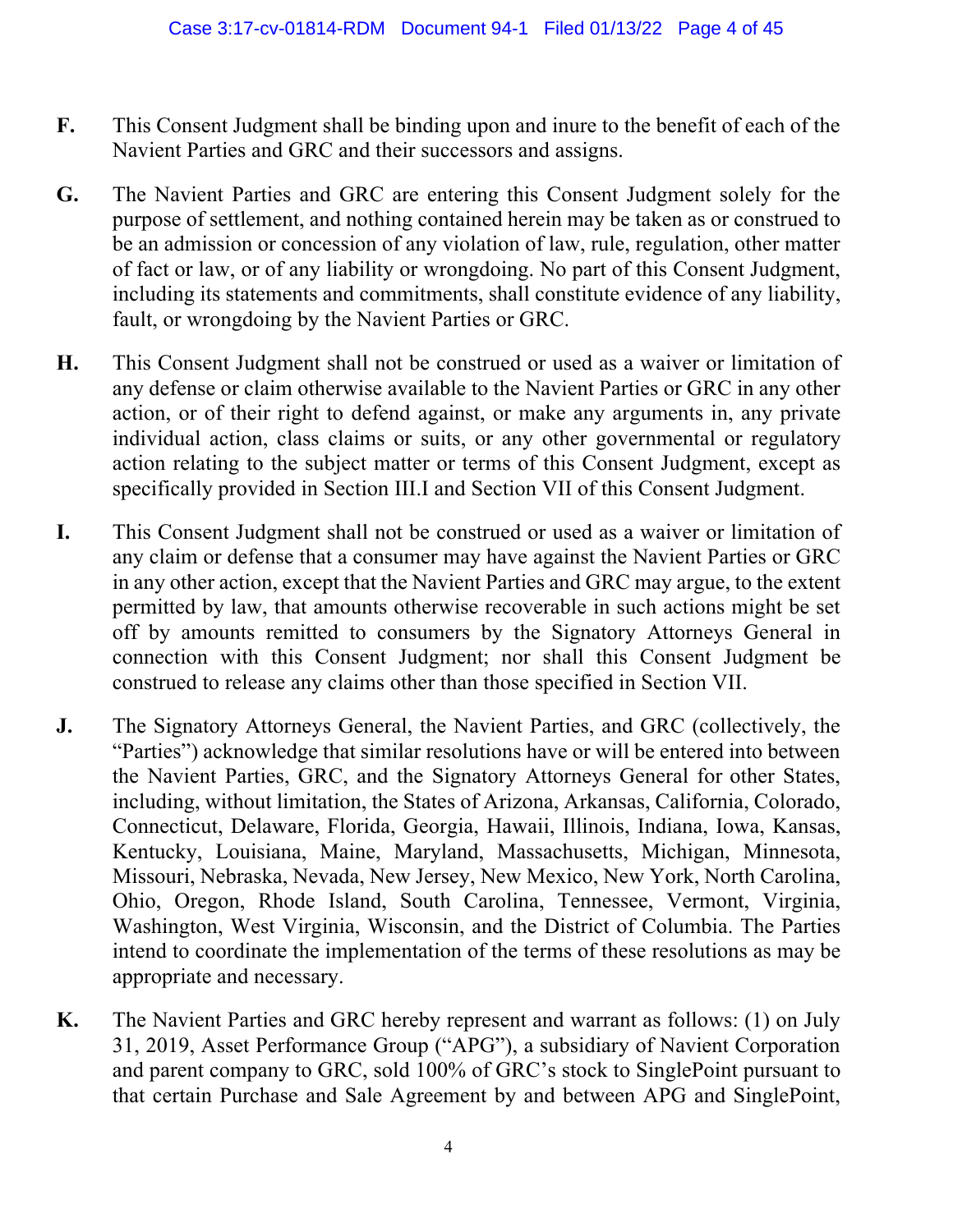dated as of May 3, 2019 (the "GRC PSA"); and (2) the GRC PSA excluded GRC's debt collection services business segment that performs debt collection services for payments under defaulted Federal Family Education Loan Program loans on behalf of Navient Portfolio Management LLC in support of contracts with guaranty agencies pursuant to the Federal Student Financial Assistance Program, which APG transferred to Pioneer Credit Recovery, Inc., on or around July 30, 2019.

**L.** Any notice or other communication with the Oversight Committee and/or the Signatory Attorneys General required or permitted under this Consent Judgment, except communications contemplated by Subsection IV.A.2., below, shall be in writing and delivered to the following persons or any person subsequently designated by the parties:

| The Commonwealth:           | Nicholas Smyth<br>Office of Attorney General<br>1251 Waterfront Pl, Level M<br>Pittsburgh, PA 15232                                                                 |
|-----------------------------|---------------------------------------------------------------------------------------------------------------------------------------------------------------------|
| <b>Oversight Committee:</b> | California Department of Justice<br>Attn: Amy Chmielewski, Deputy Attorney General<br>300 South Spring St., Suite 1702<br>Los Angeles, CA 90013<br>$(213)$ 269-6000 |
| The Navient Parties:        | John Kane<br>President<br>Navient Solutions, LLC<br>123 Justison Street, Suite 300<br>Wilmington, DE 19801                                                          |
|                             | With a copy to:<br>Mark L. Heleen<br>Chief Legal Officer & Secretary<br><b>Navient Corporation</b><br>123 Justison Street, Suite 300<br>Wilmington, DE 19801        |
|                             |                                                                                                                                                                     |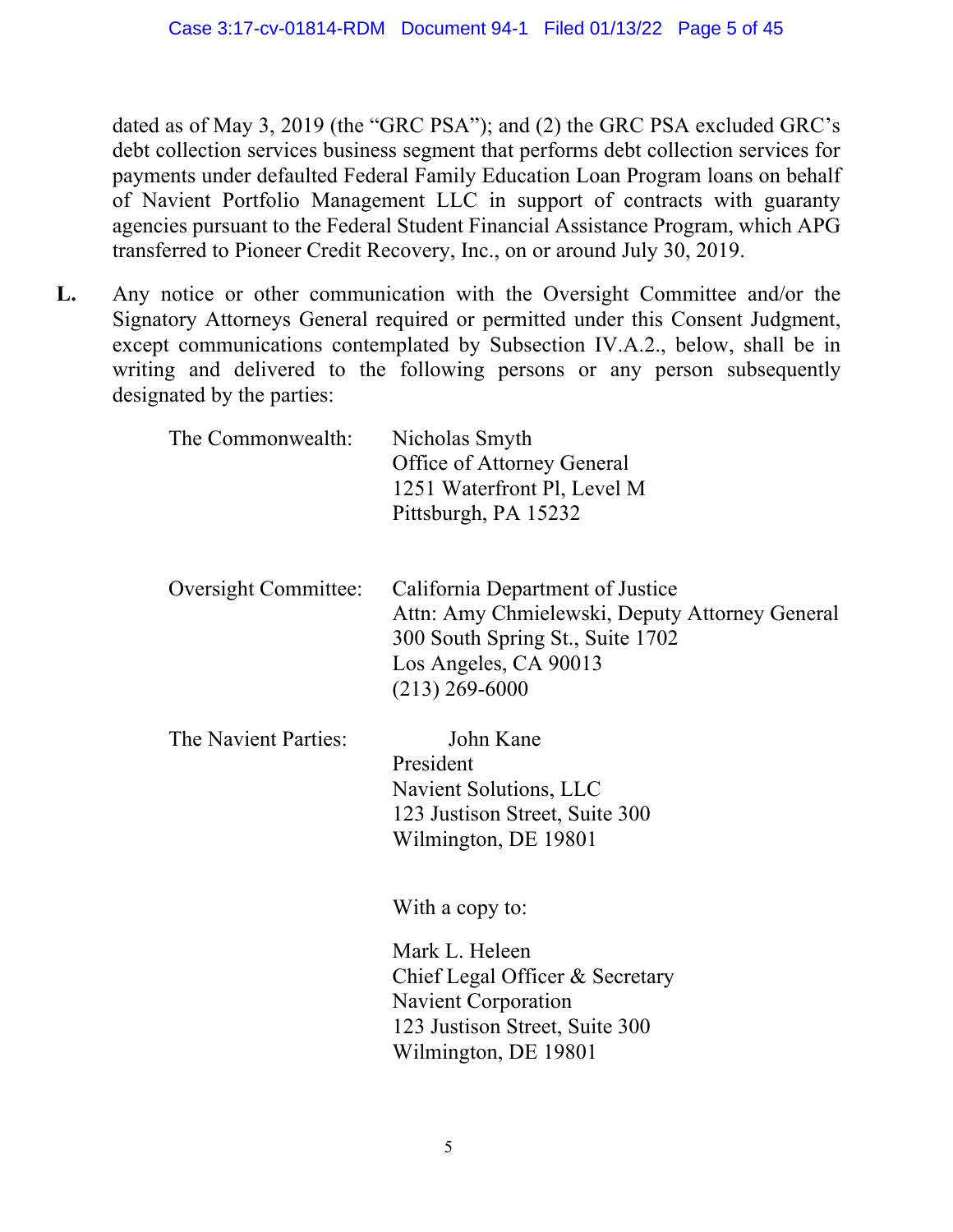GRC: Jonathan Finley General Revenue Corporation 4660 Duke Drive, Suite 200 Mason, Ohio 45040

With a copy to:

Ross J. Bextermueller Keating Muething & Klekamp PLL 1 East 4th Street, Suite 1400 Cincinnati, Ohio 45202

## **IV. SERVICING TERMS**

The Navient Parties agree to comply with the terms herein.

#### **A. GENERAL PROVISIONS & DEFINITIONS**

#### **1. Scope, Conflict, and Performance.**

- a. The terms contained herein ("terms") apply to the servicing and collections by the Navient Parties, of all federal loans made, guaranteed, or insured under Title IV of the Higher Education Act, 20 U.S.C. § 1078, *et seq.*, and all private education loans as defined by the Truth in Lending Act, 15 U.S.C.  $\frac{6}{1650(a)(8)}$ , unless otherwise specified.
- b. In each instance in these terms in which the Navient Parties are required to ensure adherence to, or undertake to perform certain obligations, it is intended to mean that the Navient Parties shall: (i) authorize and adopt such actions on behalf of the Navient Parties as may be necessary for the Navient Parties to perform such obligations and undertakings; (ii) follow up on any material non-compliance with such actions in a timely and appropriate manner; and (iii) require corrective action be taken in a timely manner of any material non-compliance with such obligations. Errors on individual borrower accounts shall not be the basis for any claim or found to be material non-compliance for purposes of this Consent Judgment. With respect to Navient Corporation, for so long as Navient Corporation remains a holding company and other than any express undertakings, its obligations under the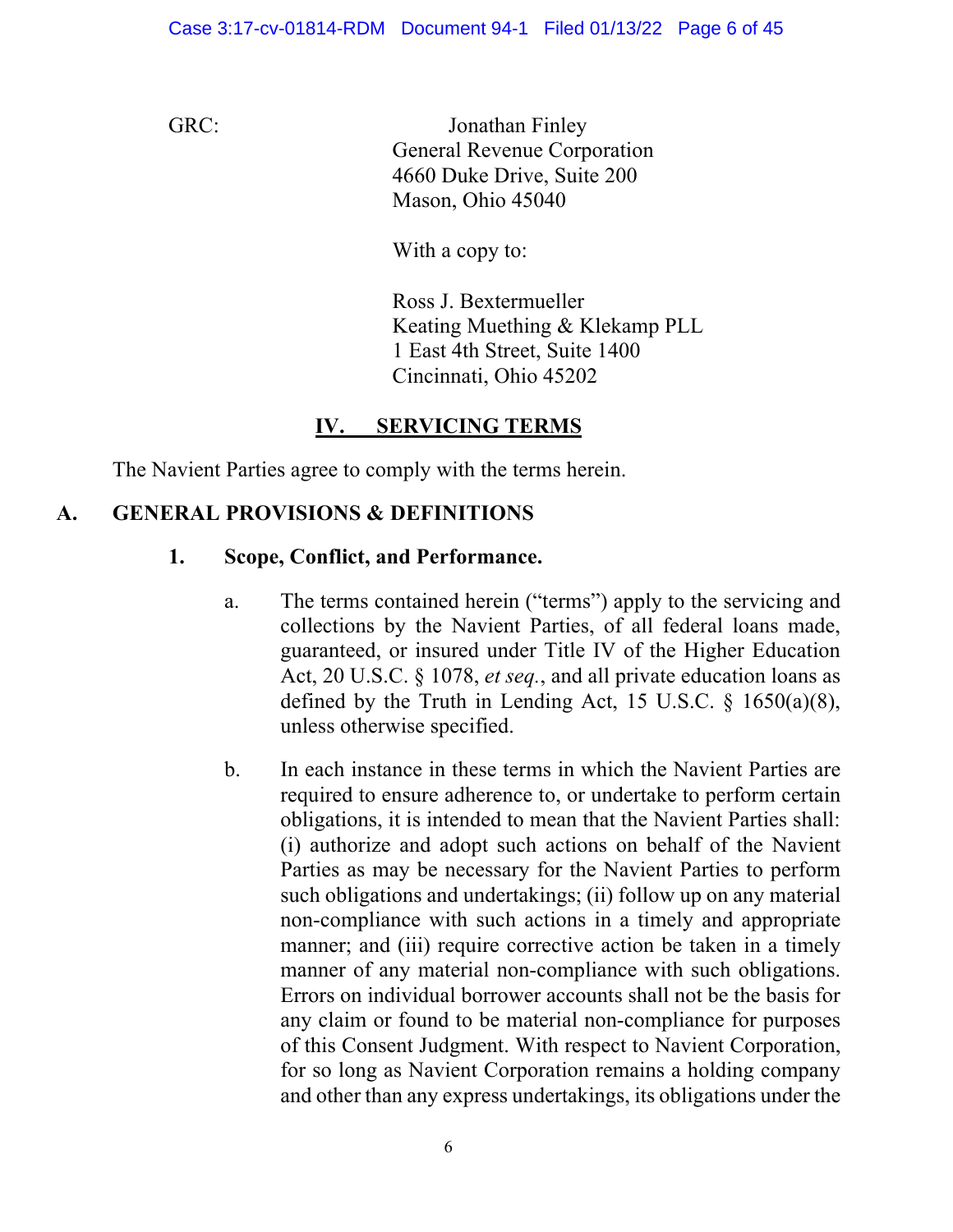Servicing Terms portion of this Consent Judgment shall be limited to adopting and overseeing all necessary actions required by the other Navient Parties to perform their obligations hereunder, and causing the other Navient Parties to fulfill their obligations hereunder.

- c. The Navient Parties will cooperate fully with the Signatory Attorneys General as necessary to achieve the goals and carry out the requirements of this Consent Judgment and, for a period of five (5) years from the Effective Date, cooperate fully with the Signatory Attorneys General as necessary to monitor compliance with this Consent Judgment. For example, the Signatory Attorneys General shall be permitted to make information or document requests to the Navient Parties related to the terms and conditions of this Consent Judgment or the compliance herewith. To the extent of the foregoing, the Navient Parties shall cooperate with all such requests and provide any requested information no later than twenty (20) calendar days from the date of the request. In the event that more than twenty (20) calendar days are required to respond to any such request, the applicable Navient Party shall notify the Signatory Attorneys General within ten (10) calendar days of the request, and provide a proposed alternative delivery date. The Navient Party and Signatory Attorneys General shall negotiate in good faith to set a revised delivery date applicable to that request. The Signatory Attorneys General will comply with any applicable confidentiality agreement or protective order.
- d. For a period of five (5) years from the Effective Date, in relation to the terms and conditions of this Consent Judgment or the compliance herewith, the Navient Parties will cooperate fully with the Signatory Attorneys General to help the Signatory Attorneys General determine the identity and location of any consumer(s) identified by the Signatory Attorneys General from the information within the Navient Parties' possession or control and/or such loan servicer's system of record, including promptly responding to requests for personally-identifiable information for any consumer(s). In carrying out the foregoing, the Navient Parties agree to provide such information from the Navient Parties' servicing systems within fifteen (15) calendar days of the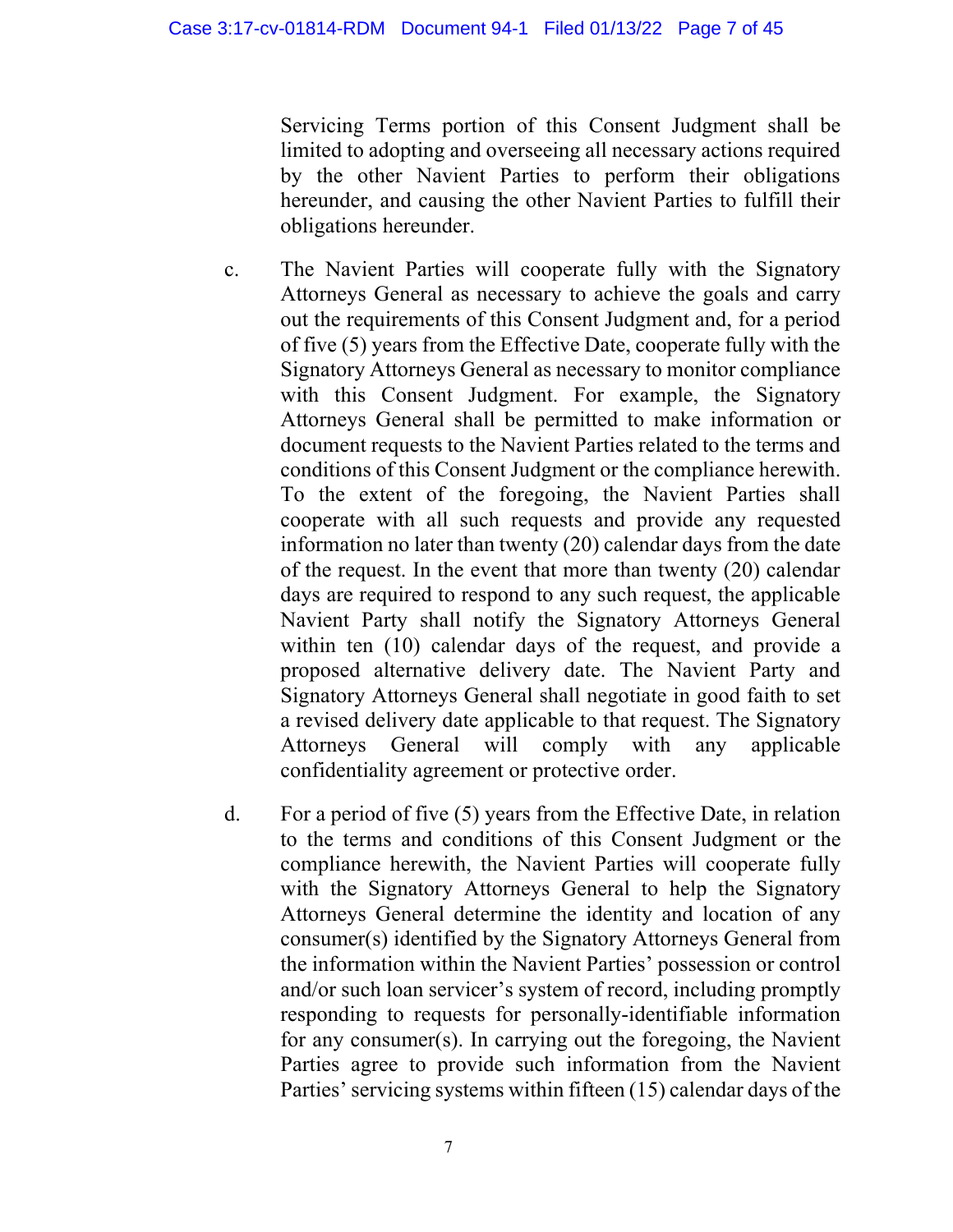Oversight Committee's request or, to the extent that such information is in the possession, custody, or control of Maximus Federal Services, Inc. ("Maximus") or any other third party entity ("Transferee") following the novation of the contract to service federal loans owned by the U.S. Department of Education, the Navient Parties shall communicate such request to Maximus or any other Transferee not later than five (5) calendar days after the Oversight Committee makes its request consistent with this paragraph, and to make all reasonable efforts to promptly obtain any required permissions to provide such information from the U.S. Department of Education. The Navient Parties hereby represent and warrant that Maximus and any other Transferee shall be required to reasonably cooperate with the Navient Parties' requests made in connection with this Consent Judgment.

e. If a Signatory Attorney General determines that any Navient Party is potentially in violation of a provision of this Consent Judgment, before initiating any petition for injunctive or monetary relief under this Consent Judgment, the Signatory Attorney General ("Notifying Party") shall notify the Navient Party in writing as soon as reasonably practicable. The Navient Parties shall thereafter have forty-five (45) calendar days from receipt of such written notice, or such additional time as the Navient Parties and the Notifying Party agree to in writing, to provide a written response to the Notifying Party. To the extent that a cure may require additional time, the Navient Parties, and the Oversight Committee, acting on behalf of the Notifying Party and each other Signatory Attorney General, shall work together in good faith to agree on a reasonable time period for such cure. The Navient Parties will be considered to have cured a potential violation of this Consent Judgment where the Navient Parties: (i) establish the alleged violation was isolated and not likely to recur or implement a procedure or control for avoiding such violation in the future and (ii) remediate any non-de minimis monetary consumer harm for all affected borrowers in the state(s) of each Signatory Attorney General. The Notifying Party and the Oversight Committee, acting on behalf of each of the Signatory Attorneys General, shall determine whether the Navient Parties have satisfied the above elements of any cure, and a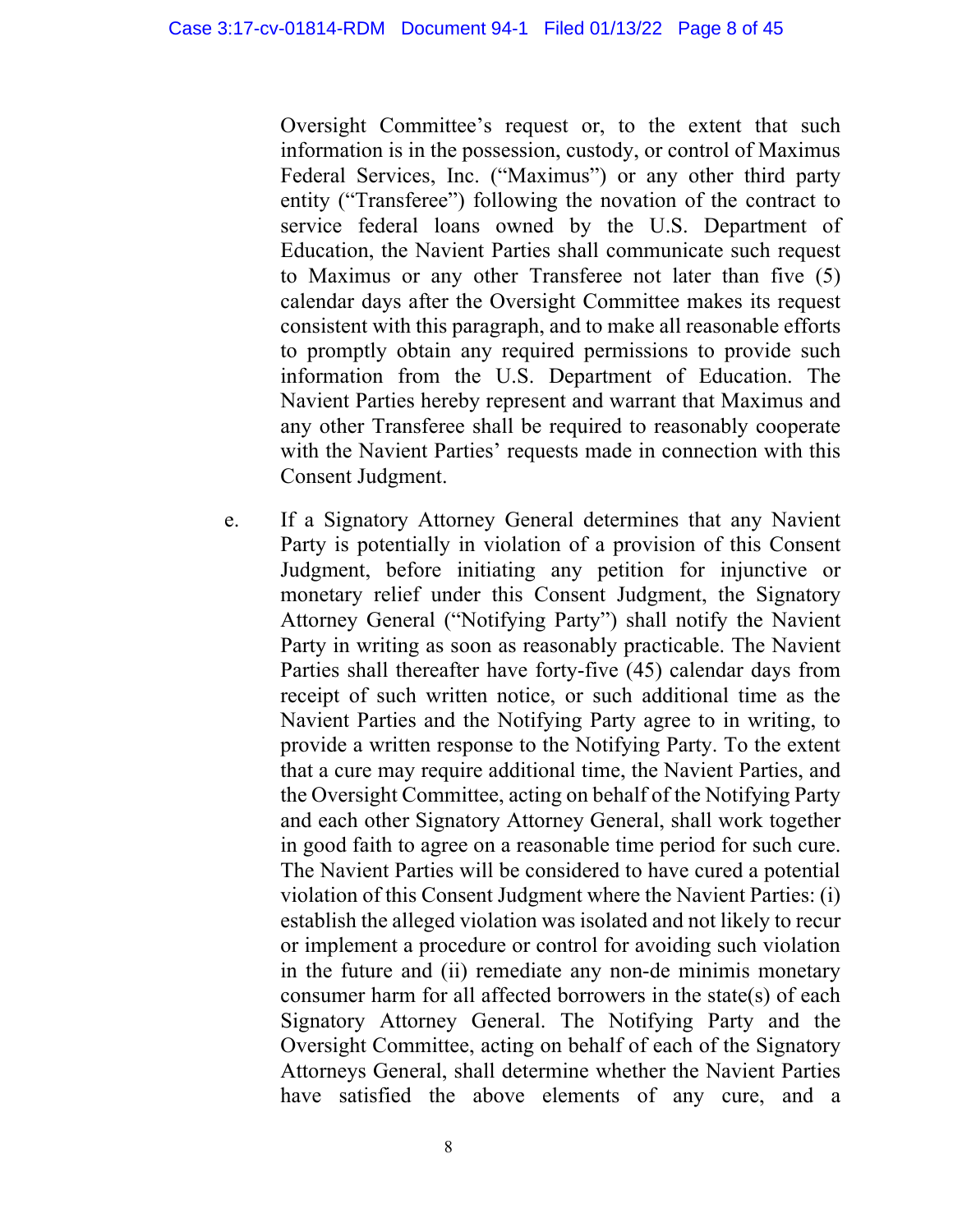determination that the cure is sufficient shall be made in good faith and shall not be unreasonably withheld. The non-notifying Signatory Attorneys General shall be bound by the process described above.

In any successful action to enforce this Consent Judgment against the Navient Parties, the Navient Parties, jointly and severally, shall bear the Signatory Attorney(s) General's reasonable costs, including reasonable attorneys' fees (which shall not include any outside counsel attorneys' fees).

- f. Unless otherwise specified herein, the Parties agree to comply with the terms contained herein within six (6) months of the Effective Date.
- g. To the extent the Navient Parties determine that the terms herein conflict with any applicable state or federal law, rule, regulation, guidance from the U.S. Department of Education in the form of a "Dear Colleague Letter," consent order or agreed final judgment with a government agency, or requirement of a federal contract, including but not limited to any work, task or change order issued under the terms of that contract, these terms shall no longer apply to the extent of such conflict. The Navient Parties agree to document any such conflict and to promptly bring such conflict to the attention of the Oversight Committee.
- h. To the extent that the Navient Parties require approval from the U.S. Department of Education, or any other regulator, to modify communications, notices, or any other practices to comply with the terms herein, they shall promptly seek such approval. Until such approval is received, the Navient Parties are not required to comply with the terms herein to the extent of such conflict.
- **2. Interactions with Government Agencies Regarding Consumer Complaints.** The Navient Parties shall designate one or more speciallytrained advocates with specified contact and mailing information to be the primary contact(s) for any state Attorney General or other state officials charged with assisting student loan borrowers regarding complaints and inquiries from individual borrowers.
- **3. Contacts for Government Agencies Relating to PSLF/TEPSLF**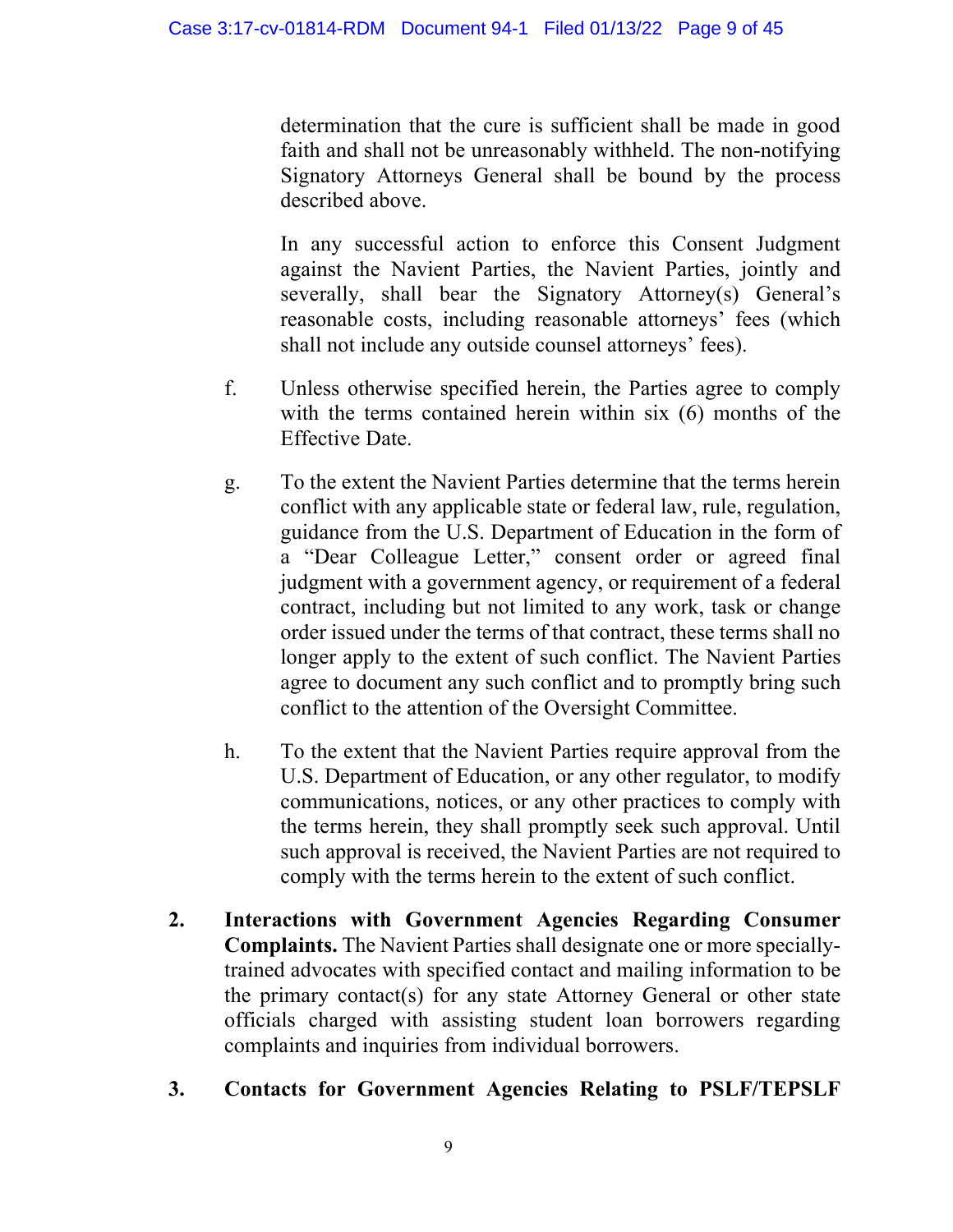**Related Issues.** The Navient Parties will designate Public Service Specialists, as that term is defined in Subsection IV.E.5. below, with specified contact and mailing information to be the primary contact(s) for any state Attorney General or other state officials charged with assisting student loan borrowers. These designated Public Service Specialists will work with any state Attorney General or state officials to resolve both complaints and inquiries relating to PSLF/TEPSLF, including following the complaint investigation and response procedures described in Subsection IV.E.10.

#### **4. Reporting Requirements.**

- a. The Navient Parties shall notify the Oversight Committee of any development or event that may affect obligations arising under these terms including but not limited to, a dissolution, assignment, sale, merger, or other action that would result in the emergence of a successor company; the creation or dissolution of a subsidiary, parent, or affiliate that engages in any acts or practices subject to these terms; the filing of any bankruptcy or insolvency proceeding by or against any Navient Party; or a change in any Navient Party's name or principal place of business. The Navient Parties must provide this notice no later than fourteen (14) calendar days after such development or event, except for a change in name or principal place of business, which the Navient Parties shall provide at least thirty (30) calendar days beforehand if practicable.
- b. Within twelve (12) months after the Effective Date, and every six (6) months thereafter until thirty-six (36) months after the Effective Date, the Navient Parties shall submit to the Oversight Committee a written progress report demonstrating compliance with the terms of this Consent Judgment, which report shall be true and correct in all material respects. Should the report demonstrate that the Navient Parties are not in compliance with the obligations under this Consent Judgment, the Navient Parties, as applicable, shall submit a remediation plan to the Oversight Committee demonstrating the Navient Parties' plan to comply with the Consent Judgment. The Oversight Committee will provide its objection or non-objection to any remediation plan within sixty (60) calendar days of receipt of the remediation plan. The right of the Oversight Committee, on behalf of any Signatory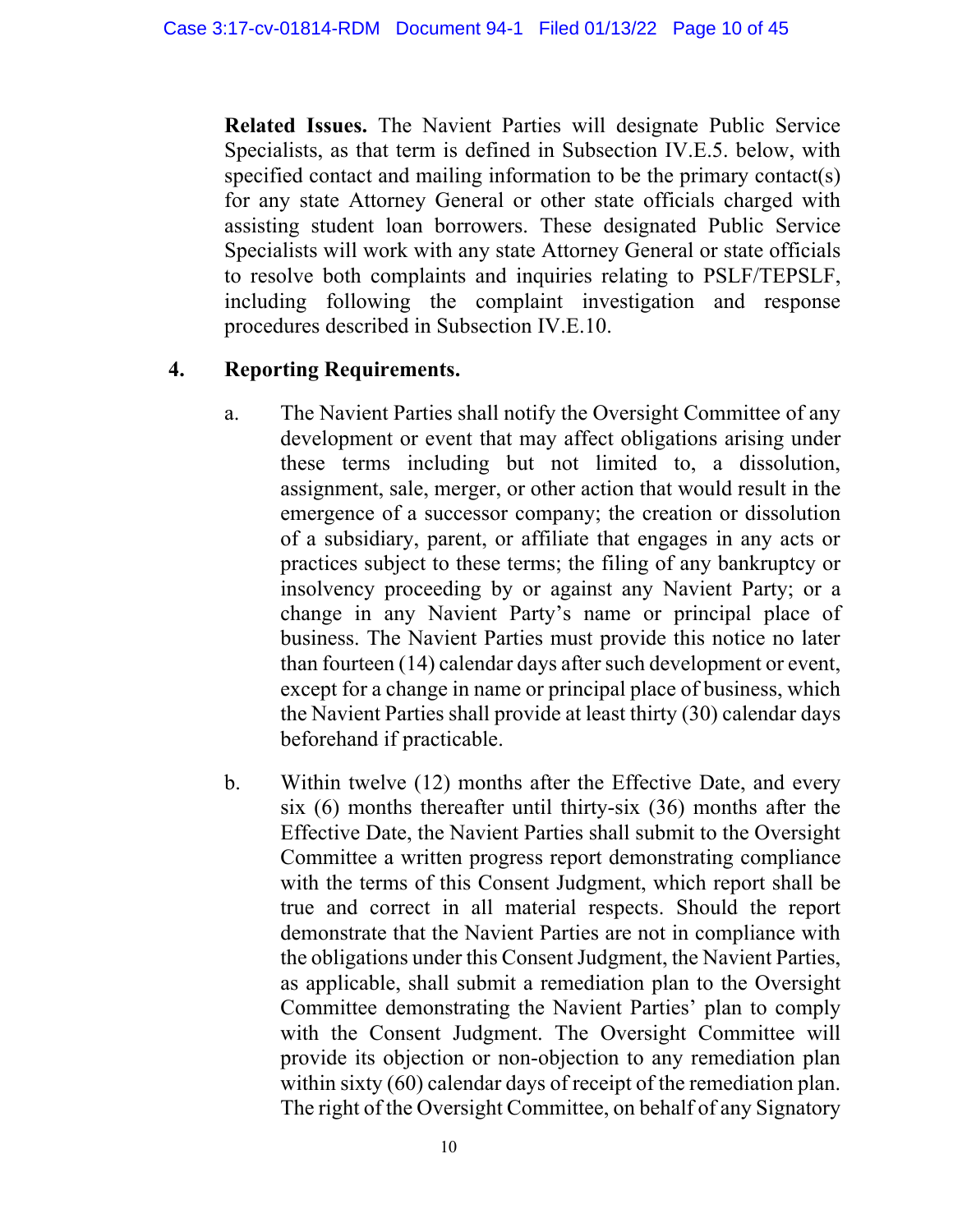Attorney General, to object or not object to a remediation plan is in addition to any other lawful means of enforcement under this Consent Judgment, and any non-objection under this paragraph shall not waive the right of the Signatory Attorneys General to obtain relief for violations of this Consent Judgment in court.

c. Annually, for any Signatory Attorney General which so requests, for three (3) years after the Effective Date, the Navient Parties shall submit an accurate written report summarizing inquiries and complaints received from borrowers residing in that state concerning PSLF/TEPSLF. This report shall include the results of any investigations conducted pursuant to Subsection IV.E.10 as to why borrowers did not qualify for PSLF/TEPSLF and whether the Navient Parties' error, misrepresentation, or omission contributed to this result. This report shall also include a summary of the procedures and the results of the call monitoring conducted pursuant to Subsection IV.E.5.d.

# **B. PAYMENT PROCESSING**

The Navient Parties shall implement or continue their practice(s), as applicable to:

- **1. Crediting of Payments.** Promptly and accurately credit payments to the borrower's account not later than the date a mailed payment is received by the applicable Navient Party or by its contractor. This Subsection IV.B.1 shall not be construed to apply to U.S. Department of Education loans for which the Navient Parties do not receive borrower payments.
	- a. **Changes in the Navient Parties' Payment Requirements or Policies.** If the Navient Parties make any material change to requirements or policies relating to the receiving, processing, or handling of loan payments that affect borrower or cosigner action or any change in the lockbox address, provide written notice of the change to the affected borrowers and/or cosigners, as applicable, no less than thirty (30) calendar days before the effective date of the change.
	- b. **Grace Period for Payment Non-Compliance.** For at least sixty (60) calendar days after the effective date of such change, not impose any late fee, interest accrual other than normal interest,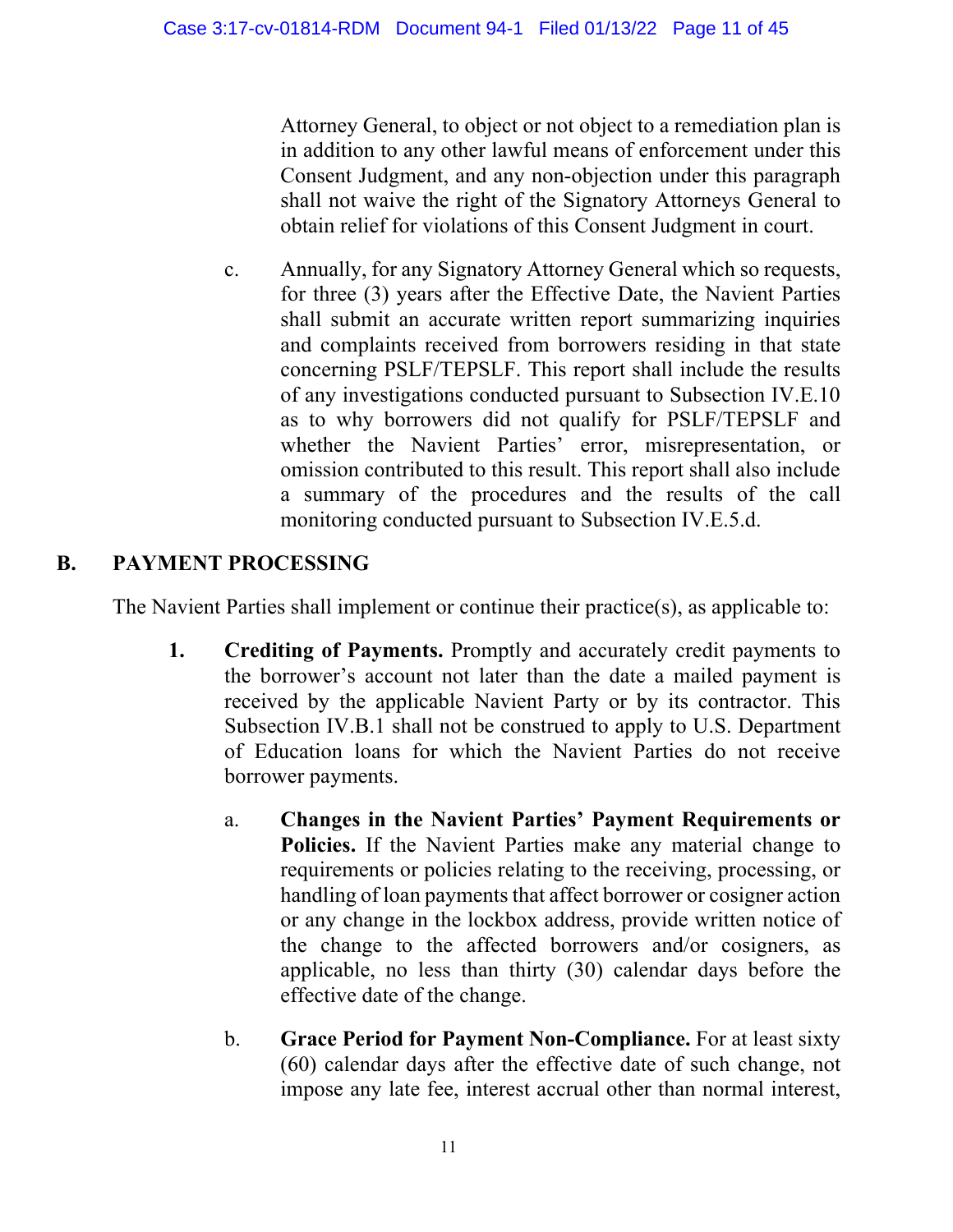or other charge; furnish negative credit information; cause the loss of any benefit to the borrower or cosigner; or treat any payment that complies with the previous policy as late for any other purpose.

#### **2. Default Payment Processing Methodology for Loans Grouped for Billing Purposes.**

- a. Unless otherwise instructed by the borrower, for any payment or payments in excess of the total amount due across all loans in the billing group ("prepayment"), prioritize allocations to loans by the highest interest rate in descending order, provided, however, if multiple loans are at the same highest rate, first to unsubsidized highest rate federal loans and then to subsidized federal loans with that same highest rate.
- b. Unless otherwise instructed by the borrower, for any payment that does not satisfy the total monthly amount due across all loans in the billing group (an "underpayment"), allocate first to the most delinquent loan, then once all loans are brought to the same level of delinquency, to the loan with the lowest regular monthly payment, then according to the payment allocation methodology in Subsection IV.B.2.a., above.
- c. Clearly and conspicuously provide their default application and allocation of prepayments and underpayments methodologies on the applicable Navient Parties' website(s) and in their billing statements. These notices shall be accompanied by a statement informing the borrower and cosigner that they may instruct the servicer of their loan to use a different payment allocation methodology, and a description of the method(s) by which the borrower or cosigner can make such an instruction.
- **3. One-Time and Standing Instructions from Borrowers or Cosigners Regarding Processing Payments.** Allow borrowers and cosigners to provide one-time or standing instructions regarding payment allocation on any loan or billing group.
- **4. Requirements Related to Payments by Third Parties.** Permit borrowers and cosigners to request that a third-party payment made on behalf of, or for the benefit of, that borrower or cosigner be reallocated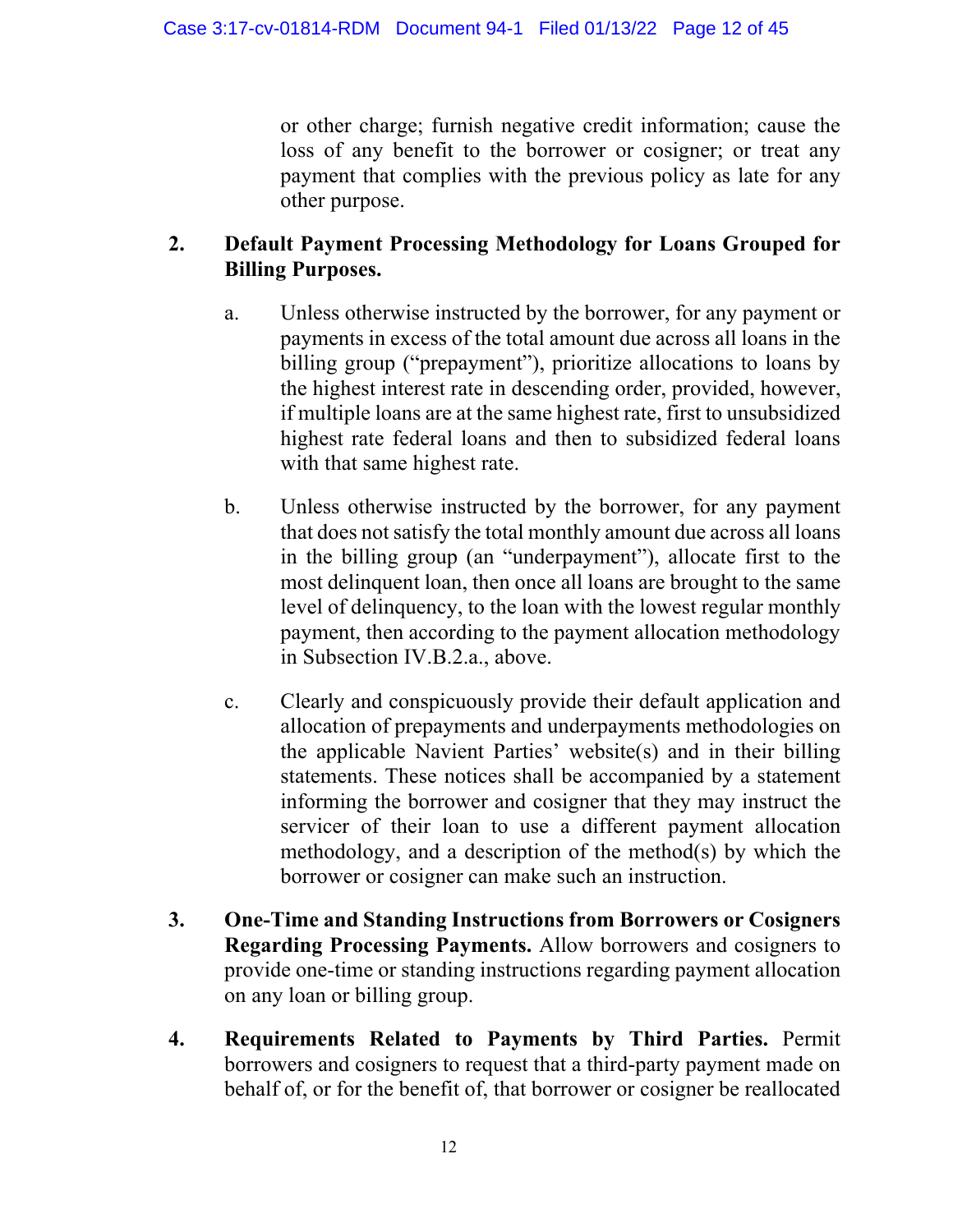based on the borrower or cosigner's requested allocation within sixty (60) calendar days of the payment date to the extent permitted by the third-party payor and terms of the applicable promissory note or federal requirements.

- **5. Requirements Related to Advancement of Due Date.** When a borrower or cosigner submits a payment via the Navient Parties' online platform that is sufficient to trigger advancement of the current due date and at least one subsequent due date, permit borrowers the choice of either (i) opting out of advancement of the due date, or (ii) electing advancement of the due date.
- **6. Conformity to the Terms of Loans owned by the U.S. Department Of Education.** In the event that no Navient Party is servicing federal loans owned by the U.S. Department of Education and the Department issues rules, regulations, change orders, or Dear Colleague letters addressing payment processing, application, or methodologies, at the option of the Navient Parties, the Navient Parties may apply such payment processing, application, or methodologies to FFELP Loans serviced by the Navient Parties, and servicing of FFELP Loans in conformity with such rules, regulations, change order, or Dear Colleague Letter shall be deemed compliance with the provisions of Section IV.B.
- **7. Terms of Promissory Note.** Notwithstanding any specific requirement set forth above, no provision of this Consent Judgment shall require the Navient Parties to apply allocation instructions that conflict with the terms of a borrower's promissory note or federal requirements.

## **C. FEES**

The Navient Parties shall implement or continue their practice, as applicable, to not charge the following fees: fees to enter a forbearance status; late fees assessed on a per-loan basis at a fixed-dollar amount ; multiple fees for a single late payment; or fees to process payments, unless required by applicable law, rule or regulation or under contract with the owner of the loan where the owner of the loan is authorized to assess such a fee or to the extent that a third-party payment service charges such a fee to process payment.

## **D. BILLING STATEMENTS & PAYMENT HISTORIES**

For a period of five (5) years from the Effective Date, the Navient Parties shall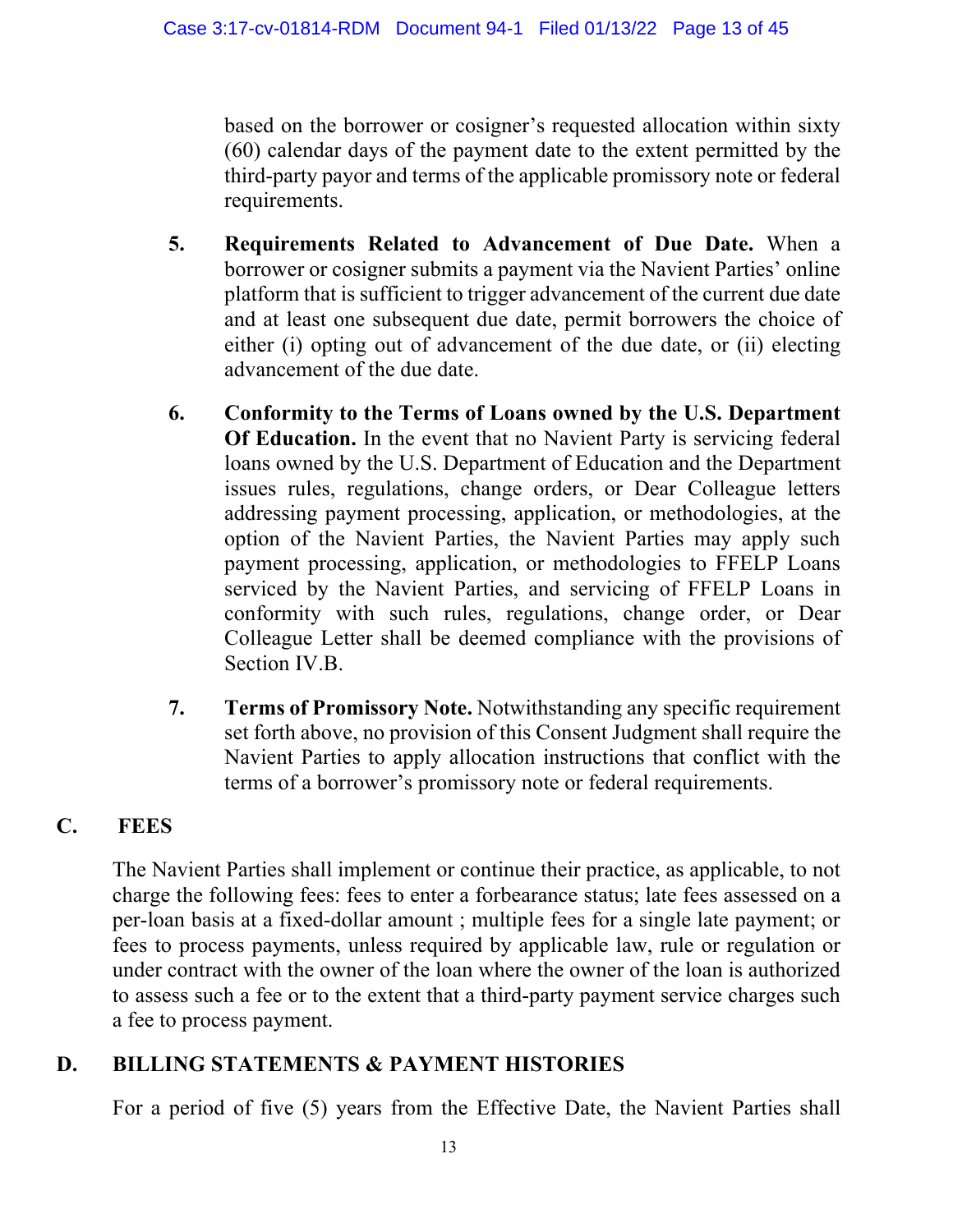implement or continue their practice, as applicable, to:

- **1. Mandatory Billing Statement Notices.** Include on every billing statement that any Navient Party sends to a borrower or cosigner, at a minimum, the following information. This information shall also appear on the borrower's online account.
	- a. On the account level:
		- i) Total amount due (including fees, if applicable), including a breakdown of this amount between the total amount past due and the total current scheduled monthly payment;
		- ii) Total outstanding balance on the account, including a breakdown of this amount among fees, interest, and principal;
		- iii) Fees assessed during the current billing cycle;
		- iv) The date by which payment of the regular monthly payment amount must be received to avoid incurring additional late fees in the next billing cycle; and
		- v) For federal loan accounts, the name of the borrower's current repayment plan. If, however, the account is or was previously in an Income-Driven Repayment Plan but payments are no longer being calculated based on income, the borrower's account portal on the applicable Navient Parties' website(s) will explain this fact and how to find information related to recertifying income and family size or reapplying for income-driven repayment, as applicable.

#### **2. Payment Histories.**

a. Provide a written payment history to a borrower or cosigner upon request or provide the borrower with instructions as to how to access such history on the applicable Navient Parties' website(s), at no cost to the borrower or cosigner, within thirty (30) calendar days of receiving the request to the extent practicable. The written payment history may be provided to the borrower or cosigner in either electronic or paper format. The payment history shall contain: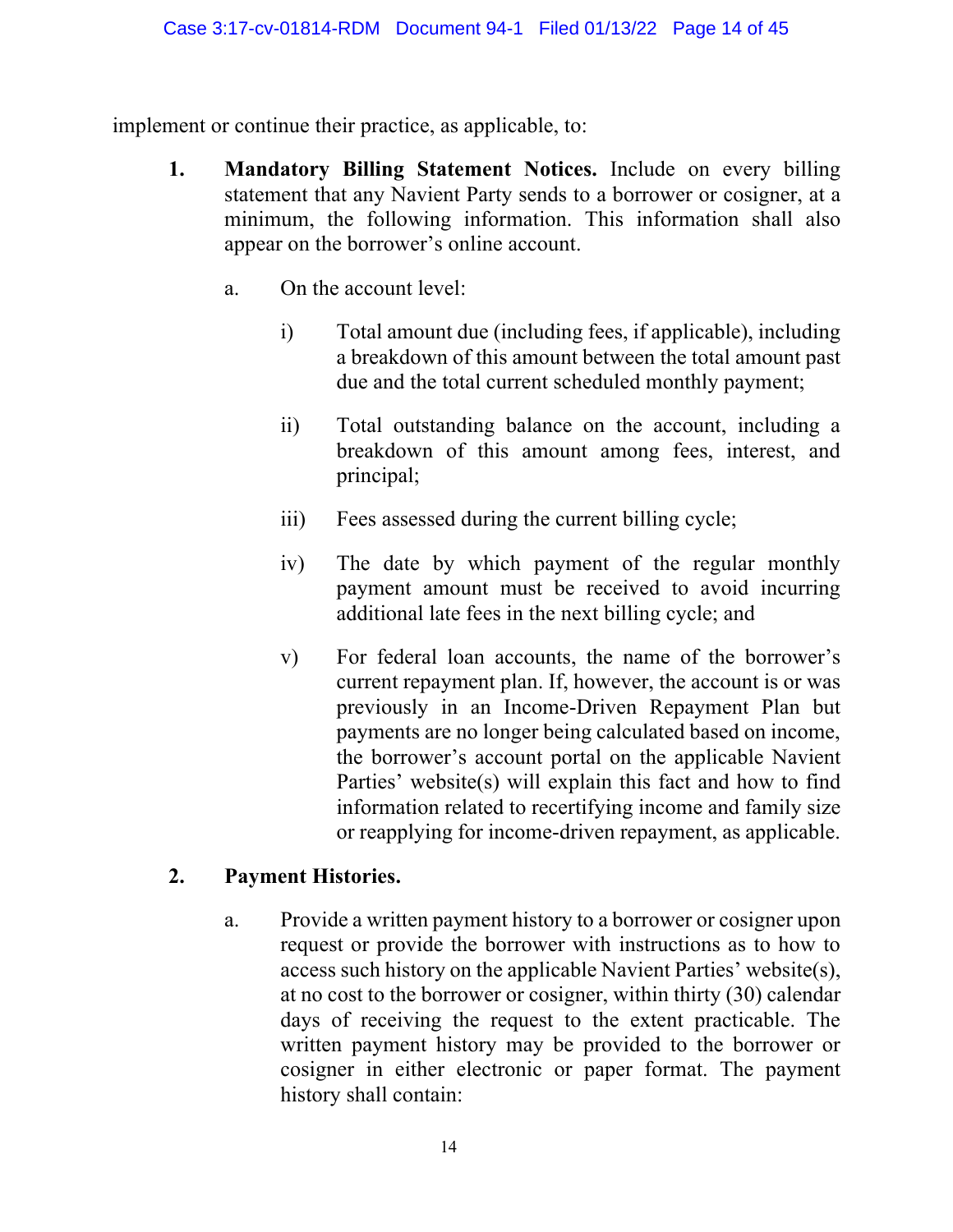- i) The current interest rate for the loan(s) at issue;
- ii) The original loan amount for the loan(s) at issue;
- iii) The outstanding principal loan balance for the loan(s) at issue as of the date of the request;
- iv) The total amount of accrued interest since disbursement;
- v) The date the Navient Parties posted each payment;
- vi) The amount of each payment applied to fees, interest, and principal;
- vii) The date any interest was capitalized for the loan(s) at issue, the amount of interest capitalized, and the reason for the capitalization event; and
- viii) The current repayment plan for each such loan.
- b. Where possible, the full payment history for all loans shall be available online. Where the full payment history of one or more loans cannot be made available online, the Navient Parties shall ensure that no less than one (1) year of payment history for such loans is available online.

#### **E. BORROWER COMMUNICATIONS FOR FEDERAL LOANS**

The provisions of this Section IV.E. apply only to federal loans made, guaranteed, or insured under Title IV of the Higher Education Act, 20 U.S.C. § 1078, *et seq*. For a period of five (5) years from the Effective Date, the Navient Parties shall implement or continue their practice, as applicable to:

- **1. Policies Regarding Oral Communications & Prioritization of Alternative Repayment Plans.** Maintain policies and procedures designed to ensure that, before any borrower is placed into deferment or discretionary forbearance, such borrower is informed regarding:
	- a. The existence and availability of Alternative Repayment Plans. If the borrower has a loan type that is eligible for an Income-Driven Repayment Plan (including through consolidation), this includes: (i) explaining (1) that IDR Plan payments may be as low as \$0 per month depending on the borrower's income and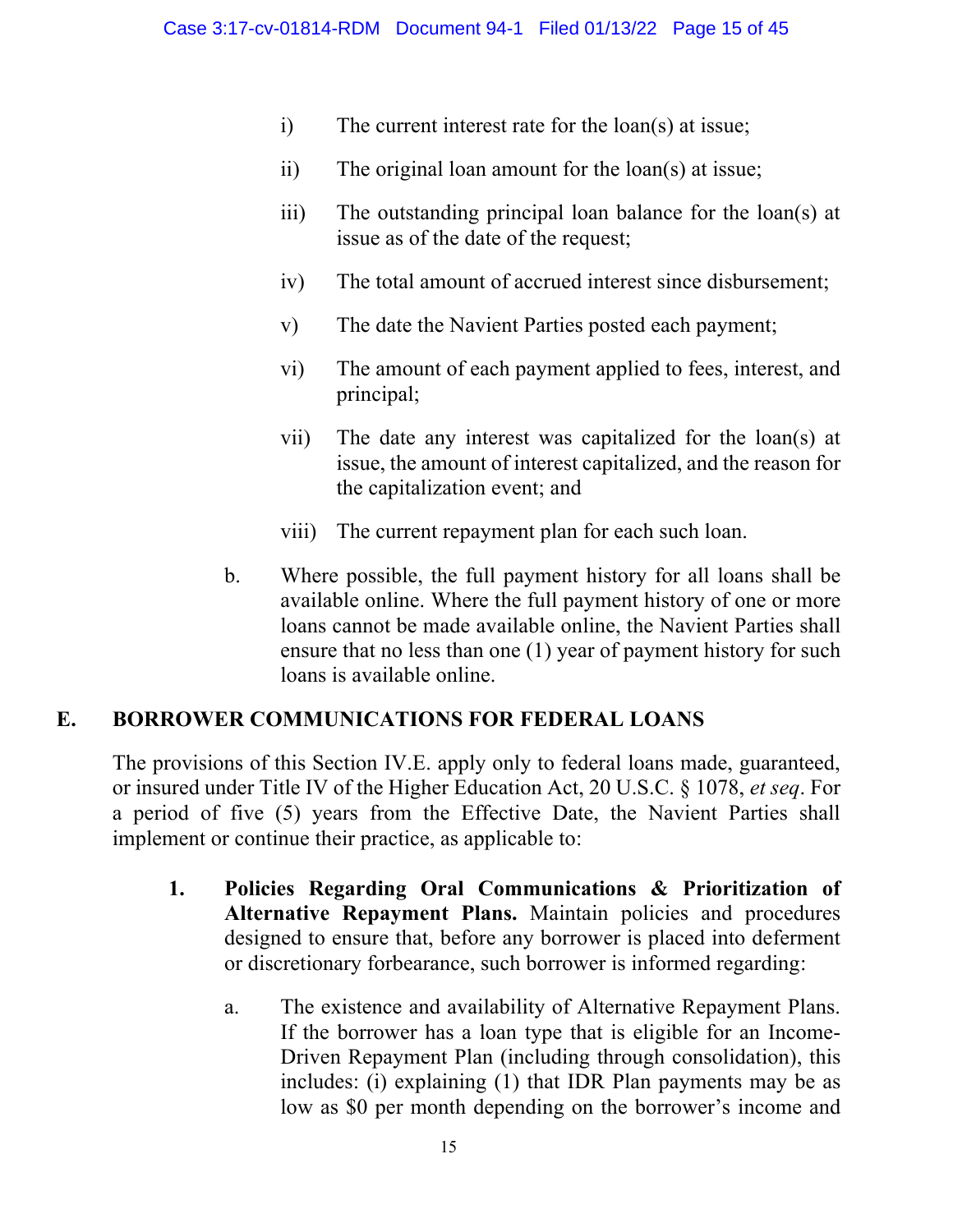family size, (2) that most IDR Plans provide potential interest subsidies, and (3) that IDR Plans provide the possibility of loan forgiveness after meeting certain qualifying payments requirements; and (ii) offering to estimate an income-driven payment amount based on the borrower's stated income and family size;

- b. If applicable, the method for applying for Alternative Repayment Plans, either by: (i) directing borrowers to the applicable Navient Parties' website(s) for accessing application materials for Alternative Repayment Plans (including, for borrowers who must consolidate to access Income-Driven Repayment Plans, a consolidation application); or (ii) by providing the borrower with the toll-free telephone number to call and request a paper copy of the applications; and
- c. The provisions of Subsections IV.E.1.a. and IV.E.1.b., above, shall not apply to deferments or forbearances where enrollment is automatic based upon where the borrower lives or is serving in the military, such as disaster or military forbearances, in the case of deferment due to in-school enrollment, or administrative forbearance due to bankruptcy or disability. The foregoing exception shall apply even where the borrower may have the ability to opt out of such forbearance or deferment.
- **2. Alternative Repayment Specialists.** Except as provided herein, designate personnel who have received enhanced training consistent with Enhanced Training for Alternative Repayment Specialists outlined in Subsection IV.E.2.b. herein. These specially designated personnel are hereinafter referred to as "Alternative Repayment Specialists."
	- a. **Role of Alternative Repayment Specialists.** Alternative Repayment Specialists assist borrowers as set forth below regarding Alternative Repayment Plans.
	- b. **Enhanced Training for Alternative Repayment Specialists.**  Train agents to provide accurate and timely information regarding Alternative Repayment Plans. The enhanced training for Alternative Repayment Specialists shall include training on:
		- i) Alternative Repayment Plans, as well as other options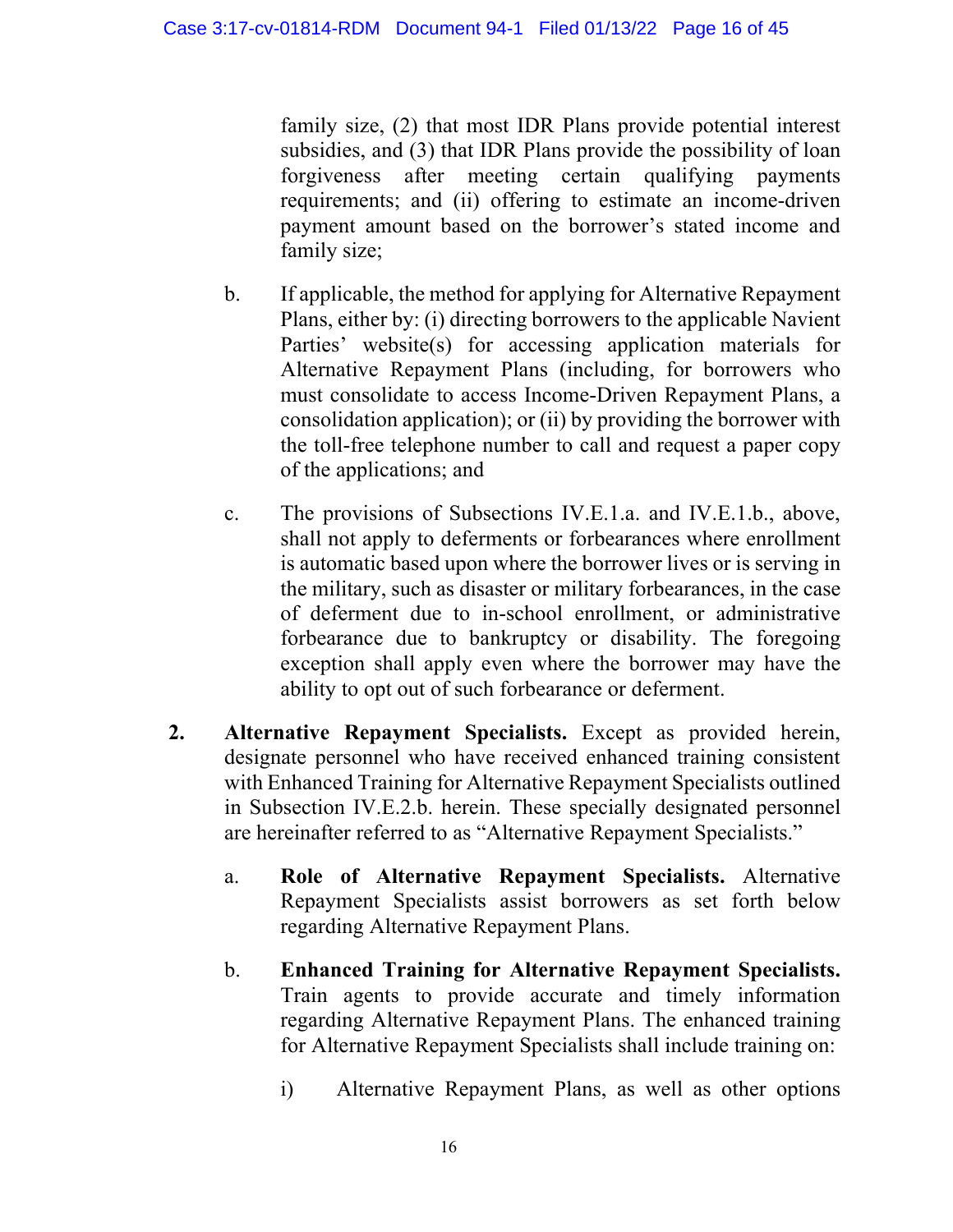such as forbearance and deferment;

- ii) eligibility for, and features, primary benefits, and primary costs associated with, different Alternative Repayment Plans, as well as forbearance and deferment; and
- iii) actions that the borrower must take to be evaluated for these options, including actions the borrower must take to submit an IDR Plan application or to qualify for Alternative Repayment Plans.

The Navient Parties shall implement and administer testing at least annually to determine the satisfactory completion of the enhanced training with regard to each Alternative Repayment Specialist.

- c. **Access to Alternative Repayment Specialists.** The following types of borrowers shall be routed to Alternative Repayment Specialists:
	- i) Any borrower who is at least sixty (60) calendar days delinquent; or
	- ii) Any borrower who is presently enrolled in a discretionary forbearance and has been enrolled in discretionary forbearance for more than six (6) months of the previous twelve (12) months.
- d**. Monitoring of Alternative Repayment Specialists.** Monitor Alternative Repayment Specialists, including periodic call listening and reviews to monitor the Alternative Repayment Specialists' compliance with these terms.
- e. **Compensation & Incentives for Agents.** Not utilize any compensation plan, including any incentive compensation plan, or any penalty, that is intended to minimize the time agents engage in oral communications with borrowers in a manner inconsistent with this Subsection IV.E.2., or where such a plan or penalty is reasonably foreseeable to have that effect.
- f. **Role of Navient Agents Who Are Not Designated Alternative Repayment Specialists.** The Navient Parties will continue to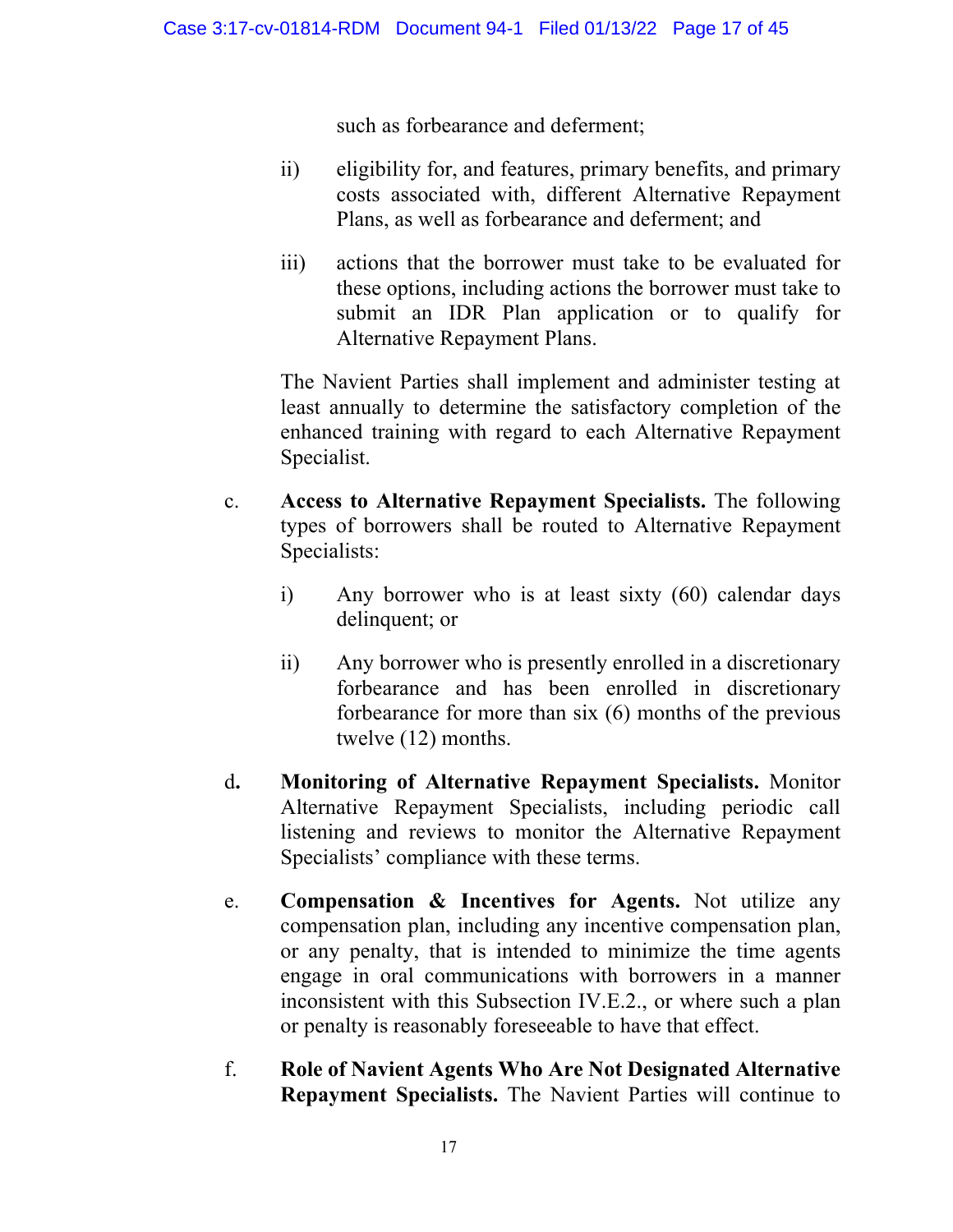require all of their call agents, including those who are not designated Alternative Repayment Specialists, to advise all borrowers of the availability of Alternative Repayment Plans whenever the borrower, or their payment history, indicates that the borrower is experiencing financial hardship and that the nature of the hardship may not be temporary.

- **3. Limitations.** The requirements that are enumerated in Subsection IV.E.1. shall not prevent any Alternative Repayment Specialist from: (a) providing any information specifically requested by the borrower or responding to any question presented by the borrower, regardless of timing; and (b) respecting a borrower's request to end the call or to not discuss Alternative Repayment Plans. Nor shall the requirements of Subsection IV.E.1. prevent the Alternative Repayment Specialist from assisting a borrower with any other Request for Assistance, as that term is defined in Subsection IV.J.1. herein; nor apply to any oral communication between an Alternative Repayment Specialist and a borrower in which the sole topic discussed is a recertification of the borrower's income and family size pursuant to any type of application for an Alternative Repayment Plan.
- **4. Policies Regarding Inquiry into Public Service.** Maintain policies and procedures designed to ensure that, if a borrower calls the Navient Parties after the Effective Date, a live customer service agent shall inquire at that time, and at least once a year thereafter: (a) whether the borrower is employed in public service, such as by a government or nonprofit employer; and (b) whether the borrower is interested in learning more about PSLF, TEPSLF or at any time prior to its expiration, the PSLF LWO. The Navient Parties may develop an interactive tool to solicit answers to these questions from borrowers and an individual borrower's provision of answers through this tool in a given year shall be deemed to be in compliance with this subsection for that year.
	- a. If the borrower answers affirmatively, the Navient Parties shall:
		- i) place a code on the borrower's account in accordance with subsection 5(c) below;
		- ii) prior to the expiration of PSLF LWO, send the borrowers a link to a U.S. Department of Education website where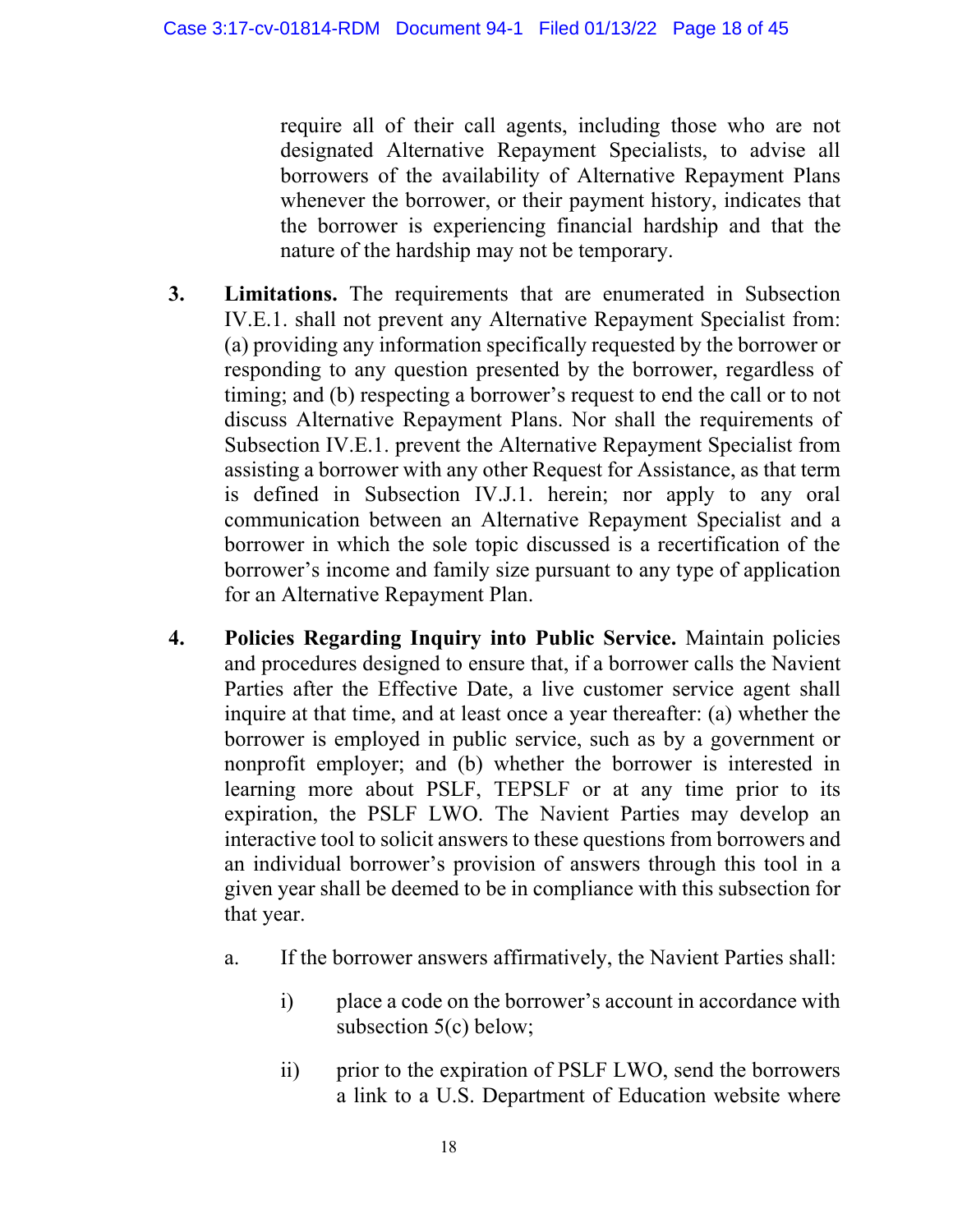borrowers can obtain more information about PSLF  $LWO<sup>1</sup>$ , and after the expiration of PSLF  $LWO$ , a link to a U.S. Department of Education website where borrowers can obtain more information on PSLF and TEPSLF<sup>2</sup>; and

- iii) offer to forward those borrowers to, or schedule a call back from, a Public Service Specialist.
- b. If a borrower does not call the Navient Parties by June 30, 2022 or goes a year thereafter without calling the Navient Parties, the Navient Parties shall develop and place a clear and conspicuous notice on the borrower's online account page informing the borrower that, if they are employed in public service, such as by a government or nonprofit employer, they can contact a Public Service Specialist to learn more about PSLF, TEPSLF, and, if available, PSLF LWO. Such notice shall also link to a U.S. Department of Education website where borrowers can obtain more information on PSLF, TEPSLF, and, if available, PSLF LWO.
- **5. Public Service Specialists.** Designate personnel who have received enhanced training, consistent with Enhanced Training for Public Service Specialists described in Subsection IV.E.5.b., below. These special designated personnel are hereinafter referred to as "Public Service Specialists."
	- a. **Role of Public Service Specialists.** Public Service Specialists shall be available to assist borrowers as set forth below regarding PSLF, TEPSLF, TLF, and PSLF LWO, and respond to complaints concerning these programs as described in Subsection IV.E.10.
	- b. **Enhanced Training for Public Service Specialists.** Regularly train Public Service Specialists to provide borrowers with accurate, complete, and timely information regarding PSLF, TEPSLF, PSLF LWO, and TLF. The enhanced training for Public Service Specialists shall include training on:

<sup>&</sup>lt;sup>1</sup> Presently, the relevant URL is: https://studentaid.gov/announcements-events/pslf-limited-waiver

<sup>2</sup> Presently, the relevant URL is: https://studentaid.gov/manage-loans/forgiveness-cancellation/public-service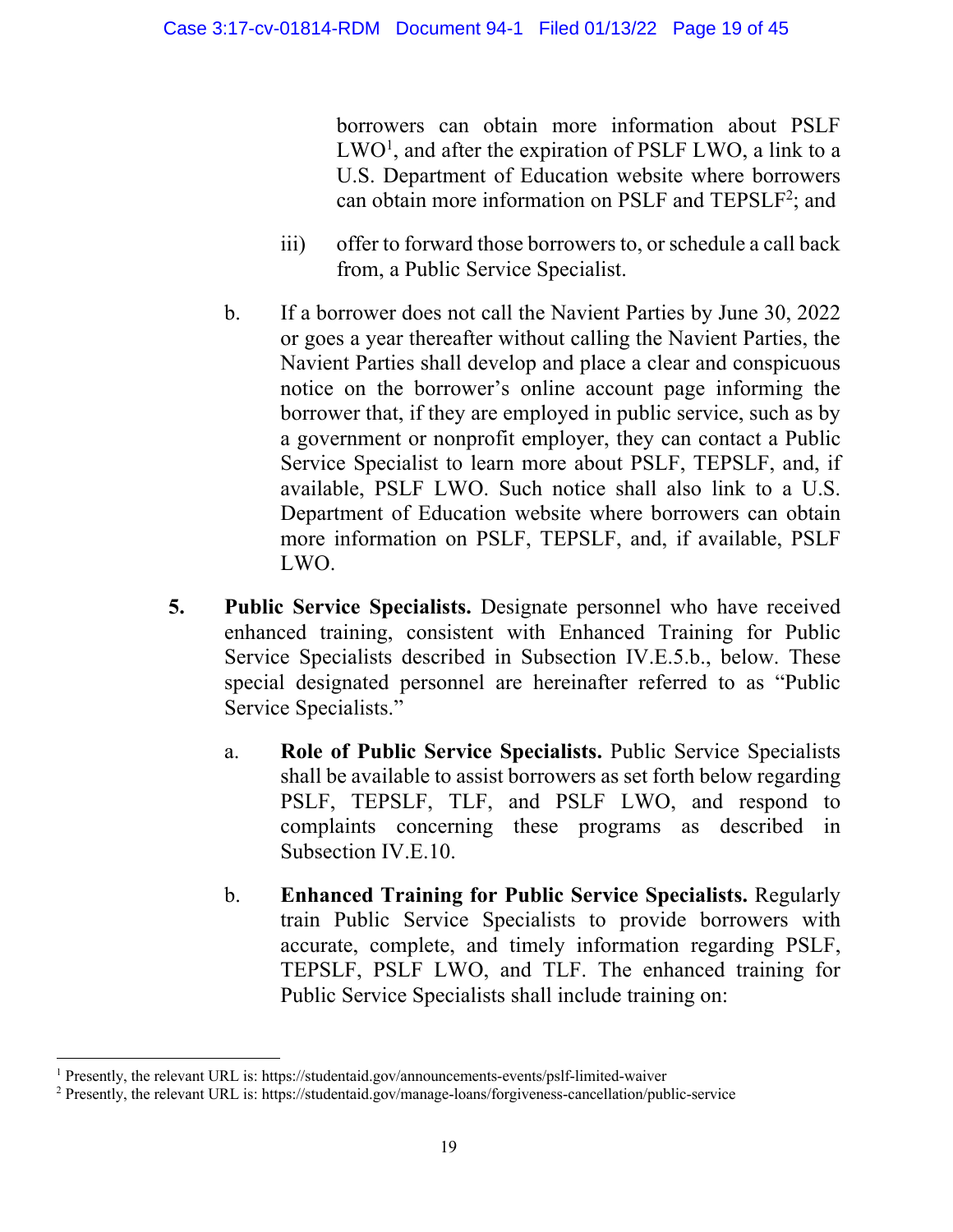- i) PSLF, TEPSLF, PSLF LWO, if available, and TLF, including eligible loan types, steps borrowers can take to obtain an eligible loan type and associated consequences, qualifying employment requirements, qualifying repayment plan requirements and the features of those plans, qualifying payment requirements, features of PSLF, TEPSLF, PSLF LWO, and TLF, forms associated with the programs, the sequence in which forms must be submitted or in which actions must be taken, actions that borrowers must take to succeed in pursuing forgiveness, and actions that will hinder borrowers' eligibility or progress toward forgiveness, common problems that borrowers encounter with the programs, and borrowers' options for contesting denials and, if relevant to the inquiry, payment count errors;
- ii) TLF's relationship to PSLF, TEPSLF, and PSLF LWO;
- iii) U.S. Department of Education policy changes that relate to PSLF, TEPSLF, PSLF LWO, and TLF;
- iv) when and where to make appropriate referrals relating to PSLF, TEPSLF, PSLF LWO, and TLF including to any servicer designated by the U.S. Department of Education to administer PSLF, TEPSLF, PSLF LWO, or TLF;
- v) informational resources and tools available from the U.S. Department of Education or other servicers designated by the U.S. Department of Education as a servicer for PSLF, TEPSLF, PSLF LWO, and TLF; and
- vi) actions that the borrower must take to be evaluated for and become eligible for an IDR Plan, PSLF, TEPSLF, PSLF LWO, and TLF including actions the borrower must take to submit an IDR Plan, PSLF, TEPSLF, PSLF LWO, or TLF related application or certification.

The Navient Parties shall implement and administer testing at least annually to determine the satisfactory completion of the enhanced training with regard to each Public Service Specialist.

c. **Access to Public Service Specialists and Public Service Code.**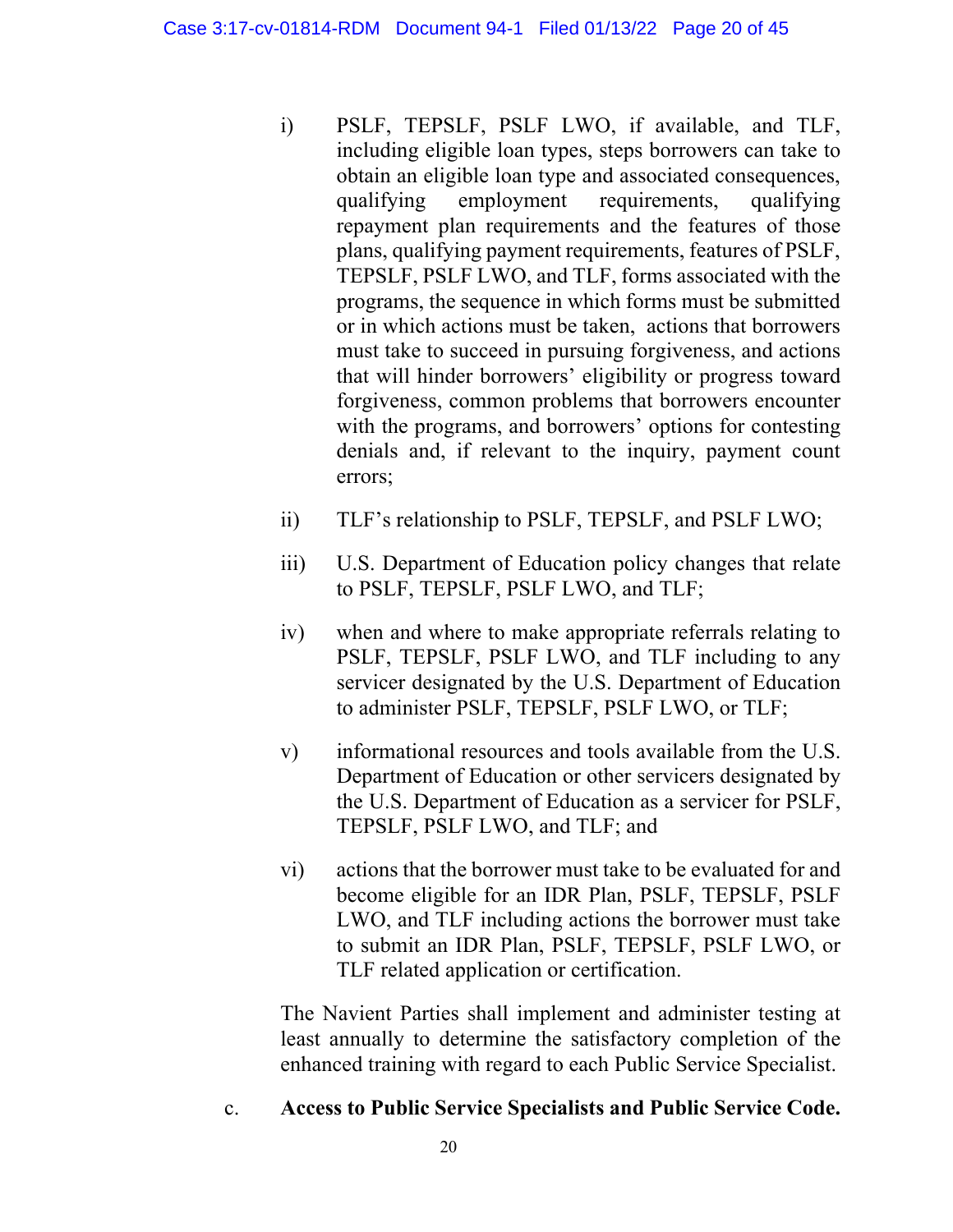The following types of borrowers shall be assigned a public service code and to the extent a borrower is not already speaking to a Public Service Specialist, shall be offered to be routed to, or offered a call back from, a Public Service Specialist:

- i) any borrower with one or more Federal loans serviced and identifiable by the Navient Parties who mistakenly submits a PSLF or TEPSLF certification or application to the Navient Parties;
- ii) any borrower who expresses interest in, indicates an intent to try to qualify for, or requests information about PSLF, TEPSLF, PSLF LWO, or TLF;
- iii) any borrower who, on a call with a Navient Parties' agent, uses keywords or phrases indicating eligibility, intent, or desire to qualify for or receive more information about PSLF, TEPSLF, PSLF LWO, or TLF;
- iv) any borrower who, on a call with a Navient Parties' agent, expresses an interest in speaking with a Public Service Specialist; and
- v) any borrower with a complaint, question, or inquiry about PSLF, TEPSLF, PSLF LWO, or TLF.
- d. **Monitoring Relating to Public Service.** Conduct regular call monitoring and review to evaluate whether questions were prompted and asked; whether calls were transferred to, or scheduled with, Public Service Specialists in compliance with these terms; whether Public Service Specialists complied with these terms; whether Public Service Specialists provided borrowers with complete and accurate information and advice; and whether the public service code was appropriately entered and maintained in the Navient Parties' system of record. Monitoring of Public Service Specialists shall also include a review of the time borrowers spend on "hold" or in a queue awaiting contact with a Public Service Specialist. Wait times for Public Service Specialists shall be held to the same requirements or standards that Navient Parties apply to other specialized customer service agents such as military specialists.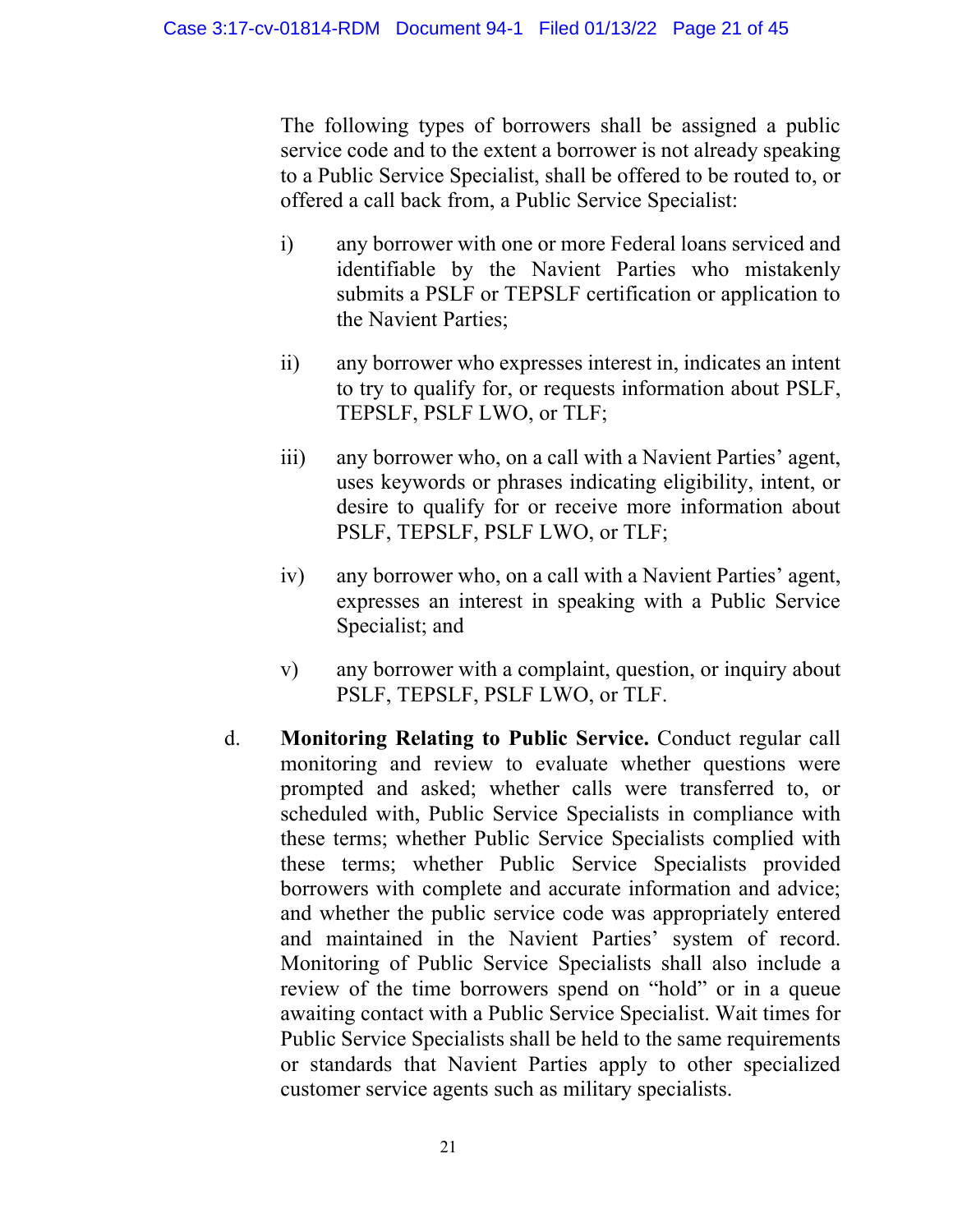- e. **Compensation & Incentives for Agents.** Not utilize any compensation plan, including any incentive compensation plan, or any penalty, that is intended to minimize the time agents engage in oral communications with borrowers in a manner inconsistent with Subsection IV.E.2., above, or where such a plan or penalty is reasonably foreseeable to have that effect.
- **6. Outreach to Borrowers Related to PSLF LWO.** The Navient Parties shall develop a notice related to PSLF LWO for all borrowers who have one or more non-Parent PLUS FFELP loans.

a. That notice shall, clearly and conspicuously provide the following information or other information consistent with the rules and requirements articulated by the U.S. Department of Education at the time of the notice, and shall be subject to approval by the Oversight Committee:

- (i) indicate that borrowers who have worked in public service may wish to learn more about PSLF LWO;
- (ii) explain that on Oct. 6, 2021, the U.S. Department of Education announced a change to PSLF program rules for a limited time, and that, under the new rules, prior payments or periods of repayment that previously did not qualify towards PSLF may now qualify regardless of loan type, repayment plan, or whether the payment was made in full or on time;
- (iii) disclose that this change will apply to student loan borrowers with Direct Loans, those who have already consolidated into the Direct Loan Program, and those who consolidate into the Direct Loan Program by October 31, 2022 (or any other date the U.S. Department of Education may designate), but that the change is not directly applicable to Parent PLUS loans;
- (iv) notify the borrower in offset and bolded type that one or more of the borrower's federal loans serviced by the Navient Parties are non-Parent PLUS FFELP loans and that before October 31, 2022 (or any other date the U.S. Department of Education may designate), the borrower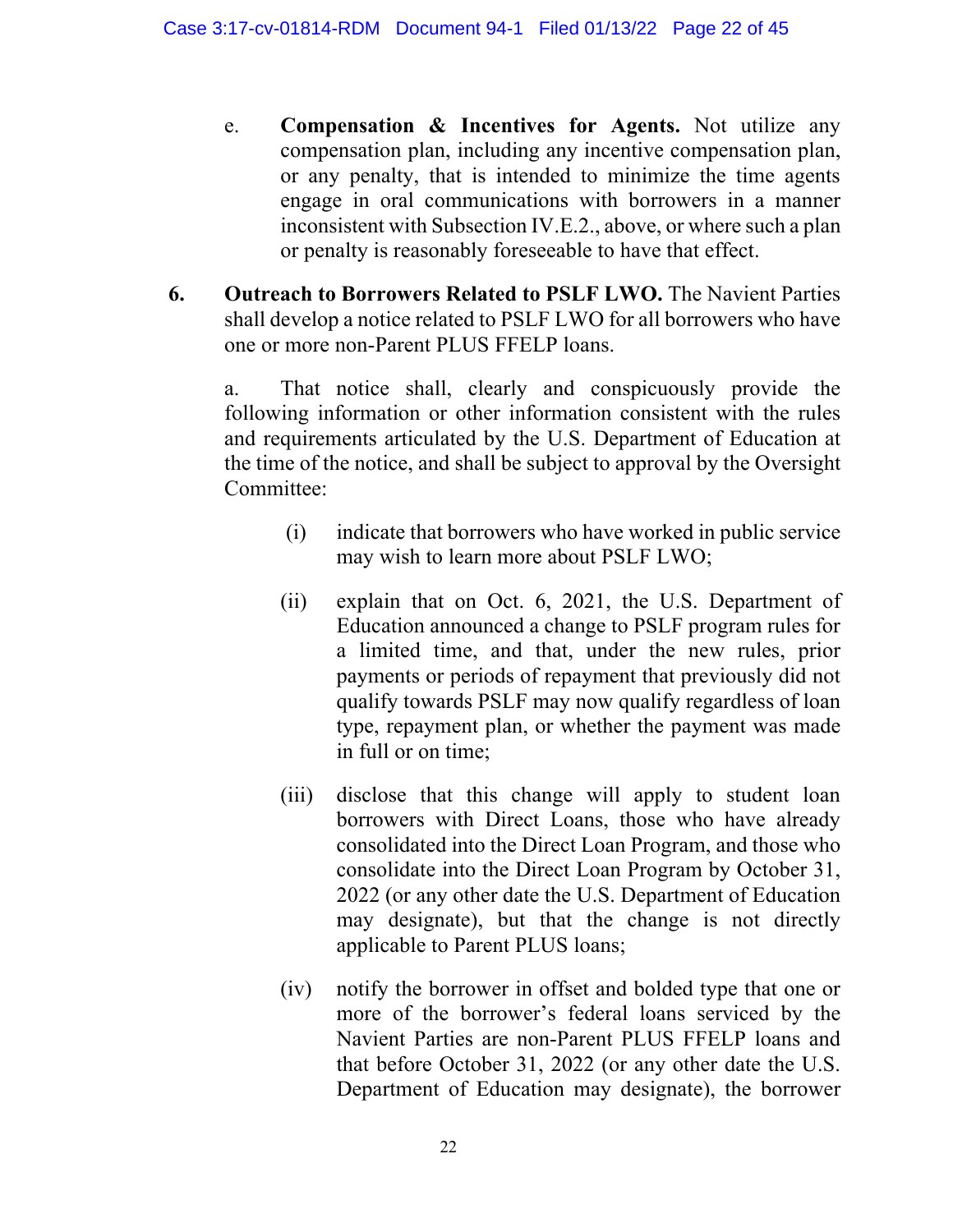should (1) verify their loan types; (2) verify that they have employment that is eligible for the program; and (3) in order to qualify for the forgiveness program the borrower must (i) consolidate their loans; and (ii) submit a PSLF form.

- (v) provide a link to a U.S. Department of Education website where borrowers can obtain more information about PSLF  $LWO$ ; $3$
- (vi) provide contact information for Public Service Specialists; and
- (vii) provide contact information for the Federal Student Aid Ombudsman Group.
- b. **Outreach to Borrowers by U.S. Mail.** For all borrowers who have one or more non-Parent PLUS FFELP loans and who do not receive electronic communications, the Navient Parties shall send one (1) written notice in June of 2022 containing the information enumerated in Subsection IV.E.6.a. to such borrowers' address on file.
- c. **Outreach to Borrowers by Electronic Mail.** For all borrowers who have one or more non-Parent PLUS FFELP loans and who receive electronic communications, other than the borrowers subject to Subsection IV.E.6.d. below, the Navient Parties shall send one (1) notice in June of 2022. The notice shall be sent directly to borrowers' email addresses and not through the borrowers' Navient portal, and shall contain the information enumerated in Subsection IV.E.6.a.
- d. **Outreach to Borrowers Interested in PSLF.** For borrowers who, according to the Navient Parties' servicing records, expressed any interest in PSLF, the Navient Parties shall send three (3) notices, one (1) each in June 2022, July 2022, and September 2022, to all borrowers who have one or more non-Parent Plus FFELP loans and who have agreed to electronic communications. The notice shall be sent directly to borrowers'

<sup>&</sup>lt;sup>3</sup> Presently, the relevant URL is: https://studentaid.gov/announcements-events/pslf-limited-waiver.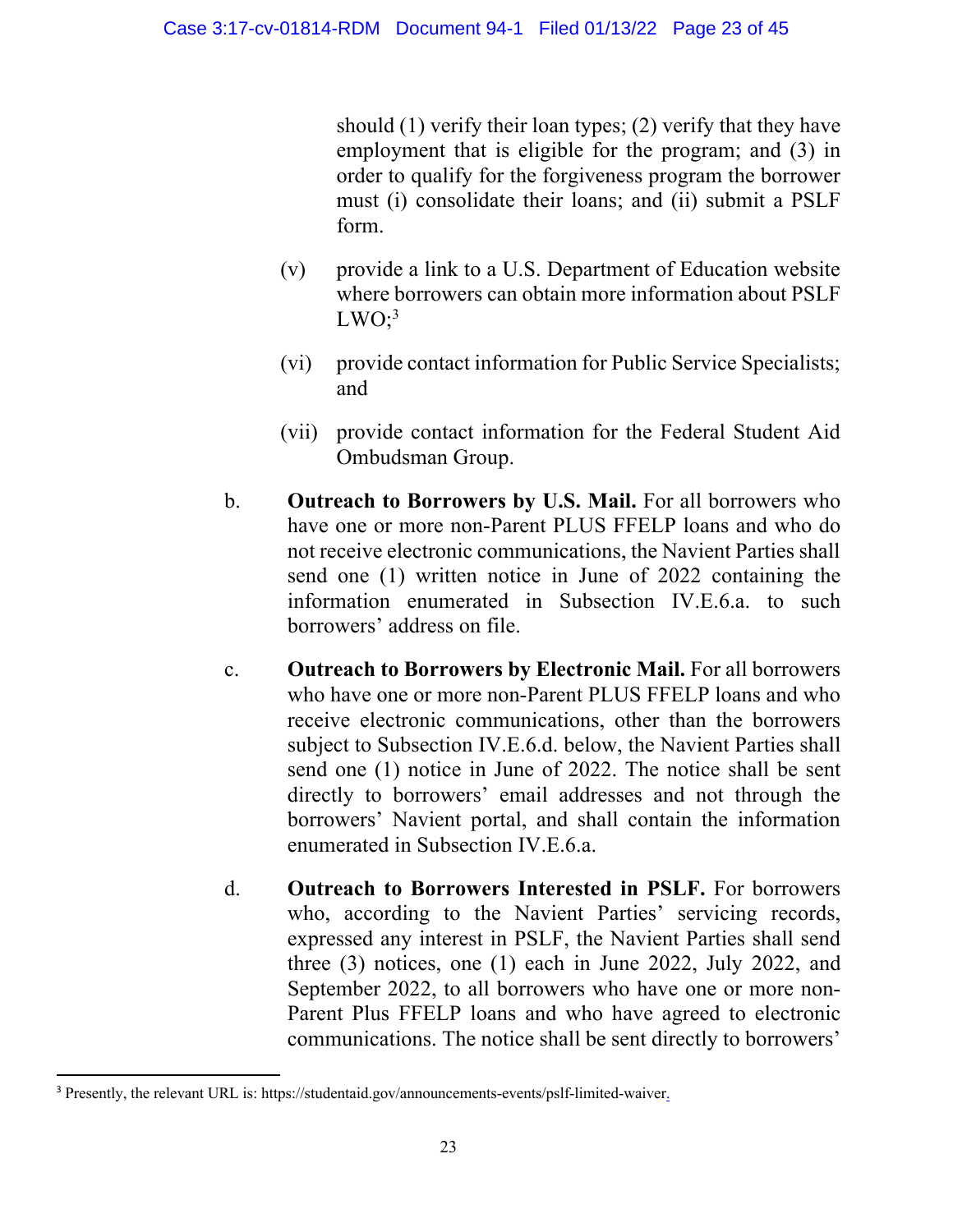email addresses and not through the borrowers' Navient portal, and shall contain the information enumerated in Subsection IV.E.6.a.

- **7. Outreach to Borrowers Related to PSLF & TEPSLF.** After the expiration of PSLF LWO, the Navient Parties shall develop a notice and distribute it at least annually to all borrowers who have loan types that do not qualify for PSLF (to the extent that such borrowers can consolidate these loans into a Direct Loan that does qualify or are otherwise not permanently ineligible), are currently enrolled in repayment plans that do not qualify for PSLF, or received a public service code in the Navient Parties' system of record pursuant to Subsection IV.E.5.c. The notice shall clearly and conspicuously identify each of the borrower's federal loans in a single notice and indicate whether each loan is a qualifying loan type and whether each is in a qualifying repayment plan. If one or more of the borrower's loans are not a qualifying loan type, the notice shall identify how the borrower can obtain a qualifying loan type for the one or more loans that are not a qualifying loan type. If one or more of the borrower's loans are not in qualifying repayment plans, the notice shall: identify qualifying repayments plans and the steps the borrower can take to change to a qualifying repayment plan, and indicate that TEPSLF may cover payments made on the wrong repayment plan. The notice shall clearly and conspicuously indicate that PSLF has other requirements in addition to having a qualifying loan type and repayment plan. The notice shall clearly and conspicuously:
	- a. include a web address for a U.S. Department of Education website where borrowers can obtain more information on PSLF and TEPSLF and a link to where they can obtain the PSLF and TEPSLF certification and application;
	- b. provide contact information for Public Service Specialists; and
	- c. provide contact information for the Federal Student Aid Ombudsman Group.
- **8. Changing to Non-Qualifying PSLF Repayment Plans.** If a borrower has one or more Direct Loans and a public service code and indicates that they may want to change repayment plans for such Direct Loan(s), the Navient Parties shall offer to transfer the borrower to a Public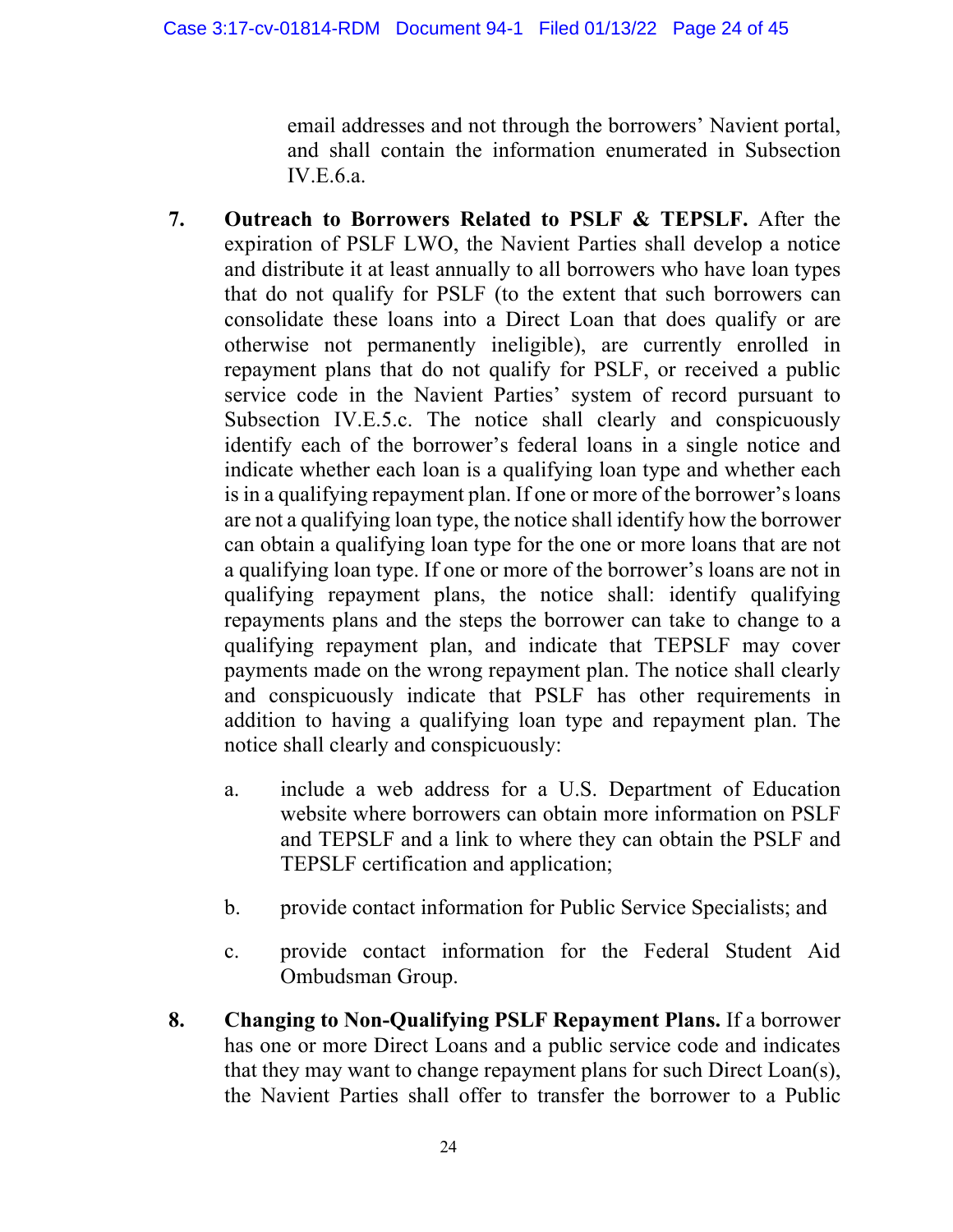Service Specialist. Before a borrower changes to a repayment plan that does not qualify towards PSLF via telephone, the Navient Parties will inform the borrower that the chosen plan does not qualify towards PSLF. If a borrower changes or is changed to a repayment plan that does not qualify towards PSLF via means other than telephone, within thirty (30) calendar days of the repayment plan change, the Navient Parties will notify the borrower in writing that the chosen plan does not qualify towards PSLF. This notice shall clearly and conspicuously include a web address for a U.S. Department of Education website where borrowers can obtain more information on PSLF, TEPSLF, and PSLF LWO and provide contact information for Public Service Specialists.

- **9. Consolidating PSLF Eligible Loans.** At any time after the expiration of the PSLF LWO, the Navient Parties will not assist or advise that a borrower consolidate PSLF eligible loans without informing the borrower that consolidation of PSLF eligible loans may result in loss of qualifying payments toward forgiveness on those loans. During that time period, if the Navient Parties send a borrower a consolidation application, they will include with that application a notice that clearly and conspicuously informs the borrower that consolidation of PSLF eligible loans will result in the loss of qualifying payments toward forgiveness on those loans. Prior to the expiration of the PSLF LWO, the Navient Parties may assist or advise borrowers that consolidating PSLF eligible loans may not result in the loss of qualifying payments toward forgiveness of those loans and shall accurately describe the terms and conditions of the PSLF LWO.
- **10. PSLF Specific Disputes.** In response to complaints received by any Navient Party from formerly or currently serviced borrowers concerning PSLF/TEPSLF/PSLF LWO, the Navient Parties shall assign one or more Office of Customer Advocate ("OCA") specialists who have received enhanced training consistent with Subsection IV.E.5.b. above ("OCA-Public Service Specialists") to review whether the borrower's payments did not qualify for PSLF/TEPSLF/PSLF LWO and whether the Navient Parties made a contributing servicing error misrepresentation, or omission. To make this determination, the OCA-Public Service Specialists shall review the account history for all loans, including without limitation, if any, payment records, ECFs, written and electronic correspondence, prior complaints or escalated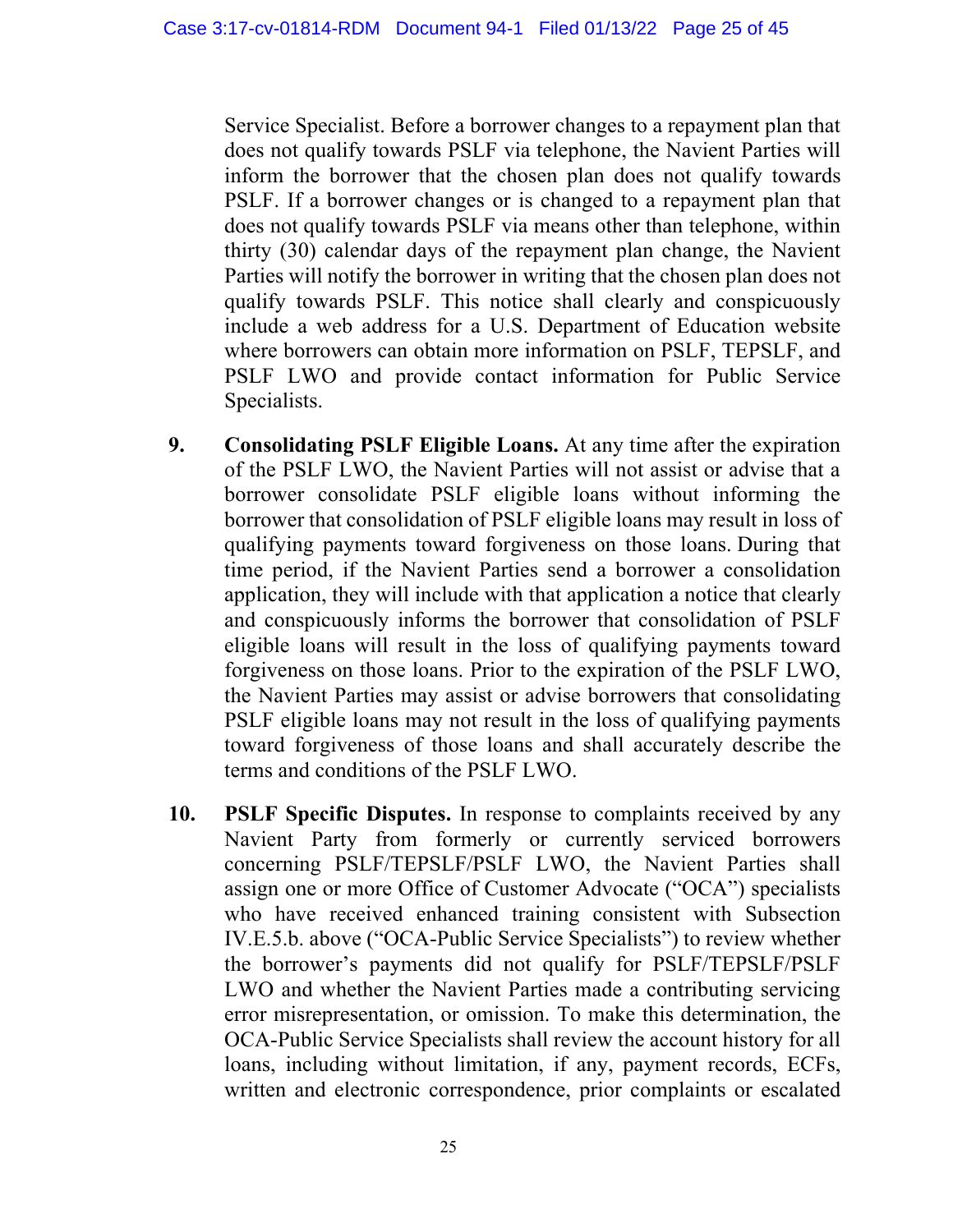inquiries, phone calls and recordings, and notes related to phone calls, prior audits in which the borrower's account was identified as subject to a problem, records from prior servicers that are in the Navient Parties' possession, and any other information/documentation the Navient Parties typically review. The OCA-Public Service Specialist shall document their findings and communicate those findings and the reasons for those findings to the borrower in writing.

- a. If the Navient Parties are unable to provide evidence disputing a borrower's complaint that the Navient Parties made a contributing error, misrepresentation, or omission, then the Navient Parties will not dispute that the Navient Parties made such error, misrepresentation, or omission.
- b. If the Navient Parties find evidence that supports a borrower's complaint that the Navient Parties made a contributing error, misrepresentation, or omission, then the Navient Parties will acknowledge to the borrower that the Navient Parties made such error, misrepresentation, or omission.
- c. If the immediately foregoing Subsections IV.E.10.a. or IV.E.10.b. apply, the Navient Parties will communicate their findings and the reasons for those findings to the borrower's current servicer, copying the U.S. Department of Education, and encourage the servicer and the U.S. Department of Education to provide forgiveness or a correction to the borrower's qualifying payment count if the reason payments were non-qualifying may have related to an error, misrepresentation, or omission.
- d. If the borrower's complaint relates to having the right loan type but making payments under the wrong repayment plan, then the findings that the Navient Parties provide to the borrower shall include information about the potential relief available under TEPSLF.
- e. If the borrower's complaint relates to being in the wrong loan program, then the Navient Parties' findings, if provided to the borrower prior to the expiration of the PSLF LWO, shall include information about the potential relief available under the PSLF LWO and how to access it.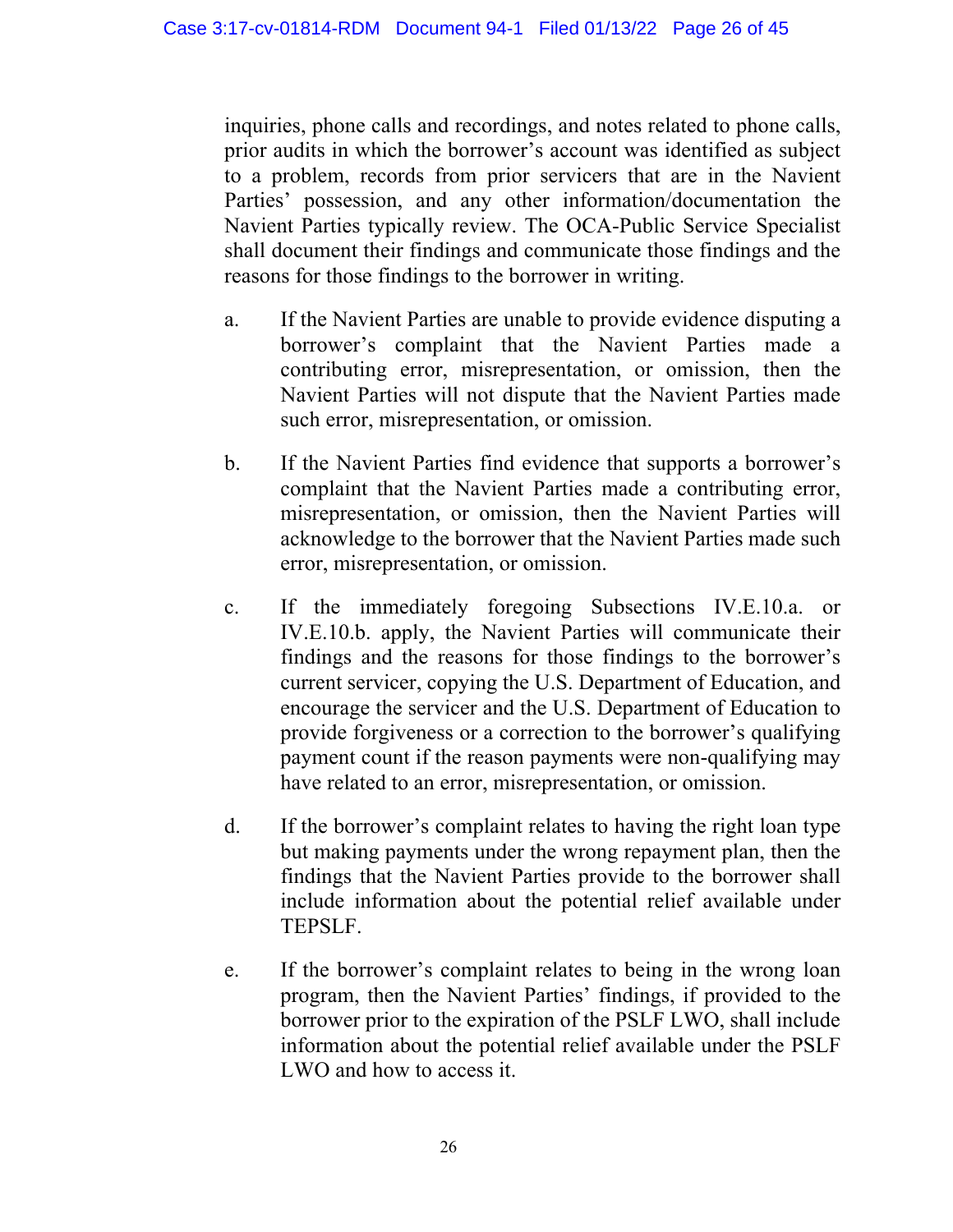- **11. Oral Communications Regarding Amounts Owed.** Implement or maintain policies and procedures to disclose to borrowers and cosigners, concurrent with any payment demand, the payment amount required to cure a borrower's delinquency or avoid negative credit reporting, and to permit borrowers to pay that amount without requiring borrowers to make any monthly payment prior to its scheduled due date.
- **12. Cover Emails Accompanying Electronic Billing Statements.** Cover emails from the Navient Parties notifying a borrower with a delinquent federal education loan that an electronic billing statement is available on the applicable Navient Parties' website(s) shall disclose the steps the borrower can take to learn about Alternative Repayment Plans.
- **13. Website Notices of Alternative Repayment Plans.** Maintain on the applicable Navient Parties' website(s) a description of Alternative Repayment Plans and a link to the U.S. Department of Education website where borrowers can obtain more information and apply.
- **14. Requirements Related to Recertification of Income and Family Size Under an IDR Plan.** For any borrower enrolled in an IDR Plan: At a reasonable time period prior to the then current IDR Plan recertification deadline ("annual deadline"), send written or electronic notices to the borrower regarding the requirement and the deadline to recertify the borrower's income and family size. Between ninety (90) calendar days and twenty (20) calendar days prior to the borrower's annual deadline, the Navient Parties shall make no fewer than four attempts to contact borrowers who are enrolled in an IDR Plan but have not submitted an application to recertify income and family size, and shall make at least one additional attempt if the borrower has not submitted an application after the annual deadline date has passed.
- **15. Cover Emails Accompanying IDR Plan Recertification Communications.** Include in the subject field of any electronic communication relating to an upcoming IDR Plan recertification following statement, or a substantially similar statement: "Take Action Now or Your Monthly Payment May Increase."

# **F. BORROWER COMMUNICATIONS FOR PRIVATE EDUCATION LOANS**

The specific conduct provisions in this Section IV.F apply to servicing and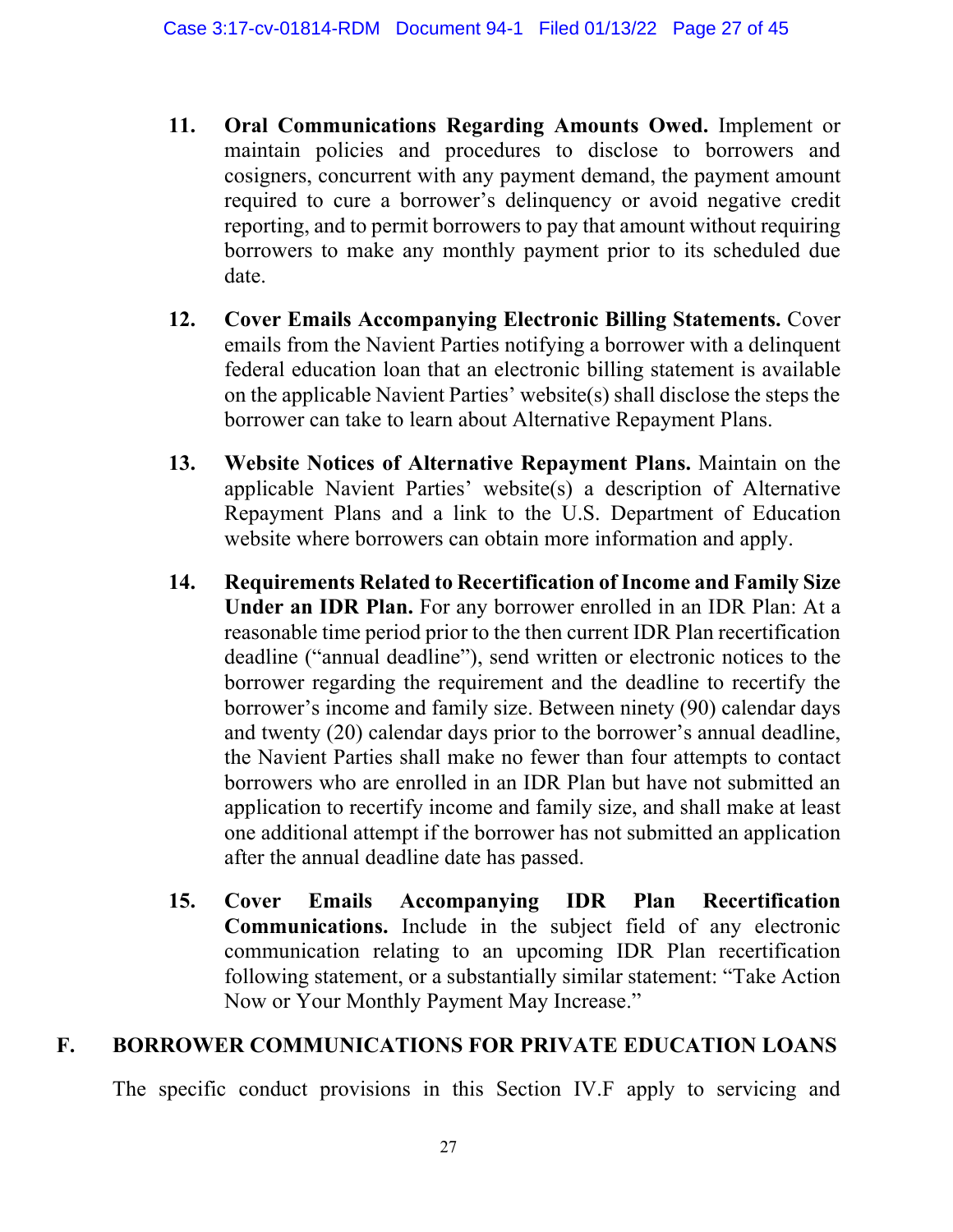collections of all private education loans (15 U.S.C. § 1650).

- **1. Private Student Loan Alternative Repayment Arrangements.** The Navient Parties shall not misrepresent the availability of, or requirements or qualifications for, private student loan alternative repayment arrangements.
- **2. Properly Evaluating Private Student Loan Alternative Repayment Arrangement Requests From A Borrower.** The Navient Parties shall establish policies and procedures and implement them consistently in order to facilitate the evaluation of private student loan alternative repayment arrangement requests.
- **3. Oral Communications Regarding Amounts Owed.** The Navient Parties shall implement or maintain policies and procedures to disclose to borrowers and cosigners, concurrent with any payment demand, the payment amount required to cure a borrower's delinquency or avoid negative credit reporting, and to permit borrowers to pay that amount without requiring borrowers to make any monthly payment prior to its scheduled due date.
- **4. Oral and Written Communications Regarding Bankruptcy***.* The Navient Parties shall not inform borrowers that private loans are nondischargeable in bankruptcy or unlikely to be dischargeable in bankruptcy. The Navient Parties shall establish policies and procedures to ensure that they direct borrowers who raise the issue of bankruptcy to discuss the potential for loan discharge with bankruptcy counsel.

## **G. COSIGNED LOANS**

- **1. Cosigner Release.** The Navient Parties shall implement or continue their practice, as applicable to:
	- a. **Notice of Cosigner Release.** For all loan accounts that may be eligible for the potential release of a cosigner based upon the terms and conditions of their loans, provide a one-time notice ("Notice of Cosigner Release") describing: the criteria then in effect for qualifying for cosigner release; an explanation as to what constitutes a consecutive, on-time payment; a web address where the cosigner release application can be accessed and if the notice is electronic, a link thereto; statements that (i) the Navient Parties will evaluate the borrower's credit history and ability to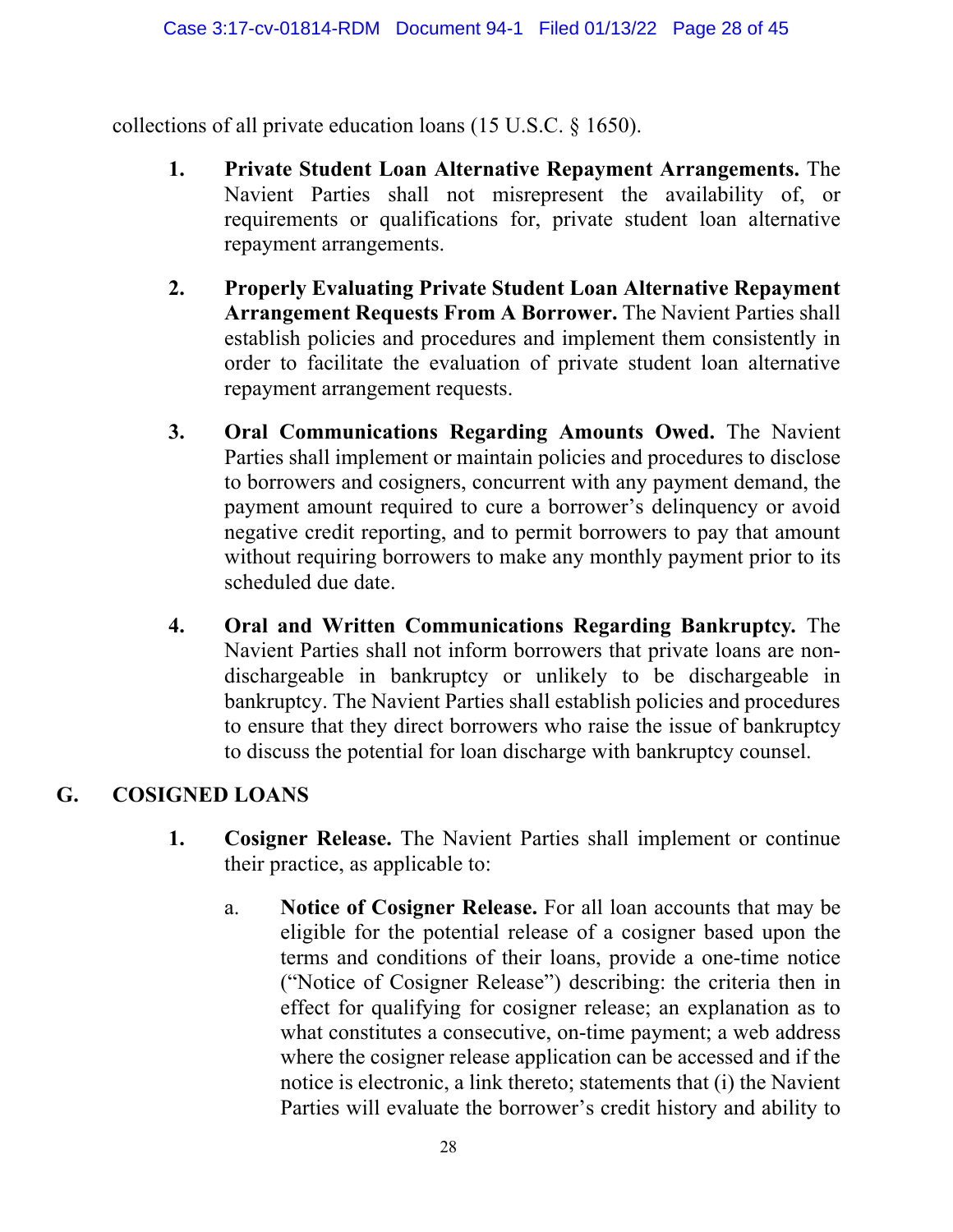repay before granting cosigner release and describe the process for applying for cosigner release; (ii) borrowers should check their payment history to determine whether they have met the consecutive on-time payment requirement; (iii) overpayments of more than the monthly payment amount may not count towards cosigner release; (iv) payments made by a borrower's employer may not count towards cosigner release; and (v) a phone number borrowers can call if they have questions about cosigner release.

- b. **Website Publication of Information Related to Cosigner Release.** Post the information contained in the Notice of Cosigner Release, described in Subsection IV.G.1.a., on the applicable Navient Parties' website(s).
- c. **Qualifying Payments for Consecutive, On-Time Payments Requirement.** In calculating consecutive, on-time payments for purposes of qualifying for cosigner release, include each consecutive, scheduled principal and interest payment immediately preceding the cosigner release application submission.
	- i) Except as defined by the terms of the loan or its promissory note, the following payments qualify for cosigner release: Any on-time payments made within the billing cycle, including payments within the grace period, which would constitute a full principal and interest payment for that billing cycle and shall not include any payments made pursuant to an interest rate reduction program or other program permitting partial or no payment.
	- ii) Not restart a borrower's progress toward meeting the consecutive, on-time payment requirement for cosigner release if, due to a prepayment which resulted in the advancement of a due date, the borrower makes no payment in response to a \$0 bill.
- d. **Notice Concerning Impact on Certain Payment Arrangements.** If a borrower or cosigner requests a change in terms that would restart the borrower's progress towards meeting the consecutive, on-time payment requirement for cosigner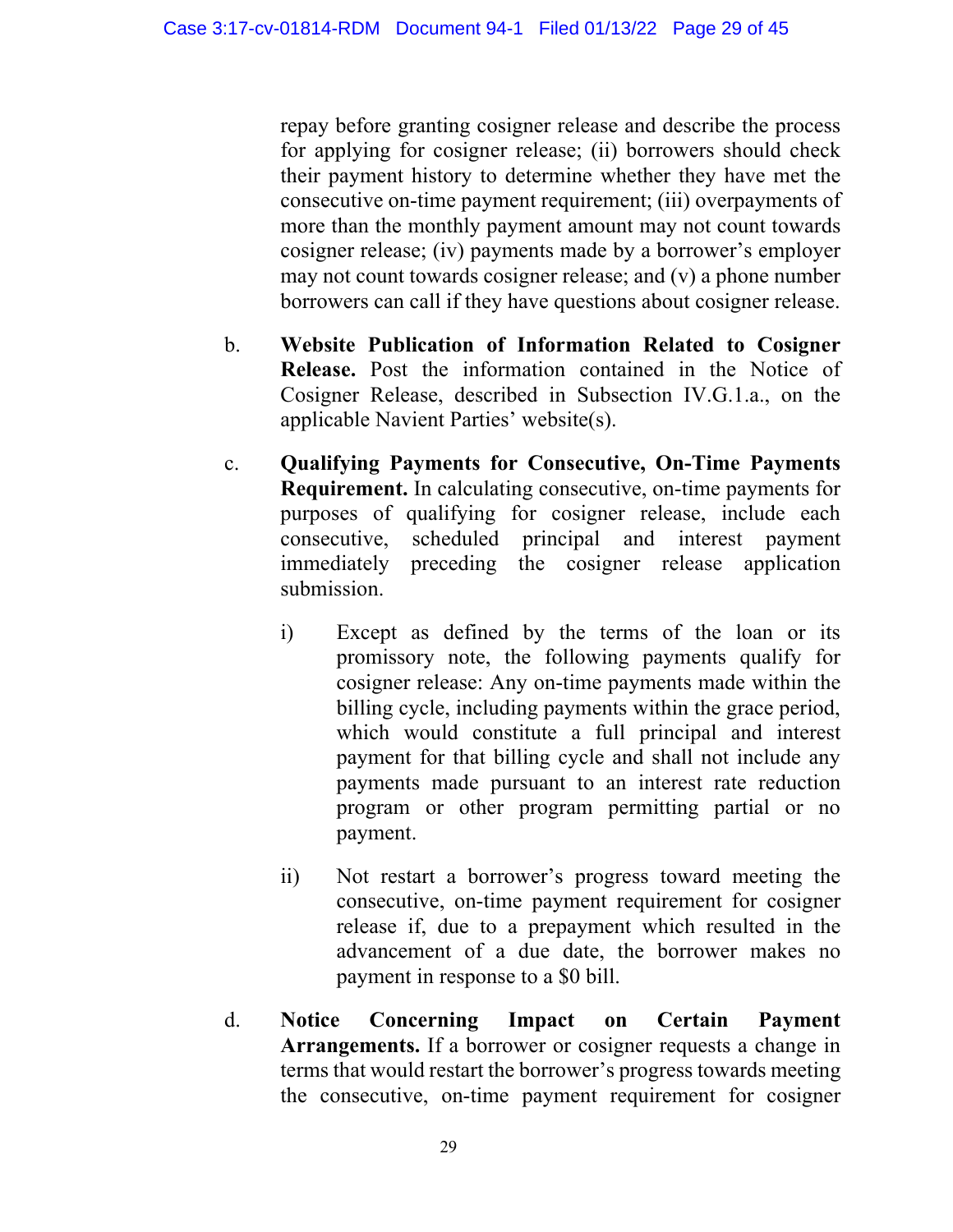release, notify the borrower in writing of the impact of such an arrangement and provide such borrower the right to withdraw or reverse the request to avoid such impact. If the request for the change in terms is made over the phone or online, the Navient Parties shall inform the borrower or cosigner of the impact of such an arrangement and provide the borrower or cosigner the right to withdraw or reverse the request to avoid such impact.

- e. **Notice of Incomplete Application for Cosigner Release.** If the Navient Parties require a written application to apply for cosigner release and receive an incomplete application, send the borrower a written notice that includes the following information, within thirty (30) calendar days of receipt of such incomplete application:
	- i) A statement that the application is incomplete;
	- ii) The information needed by the Navient Parties to consider the application complete; and
	- iii) The date by which the applicant must furnish the missing information after which date the application may be denied, which must be no less than thirty (30) calendar days from which the notification is postmarked or emailed.
- **2. Cosigner Release Denial.** In the event the Navient Parties deny cosigner release, they will provide the borrower a denial letter that clearly and conspicuously provides the reasons for such denial.

#### **H. PAYOFF**

The Navient Parties shall implement or continue their practice, as applicable to:

- **1. Online Information Regarding Payoff Process.** Maintain a clear and conspicuous description on the applicable Navient Parties' website(s) of the methods by which a borrower or cosigner may obtain a valid Payoff Statement for a single loan or group of loans.
- **2. Controls for Accurate Payoff Statements.** Maintain policies and procedures to ensure that each payoff amount communicated to the payoff requestor, whether orally or in a payoff statement, is accurate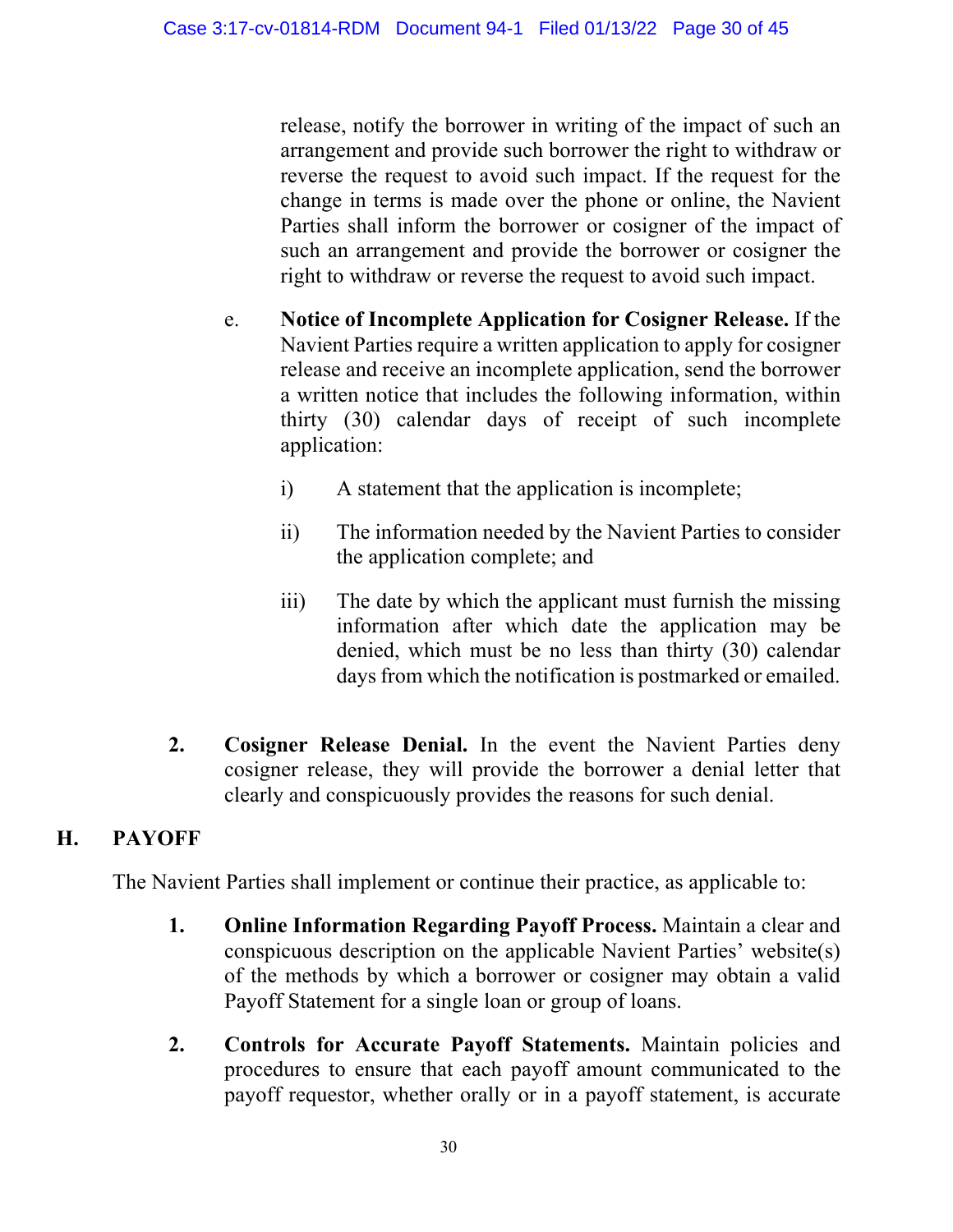for the corresponding expiration date stated therein.

- **3. Paid in Full Notice.** When the Navient Parties receive a payment in good funds equal to or exceeding the amount indicated in the payoff statement for a particular loan or loans, provide within seventy-five (75) calendar days of such receipt, at no cost to the borrower or cosigner, a written or electronic notice to borrowers and any cosigners confirming that no outstanding balance remains on such loan(s).
- **4. Notice of Attempt to Pay Off.** If the Navient Parties receive a payment greater than or equal to ninety-five (95) percent of the outstanding balance of a borrower's loan(s) in a group but less than the amount required to pay the loan in full, provide a monthly billing statement to the borrower setting forth, among other items, the remaining unpaid principal balance as of the statement date.
- **5. Refund of Overpayments Following Payoff.** Remain in compliance with U.S. Department of Education regulations for refunding overpayments following payoff. The Navient Parties shall disclose their policy for refund of overpayments following payoff on the applicable Navient Parties' website(s).

## **I. REQUIREMENTS RELATED TO THE TRANSFER OF SERVICING**

The Navient Parties shall implement or continue their practice, as applicable to:

- **1. Notice by Transferor Servicer at the Time of Transfer of Servicing.** When acting as the Transferor Servicer, as defined in Regulation X, 12 C.F.R. § 1024.31, provide to each borrower and cosigner subject to the transfer a written notice ("Notice by Transferor Servicer") not less than fifteen (15) calendar days before the effective date of the transfer.
- **2. Notice by Transferee Servicer.** When acting as the Transferee Servicer, as defined in Regulation X, 12 C.F.R. § 1024.31, provide to each borrower and cosigner subject to the transfer a written notice ("Notice by Transferee Servicer") not more than fifteen (15) calendar days after the effective date of the transfer.
- **3. Prohibition on Late Fees during Servicing Transfers.** During a period covering at least the sixty (60) calendar day period beginning on the effective date of transfer of the servicing of a loan, a payment timely made to the Transferor Servicer may not be treated as late for any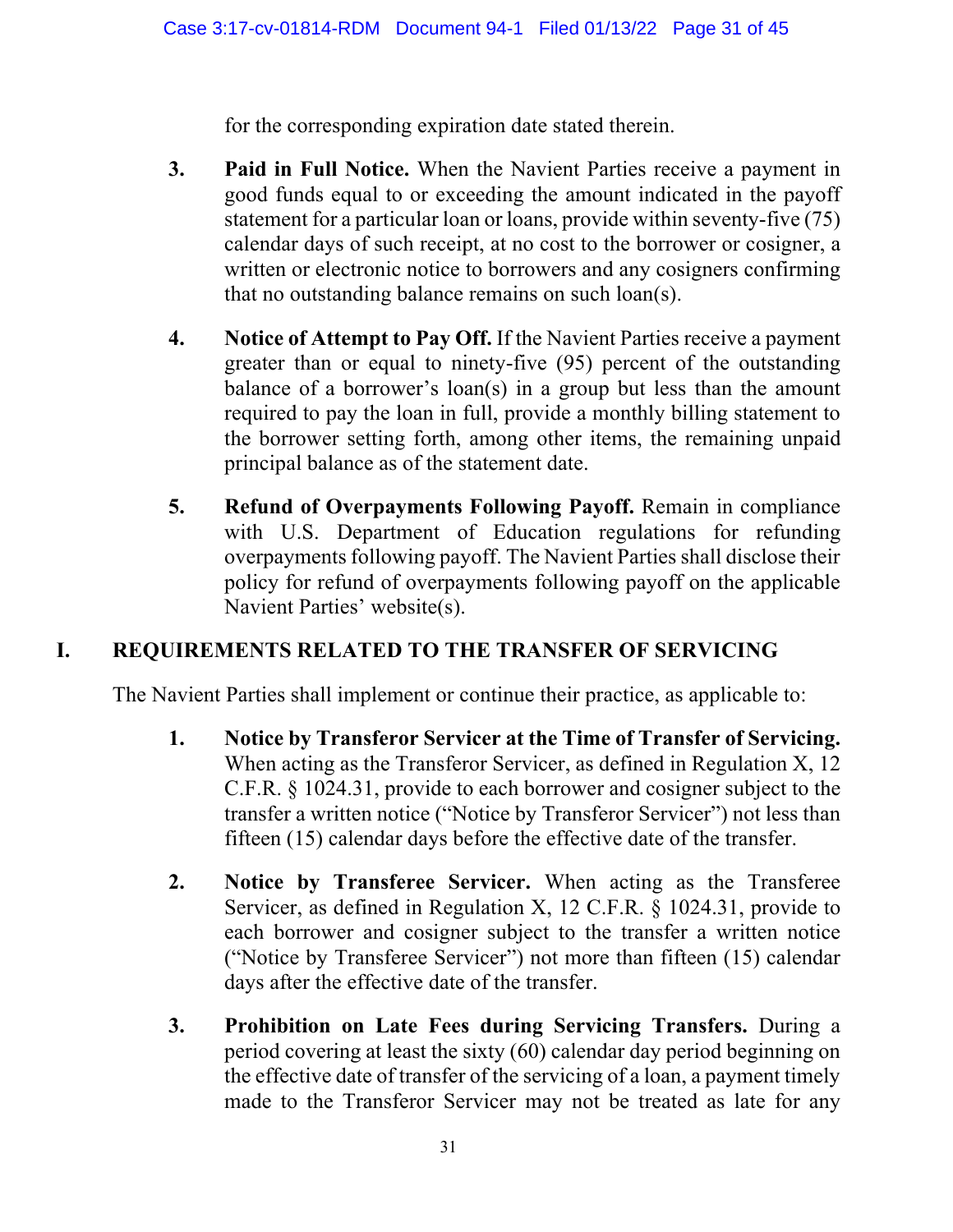purpose by the Navient Parties when acting as the Transferee Servicer.

- **4. Transferor Forwarding of Payment Received.** To the extent practicable, for at least one hundred twenty (120) calendar days beginning on the effective date of transfer of servicing of a loan, the Navient Parties, when acting as the Transferor Servicer, use reasonable efforts to forward payments received to the Transferee Servicer.
- **5. Electronic Fund Transfer Authority.** Unless a borrower's authorizations for recurring electronic fund transfers are automatically transferred to the Transferee Servicer, when acting as Transferee Servicer, the Navient Parties shall make available to a borrower or cosigner whose loan servicing is transferred an online, telephone, and written process through which borrowers may make a new authorization for recurring electronic fund transfers.
- **6. Certain Transfers Excluded.** The following transfers are not assignments, sales, or transfers of loan servicing for purposes of this Section IV.I. if there is:
	- i) No change in the payee, address to which payment must be delivered, account number, or amount of payment due;
	- ii) A transfer between affiliates;
	- iii) A transfer that results from a merger or acquisition of servicers or subservicers;
	- iv) A transfer that occurs between master servicers without changing the subservicer; or
	- v) A transfer that occurs pursuant to U.S. Department of Education direction or instruction.
- **7. Communication with Borrowers/Transferees on Servicer Transfers Related to PSLF.** Notwithstanding the foregoing exclusions, the Navient Parties, when acting as the Transferor Servicer, shall assign Public Service Specialists to handle questions from formerly and currently serviced borrowers, and from Transferee Servicers about billing and payment histories, repayment plans, missing or incomplete loan information, including any information relevant to PSLF and TEPSLF, and shall ensure successful and timely transfer of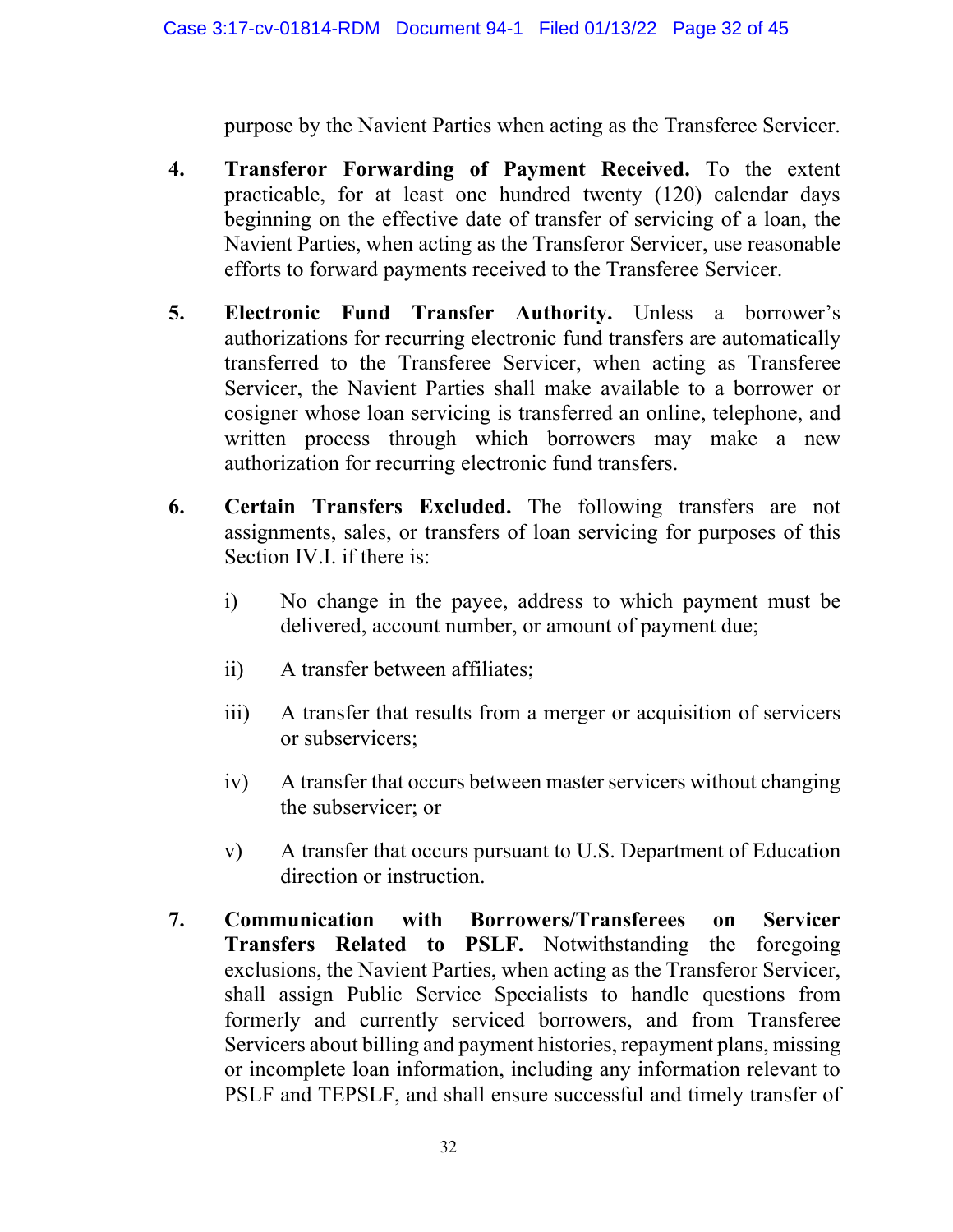loan data sufficient for the Transferee Servicer to determine whether the borrower has made qualifying payments for the PSLF or TEPSLF programs while serviced by the Navient Parties. The Navient Parties shall also ensure that the Transferee Servicer receives any information in the Navient Parties' possession relevant to such determinations that came from a prior servicer.

## **J. REQUESTS FOR ASSISTANCE, ACCOUNT DISPUTE RESOLUTION, AND APPEALS**

- **1. Requests for Assistance.** The Navient Parties shall implement or continue their practice to maintain reasonable policies and procedures for providing readily accessible methods for borrowers or cosigners to submit a request, inquiry, or complaint by phone, email, or U.S. mail; and processing, investigating, responding to, and resolving all inquiries, complaints, account disputes, and requests for documentation ("Request for Assistance") from borrowers or cosigners in a timely and effective manner.
- **2. Appealing Requests for Assistance Outcomes.** The Navient Parties shall provide on the applicable Navient Parties' website(s) a description of how to appeal decisions made by the OCA and a description of the appeal process.

# **K. POST-DEFAULT COLLECTIONS**

The Navient Parties shall implement or continue their practice, as applicable, to:

**1.** When discussing the terms and conditions of federal education loan rehabilitation, clearly, conspicuously, and accurately describe the characteristics, requirements, and consequences of each post-default resolution option available to borrowers, including the impact on a borrowers' credit, the application of collection fees, and the requirements for disability discharge.

## **V. PRIVATE LOAN RELIEF**

**A.** The Navient Parties shall discharge and forgive a minimum of \$1,710,000,000.00 (One Billion Seven Hundred Ten Million U.S. Dollars) of private educational loans meeting the criteria set forth in Appendix A, by following the procedures listed below. The parties hereto acknowledge that only these loans meet the conditions for this relief.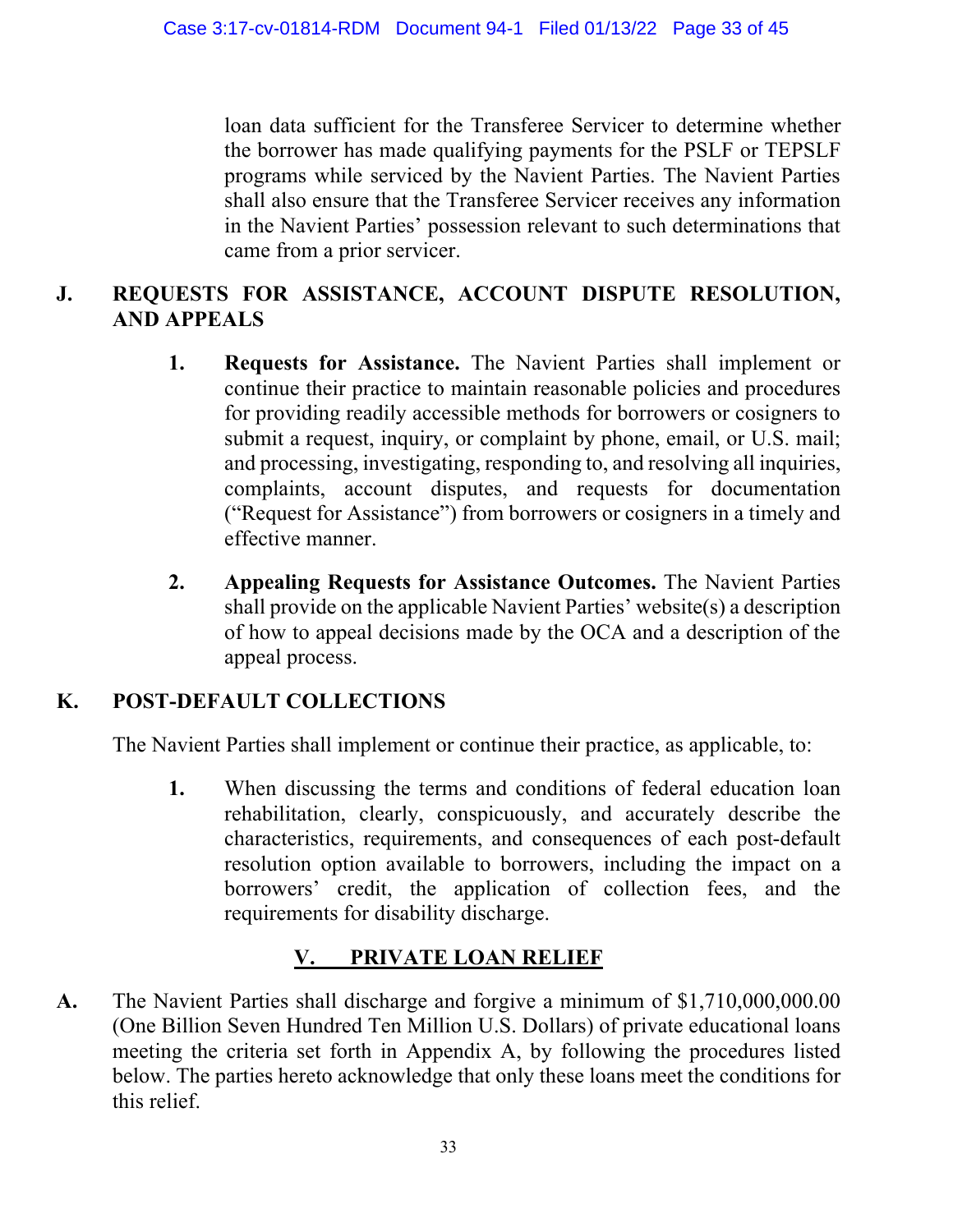- **1.** Within thirty (30) calendar days after the execution of this Consent Judgment by the Parties, the Navient Parties shall identify private education loans that have the attributes identified in Appendix A, along with the borrower and cosigner's identifying information, including last address and phone number shown on the Navient Parties' servicing system, as well as the loan number and outstanding balance as of June 30, 2021, and send the information to the Oversight Committee. Until the actions required by this Section V are completed, Navient Corporation shall cause the holder of such private education loans to not sell or otherwise transfer any loans that have the attributes described in Appendix A other than as a result of sales or transfers between Navient Corporation and its subsidiaries or affiliates.
- **2.** Within ninety (90) calendar days after the execution of this Consent Judgment by the Parties, Navient Corporation shall cause the holders of such private education loans to proceed to discharge and forgive the current outstanding balances of the loans identified in Subsection V.A.1., above.
- **3.** Within one-hundred twenty (120) calendar days after execution of this Consent Judgment by the Parties, Navient Solutions LLC shall contact, or if Navient Solutions LLC is not the servicer of such private education loans, the Navient Parties shall use their best efforts to cause such servicer to contact, each Consumer Reporting Agency to whom they have reported any loans discharged pursuant to Subsection V.A.2., above, and seek to remove the associated tradeline(s) from the borrower and cosigner's credit report(s) of the loans identified in Subsection V.A.1., above.
- **4.** The Navient Parties shall provide borrowers with written notice of the debt relief, which shall be materially similar to the form attached as Appendix B. The notice may be provided electronically if the borrower has consented to receive electronic communications.
- **5.** The Navient Parties shall cause borrowers to receive a refund of any payments made after June 30, 2021 on the loans discharged pursuant to Subsection V.A.2.
- **B.** The Navient Parties represent and warrant that most of the loans subject to these provisions were made prior to 2009 by then-lending partners or by current or former subsidiaries or predecessors of the Navient Parties. The Navient Parties maintain the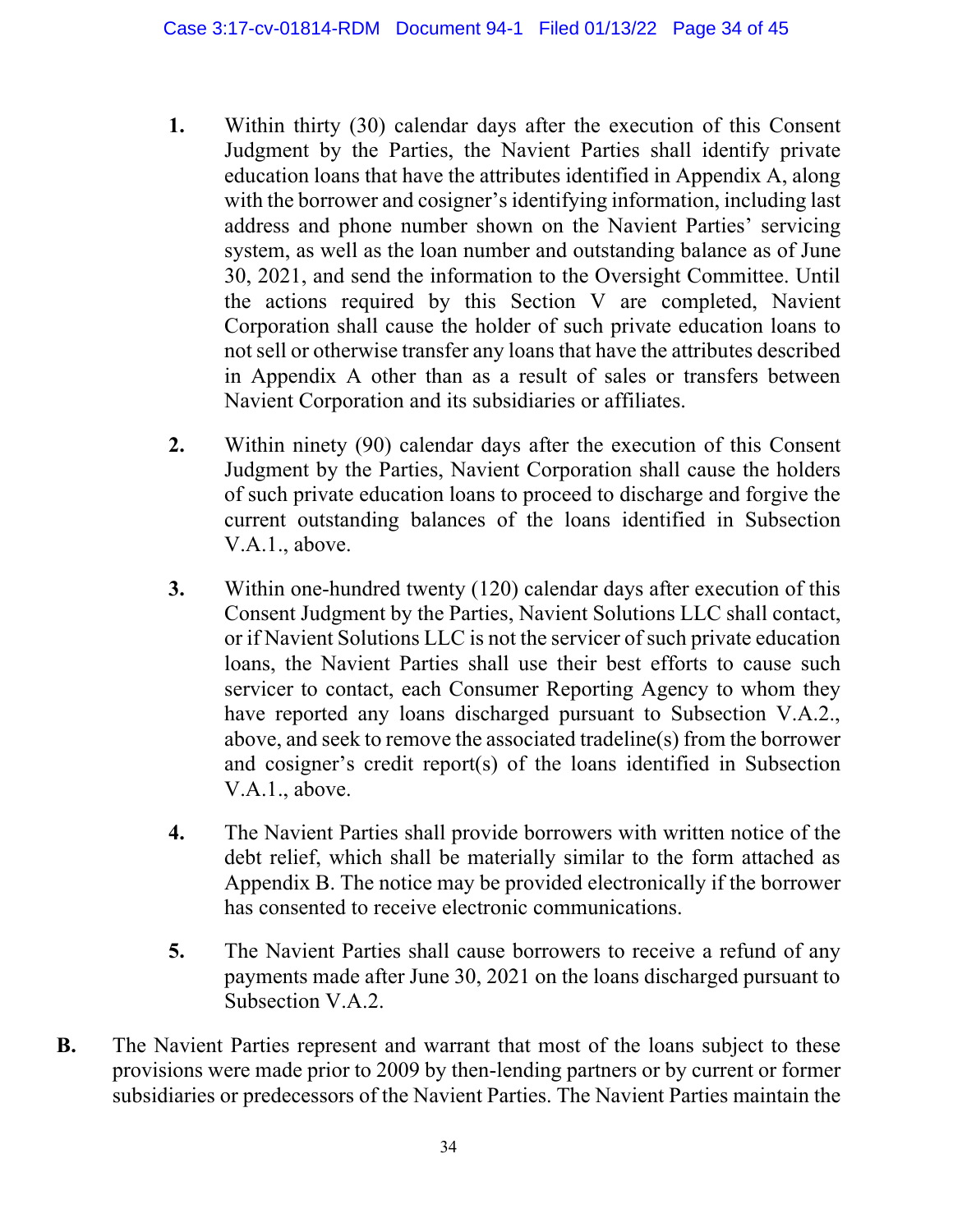position that none of the Navient Parties originated any of these loans. The Navient Parties represent and warrant that they have the power and authority to discharge these loans.

#### **VI. PAYMENT**

After the Navient Parties have paid the amounts described in this Section VI of this Consent Judgment, to each of the Signatory Attorneys General and the Settlement Administrator, the Navient Parties shall no longer have any property right, title, interest, or other legal claim in those funds.

**A. Settlement Payments to Signatory Attorneys General.** The Navient Parties shall pay an aggregate settlement payment amount of \$142,500,000.00 (One Hundred Forty-Two Million Five Hundred Thousand U.S. Dollars) ("Settlement Amount") related to the conduct or practices that are the subject of this Consent Judgment to the Signatory Attorneys General. The Oversight Committee will notify the Navient Parties of the amount to be paid to each Signatory Attorney General, provided, however, that the amount to be paid to and/or for the benefit of the Commonwealth shall be not less than \$10,754,683.17 (Ten Million Seven Hundred Fifty-Four Thousand Six Hundred Eighty-Three and 17/100 U.S. Dollars), inclusive of the amount(s) described in Section VI.B., below. Payment to the Commonwealth shall be made within ten (10) calendar days of receiving written payment processing instructions from the Commonwealth.

In addition to paying the \$10,754,683.17 to and/or for the benefit of the Commonwealth, an additional \$350,000.00 (Three Hundred Fifty Thousand U.S. Dollars) of the Settlement Amount shall be paid by the Navient Parties to the Commonwealth, to be distributed to the National Association of Attorneys General (NAAG). NAAG shall use these monies to first reimburse the NAAG Financial Services Consumer Protection Enforcement, Education, and Training Fund for the full amount of grant funds used that supported the multistate investigation, and then any remaining monies shall be placed in the National Attorneys General Training and Research Institute (NAGTRI) Endowment Fund (Fund) for uses approved pursuant to Fund rules. NAGTRI is the training and research arm of NAAG.

**B. Consumer Fund.** No later than ten (10) calendar days after (1) the Effective Date or (2) receiving wire instructions from the Oversight Committee, whichever is later, the Navient Parties shall pay by electronic funds transfer a portion of the Settlement Amount as directed by the Oversight Committee (the "Consumer Fund") to the settlement administrator selected by the Pennsylvania Office of Attorney General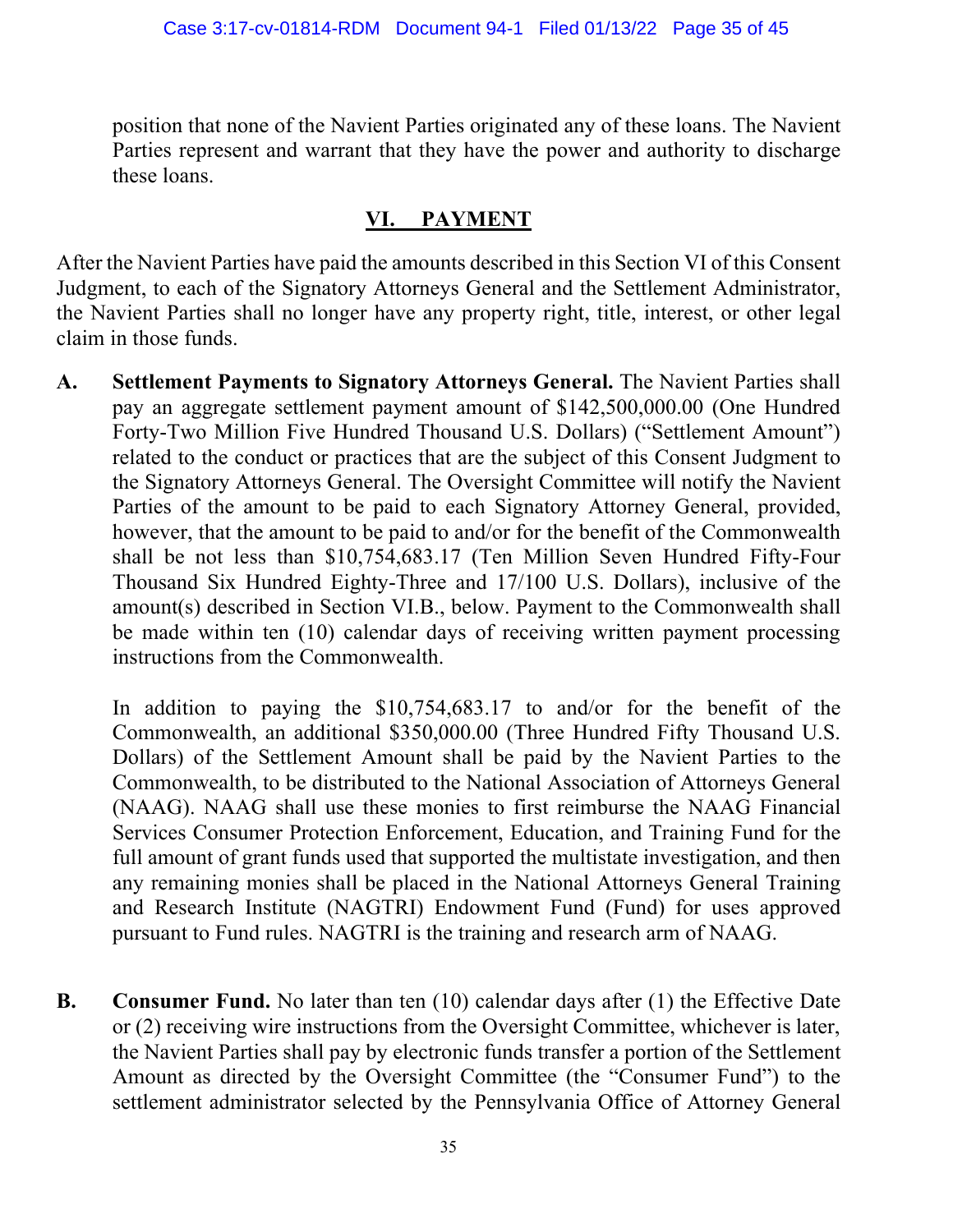(the "Settlement Administrator"). The Oversight Committee shall have sole discretion concerning the distribution of the Consumer Fund which may include determining the borrowers serviced or formerly serviced by the Navient Parties who the Oversight Committee believes are entitled to a payment from the Consumer Fund, the nature and amount of such payment, and directing the Settlement Administrator to make payments to these borrowers.

Notwithstanding the establishment of the Consumer Fund, the Navient Parties expressly deny that they caused financial harm to any class of consumers in relation to the Covered Conduct (as defined in Section VII below).

The Consumer Fund shall be used: (1) to distribute funds to borrowers as the Oversight Committee directs, as set forth above, (2) to pay for costs and expenses of the Settlement Administrator, and/or (3) any other lawful purpose. Payments to borrowers are being made to provide remediation for alleged losses the Signatory Attorneys General claim such borrowers experienced as a result of the Navient Parties' conduct.

The Navient Parties agree to promptly provide the Oversight Committee with all information the Oversight Committee deems necessary to permit the Settlement Administrator to distribute funds to borrowers as directed by the Oversight Committee including, but not limited to, providing relevant borrowers' full names and any known maiden names, other names, or aliases; last known mailing addresses; last known email addresses and telephone numbers; other prior mailing or email addresses and telephone numbers as requested; social security numbers; and customer identification numbers or loan identification numbers. In carrying out the foregoing, the Navient Parties agree to provide such information from the Navient Parties' servicing systems within fifteen (15) calendar days of the Oversight Committee's request or, to the extent that such information is in the possession, custody, or control of Maximus or any other Transferee following the novation of the contract to service federal loans owned by the U.S. Department of Education, the Navient Parties shall make the request for information to Maximus or any other Transferee not later than five (5) calendar days after the Oversight Committee makes its request consistent with this paragraph, and to make all reasonable efforts to promptly obtain any required permissions to provide such information from the U.S. Department of Education. The Navient Parties hereby represent and warrant that Maximus and any other Transferee shall be required to reasonably cooperate with the Navient Parties' requests made in connection with this Consent Judgment.

After the Settlement Administrator has completed the administration of the Consumer Fund, including making reasonable attempts to contact payees of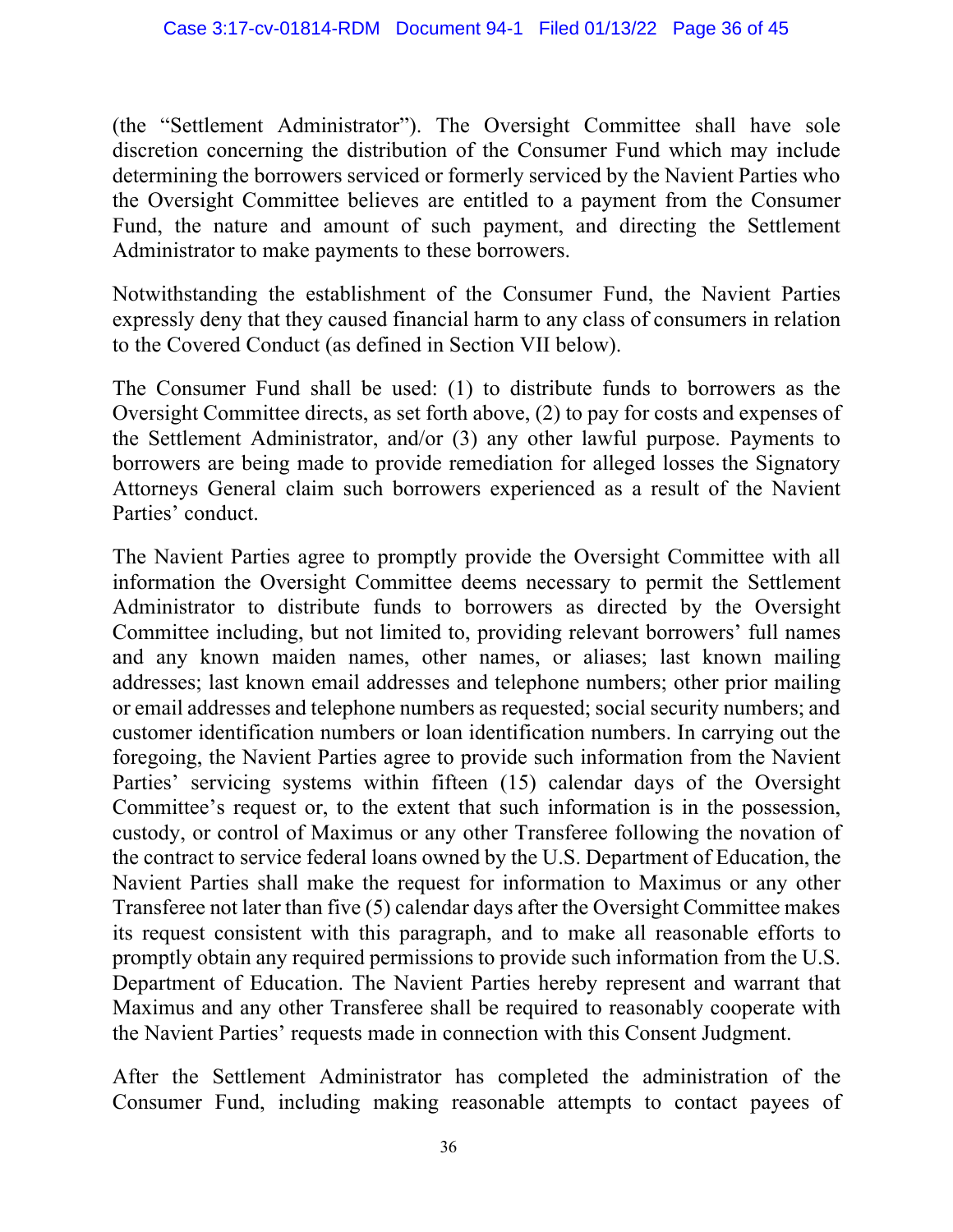uncashed checks and waiting a reasonable period of time not less than ninety (90) calendar days, and/or transferring uncashed checks to state unclaimed property funds (as directed by the Signature Attorneys General), all uncashed checks may be voided. Once such uncashed checks have been voided, these funds shall be distributed to the Signatory Attorneys General based on the state the payee was a resident of according to the data provided by the Oversight Committee. The Settlement Administrator will distribute uncashed funds pursuant to instructions provided by the Signatory Attorneys General. After the Settlement Administrator has distributed the remaining funds from uncashed checks as described in this Section VI, any remaining funds in the Consumer Fund account (including any accrued interest) will be distributed to the Signatory Attorneys General in proportion to the number of borrowers to whom the Settlement Administrator attempted to send a payment, based on borrowers' state of residence according to the data provided by the Oversight Committee. The Commonwealth shall deposit any such funds into an interest-bearing account from which both principal and interest shall be expended for public protection and education purposes.

#### **VII. RELEASE**

The Signatory Attorneys General release the Navient Parties and GRC, with their respective past and present subsidiaries, predecessors, successors, agents, owners, employees, officers, trustees, and members (collectively, the "Released Parties") from all civil claims any Signatory Attorney General could have brought pursuant to the state consumer protection laws of the Signatory Attorneys General and/or 12 U.S.C. § 5552, based on the Covered Conduct, as that term is defined below, prior to the Effective Date of this Consent Judgment, including any claim under common law, statute, or ordinance, provided that nothing herein is intended to release any claims or impede any rights of the Consumer Financial Protection Bureau ("CFPB"), including but not limited to its action against the Navient Parties (M.D. Pa. Case No. 17-101, filed January 18, 2017). For the purpose of this Section VII and Sections III.C, III.H, and III.I above, "Navient Parties" includes SLM BankCo (including Sallie Mae Bank and other consolidated subsidiaries), as that term is defined in the Form 10-K filed by Navient Corporation with the U.S. Securities and Exchange Commission for the fiscal year ended December 31, 2014, but only for conduct occurring on or before April 30, 2014. The Navient Parties have agreed they will not raise this Consent Judgment or any of its terms in connection with any claims or defenses made in any action brought by the CFPB, except as specifically provided for in Section III.I above. The Commonwealth executes this release in its official capacity and releases only claims that the Commonwealth of Pennsylvania, by Attorney General Josh Shapiro, has the authority to bring and release.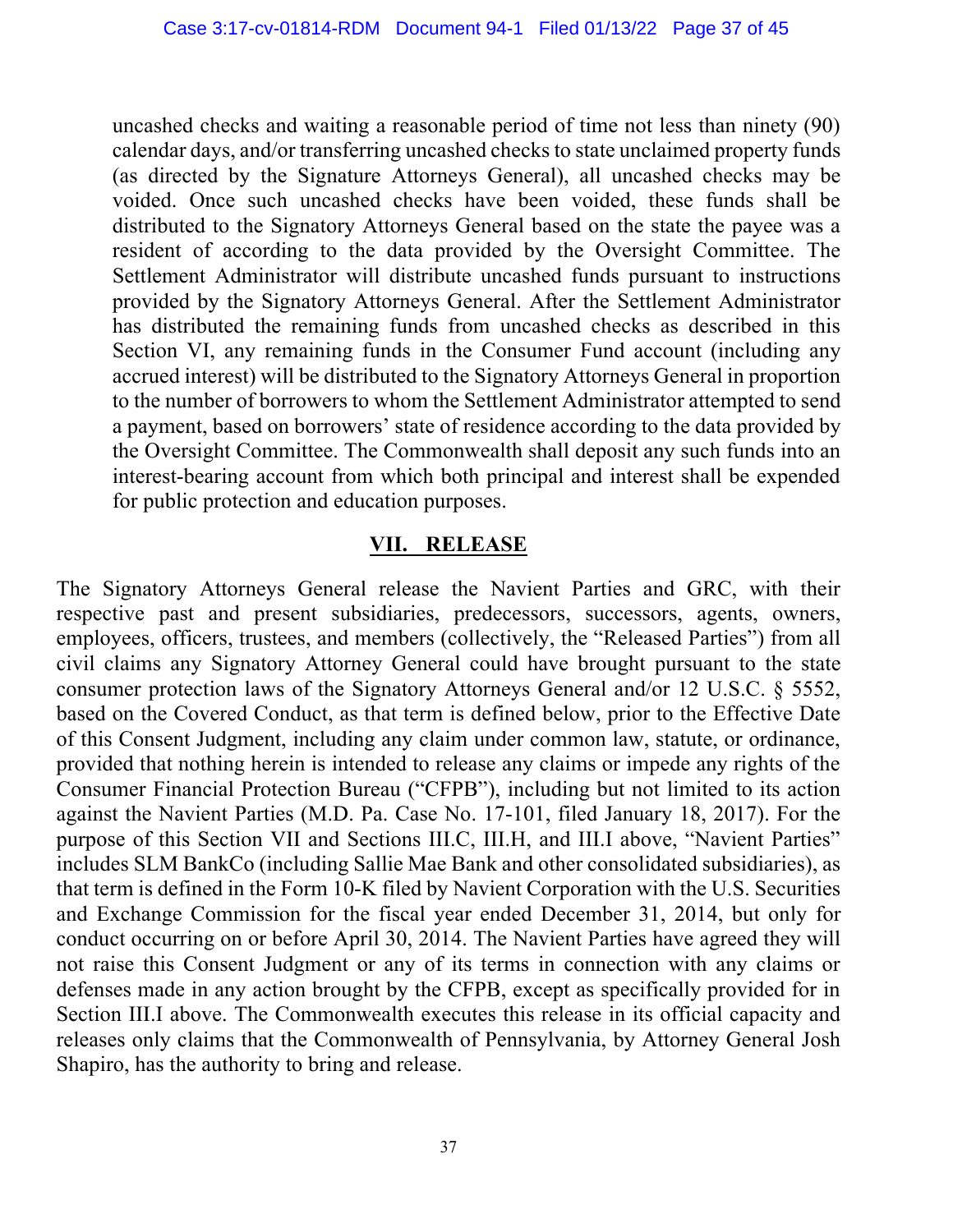"Covered Conduct," as used in this Release, Section VII of this Consent Judgment, means the Released Parties' acts and practices, including representations and omissions to consumers, related to the following student loan servicing, origination, and collection acts or practices, for federal or private student loans, up until the Effective Date, unless otherwise provided herein: (1) communications regarding repayment options; (2) communications encouraging borrowers to contact any Navient Party for assistance repaying loans; or representing that any Navient Party would counsel, help, assist, or otherwise work with a borrower to select a repayment plan; (3) placing federal student loan borrowers in discretionary forbearances; (4) policies or practices related to incentive compensation for employees or agents of the Released Parties responsible for communicating with borrowers telephonically; (5) communications regarding recertification for IDR Plans or other alternative repayment options, and processing or enrollment in any such plan or alternative repayment option; (6) communications, including but not limited to monthly billing or account statements, regarding the amount currently due on an account, the amount due under any future payment plan or contemplated payment plan, pay-off amount, or any use of the phrase "present amount due"; (7) payment processing, including payment allocation and application, and website functionality to control payment allocation and application; (8) instructions provided to borrowers or cosigners on where to send payments; (9) late fee billing disclosures; (10) communications regarding federal student loan disability discharge, or credit reporting related to federal student loan disability discharge; (11) communications regarding the federal student loan rehabilitation program; (12) communications regarding requirements and eligibility for PSLF; (13) the terms of promissory notes relating to release of cosigners on cosigned loans; (14) communications with borrowers or cosigners regarding the release of cosigners on cosigned loans and/or the acceptance or denial of a cosigner release application; (15) the timing, frequency, or manner of outbound telephone calls to any consumer; (16) communications relating to loan payoffs or deceased cosigners; (17) communications regarding bankruptcy discharge of student loans, late fees, payoff fees, collection fees, or forbearance fees; (18) conduct prior to April 30, 2014 relating to the marketing, origination, processing, underwriting, decisioning, and/or disbursement of private student loans by the Navient Parties, SLM Corporation, and any affiliated entity, subsidiary, or predecessor of those entities involved in the origination of student loans, including but not limited to entry into preferred lender agreements, entry into contracts with institutions of higher education and/or any company operating such institutions, and the origination of private student loans to borrowers who did not qualify for such loans under standard underwriting criteria; and (19) conduct related to the effects of repayment options on FFELP loan securitizations including but not limited to disclosures related to the offering of the underlying securities in such securitizations.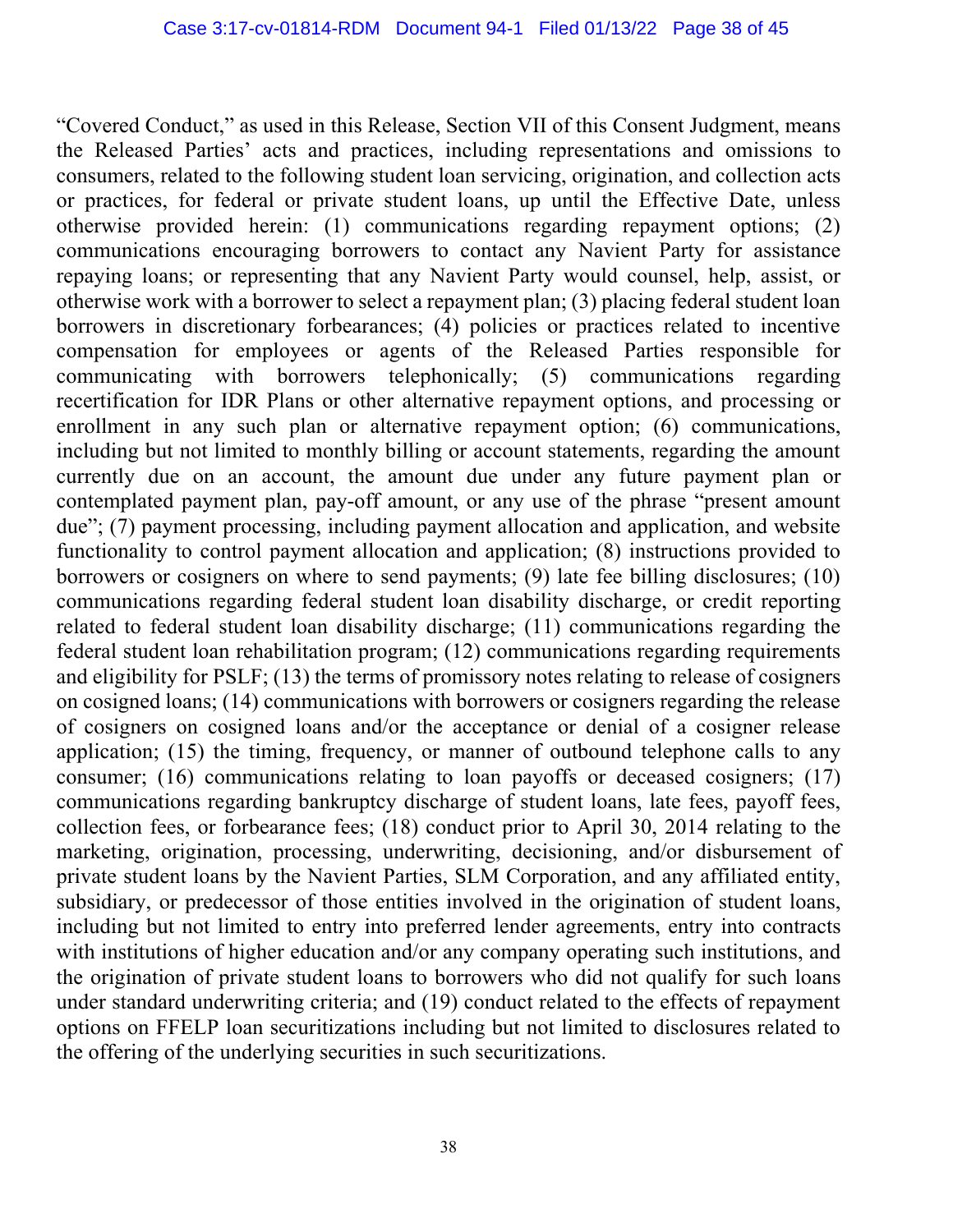Notwithstanding the foregoing, "Covered Conduct" as used in the Release, Section VII of this Consent Judgment, specifically does not include the following: (1) servicing or collection activity related to automatic forbearances or other relief prompted by the COVID-19 pandemic, including without limitation communications related to the impact of any COVID-19 forbearances on PSLF eligibility; (2) automatic forbearances implemented as a result of governmental action, including without limitation in the case of natural disasters; or (3) conduct by GRC occurring on or after July 31, 2019.

#### **IT IS SO ORDERED:**

 $\mathcal{L}_\text{max}$  , and the set of the set of the set of the set of the set of the set of the set of the set of the set of the set of the set of the set of the set of the set of the set of the set of the set of the set of the

**Dated this** \_\_\_ **day of \_**\_\_\_\_\_\_\_\_\_\_**, 2022.**

J.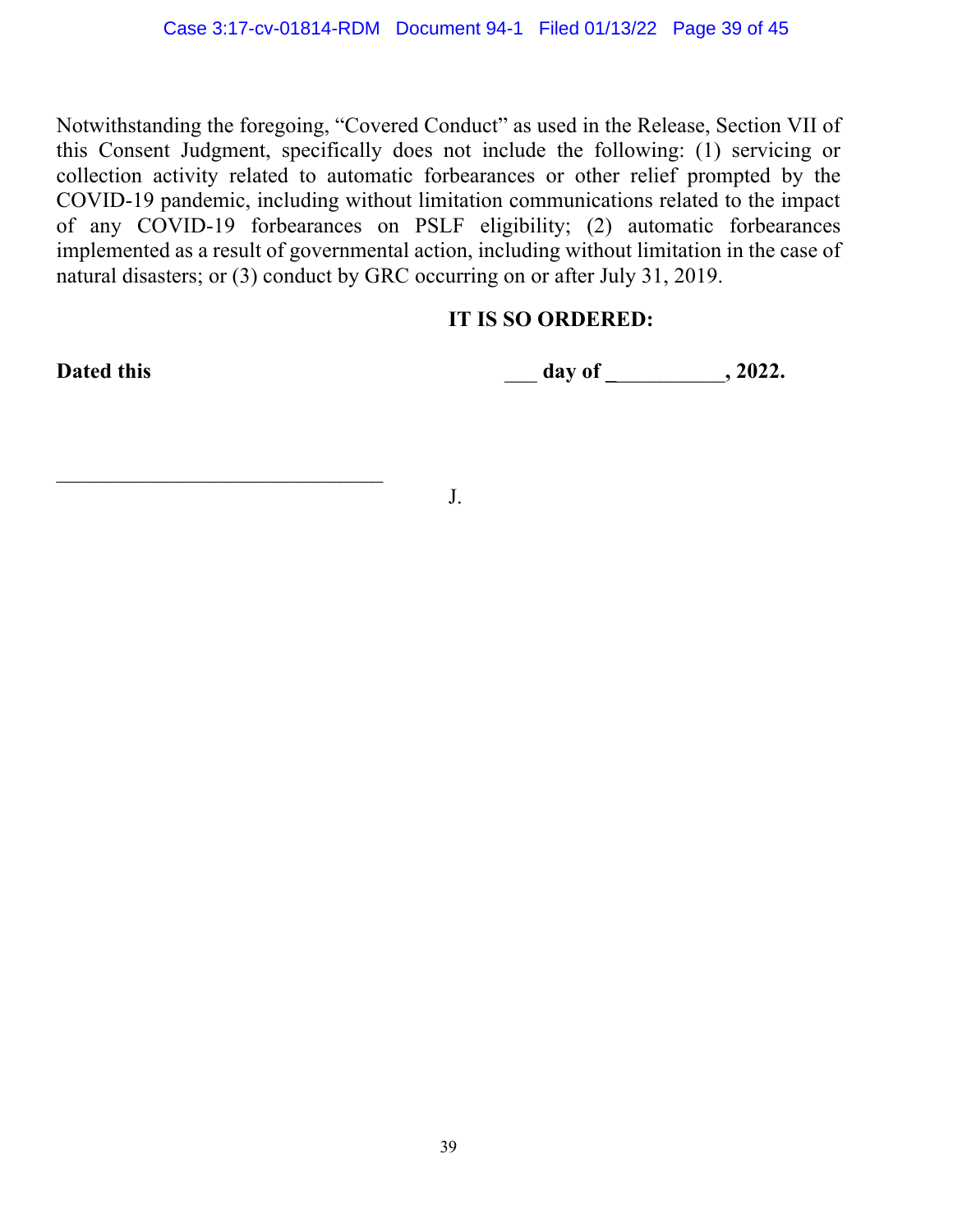#### COMMONWEALTH OF PENNSYLVANIA

JOSH SHAPIRO ATTORNEY GENERAL

Date: January 12,  $2022$  By:

Nicholas F. B. Smyth, PA 307972 Email: nsmyth@attorneygeneral.gov Phone: 412-880-0475 Jill T. Ambrose, PA 323549 Email: jambrose@attorneygeneral.gov Phone: 412-565-3050 Senior Deputy Attorneys General Francesca C. Iovino, PA 324229 Email: fiovino@attorneygeneral.gov Phone: 724-858-4664 Deputy Attorney General *Attorneys for Plaintiff* 

NAVIENT CORPORATION; NAVIENT SOLUTIONS, LLC; PIONEER CREDIT RECOVERY, INC.; and GENERAL REVENUE **CORPORATION** 

 Mike Kilgarriff KIRKLAND & ELLIS LLP 1301 Pennsylvania Ave., NW Washington, DC 20004 Tel: 202-389-5149 Fax: 202-389-5200 mike.kilgarriff@kirkland.com

Date: January 12, 2022 By: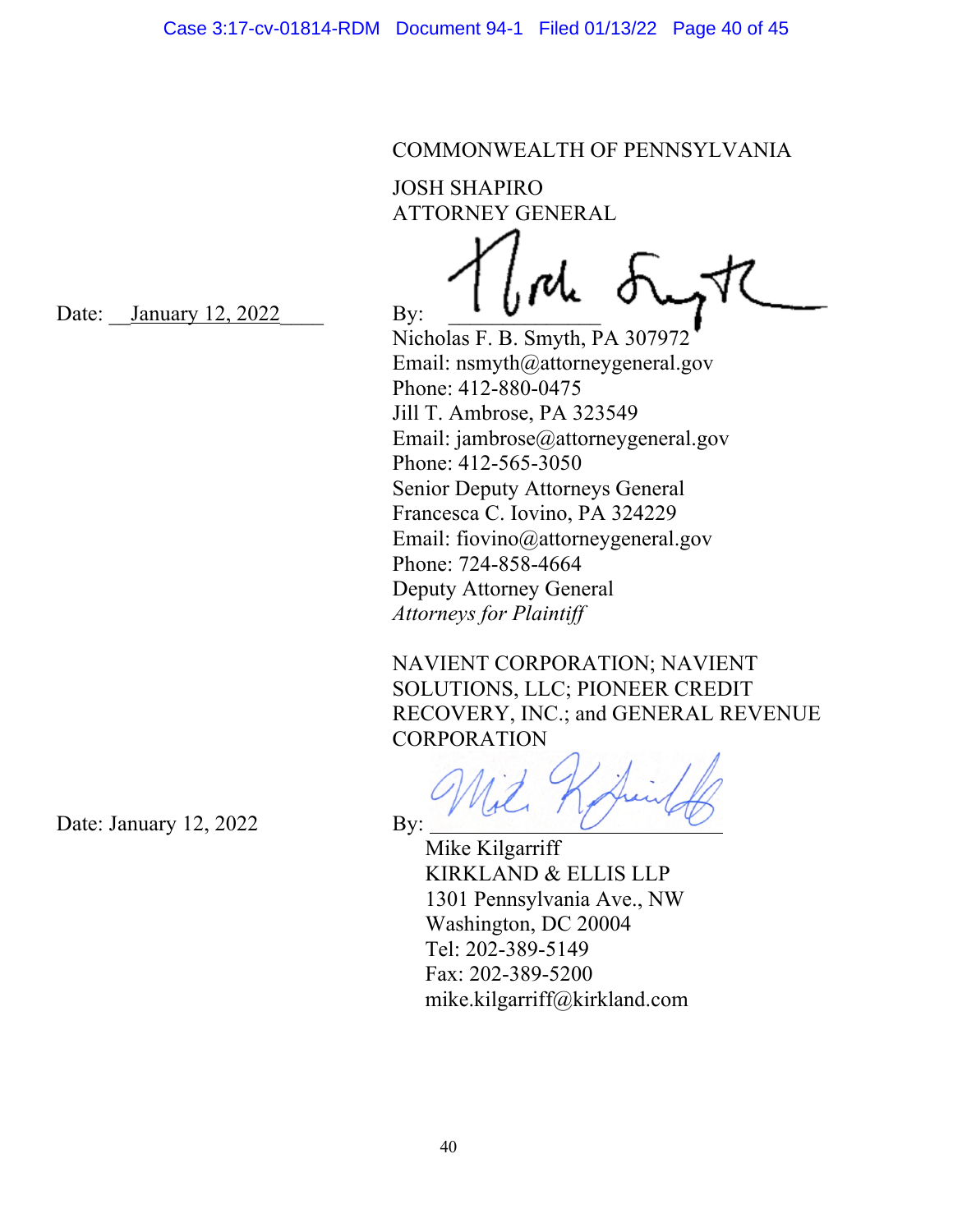#### **APPENDIX A: PRIVATE LOAN RELIEF**

The Navient Parties agree to discharge and forgive not less than **\$1,710,000,000.00** of private education loans meeting the categories and criteria below as of June 30, 2021 ("Debt Relief Forgiveness Date").

In order to qualify for Categories 1 through 3, below, a private education loan must be charged-off<sup>4</sup> as of the Debt Relief Forgiveness Date ("Past Due Status"); and (1) have reached Past Due Status no more than seven years prior to the Debt Relief Forgiveness Date, or (2) be within the applicable statute of limitations based on the borrower's last known address as of the Debt Relief Forgiveness Date.

If a private education loan has reached Past Due Status more than seven years prior to the Debt Relief Forgiveness Date, but the borrower's address is unknown or unavailable to determine the appropriate statute of limitations, then the loan is included in each respective Category if the borrower's last known address is in one of the Signatory Attorney General States, or a military address postal code as of the Debt Relief Forgiveness Date.

The discharged and forgiven amount shall include all outstanding principal, accrued interest, and fees from Categories 1 through 3 qualifying private education loans made to borrowers with a last known address in one of the Signatory Attorney General States, or a military address postal code.

#### **Category 1 Criteria: All Opportunity & Recourse Loans**

• Any private education loan with an outstanding balance and in Past Due Status as of the Debt Relief Forgiveness Date, originated under an Opportunity or Recourse program, and disbursed after 2002.

#### **Category 2 Criteria: For-Profit Schools**

• Any private education loan with an outstanding balance and in Past Due Status as of the Debt Relief Forgiveness Date disbursed by SLM Corporation lenders, subsidiaries, predecessors, successors, and/or its affiliates after 2002 to a borrower attending a forprofit school owned or operated by one of the companies listed below, or under one of

<sup>&</sup>lt;sup>4</sup> The Navient Parties' policy for "Charge-off accounts due to delinquency" requires a loan to be charged-off by the end of the month in which the interest on or principal of that loan becomes 212 days or eight billing cycles past due, whichever is earlier.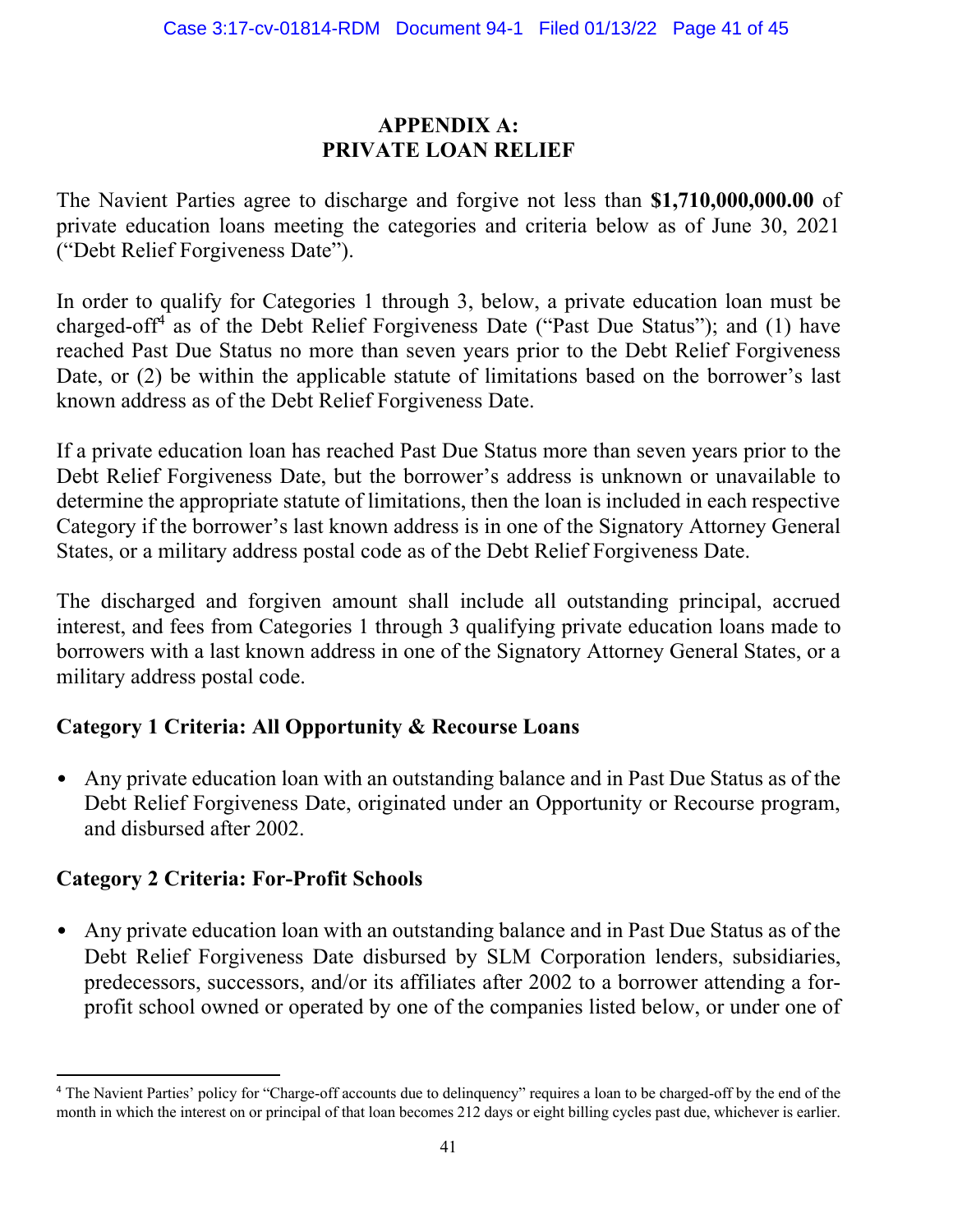the trade names listed below, or any other company as agreed to by and among the Parties:

- o ACT, ABC Training Center of Maryland, TCI
- o Alta College
- o Apollo Group
- o ATI Enterprises
- o Bridgepoint Education
- o Career Education Corporation
- o Center for Excellence in Higher Education
- o Corinthian Colleges
- o DeVry University
- o Education Corporation of America (Willis Stein & Partners III, L.P.)
- o Education Management Corporation
- o Globe/MN School of Business
- o Graham Holdings
- o Infilaw Holding
- o ITT Technical Institute
- o Lincoln Tech
- o Marinello School of Beauty
- o Premier Education Group

#### **Category 3 Criteria: Non-traditional**

• Any non-traditional private education loan with an outstanding balance and in Past Due Status as of the Debt Relief Forgiveness Date disbursed by SLM Corporation lenders, subsidiaries, predecessors, successors, and/or affiliates after 2002.

"Non-traditional" as used herein means a private education loan disbursed (1) to a borrower with a FICO score below 670 at origination to attend a private for-profit educational institution; or (2) to a borrower with a FICO score below 640 at origination to attend a public or a private not-for-profit educational institution.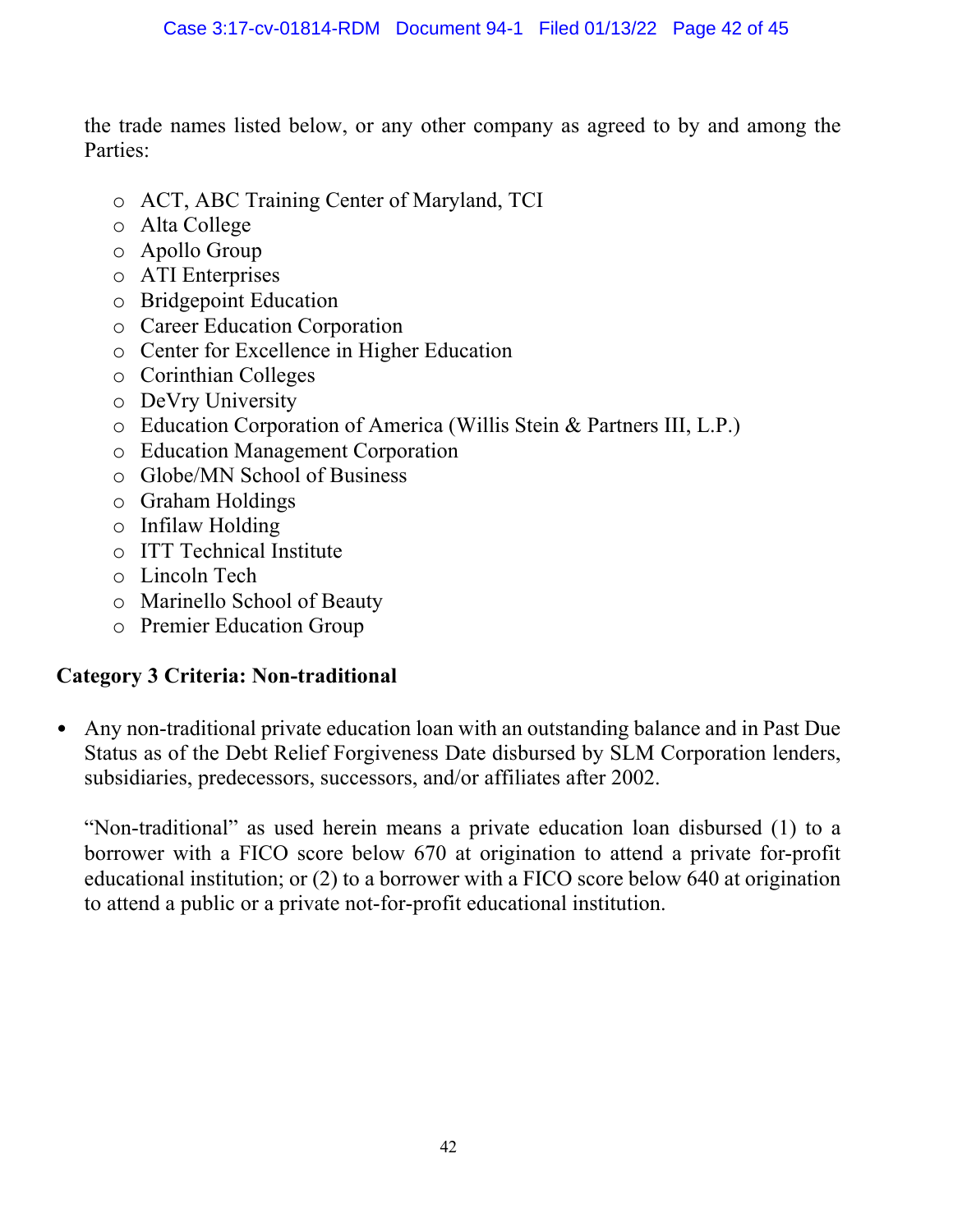#### **APPENDIX B**

P.O. Box 9500 **NAVIENT** 

Wilkes-Barre, PA 18773-9500

<Borrower Name> <Borrower Address> <Borrower Address>

#### <Borrower Name> one or more of your private student loans has been forgiven.

This forgiveness was granted effective June 30 2021, as a result of a settlement agreement we reached with your state's attorney general. The loans included in this settlement are listed below and currently have a \$0 balance. Any payments made on these loans after June 30, 2021 will be refunded. Payments made on these loans before June 30, 2021 will not be refunded as part of this process.

| <b>Forgiven Private Loans</b> |                      |                       |                  |                    |                                   |
|-------------------------------|----------------------|-----------------------|------------------|--------------------|-----------------------------------|
| Loan<br>number                | Disbursement<br>date | Original<br>principal | Interest<br>rate | Amount<br>forgiven | Current<br>outstanding<br>balance |
|                               |                      |                       |                  |                    | \$0<br>\$0                        |

Rest assured, the credit bureau agencies have also been notified and any tradelines associated with these loans will be deleted. Please allow 30 days for updates to occur.

Please note: Only the loan(s) listed above have been forgiven. <You still have private student loans serviced by Navient that have a remaining balance – they are listed below for your reference. You are still responsible for any other federal or private student loans you have taken out that are not listed above.

| <b>Navient Private Loans with Outstanding Balance</b> |                      |                       |                  |                                   |
|-------------------------------------------------------|----------------------|-----------------------|------------------|-----------------------------------|
| Loan<br>number                                        | Disbursement<br>date | Original<br>principal | Interest<br>rate | Current<br>outstanding<br>balance |
|                                                       |                      |                       |                  |                                   |

You may still have other private or federal student loans with other servicers. You may also still have federal student loans serviced by Navient. Making payment arrangements on student loans that have not been forgiven remains your responsibility.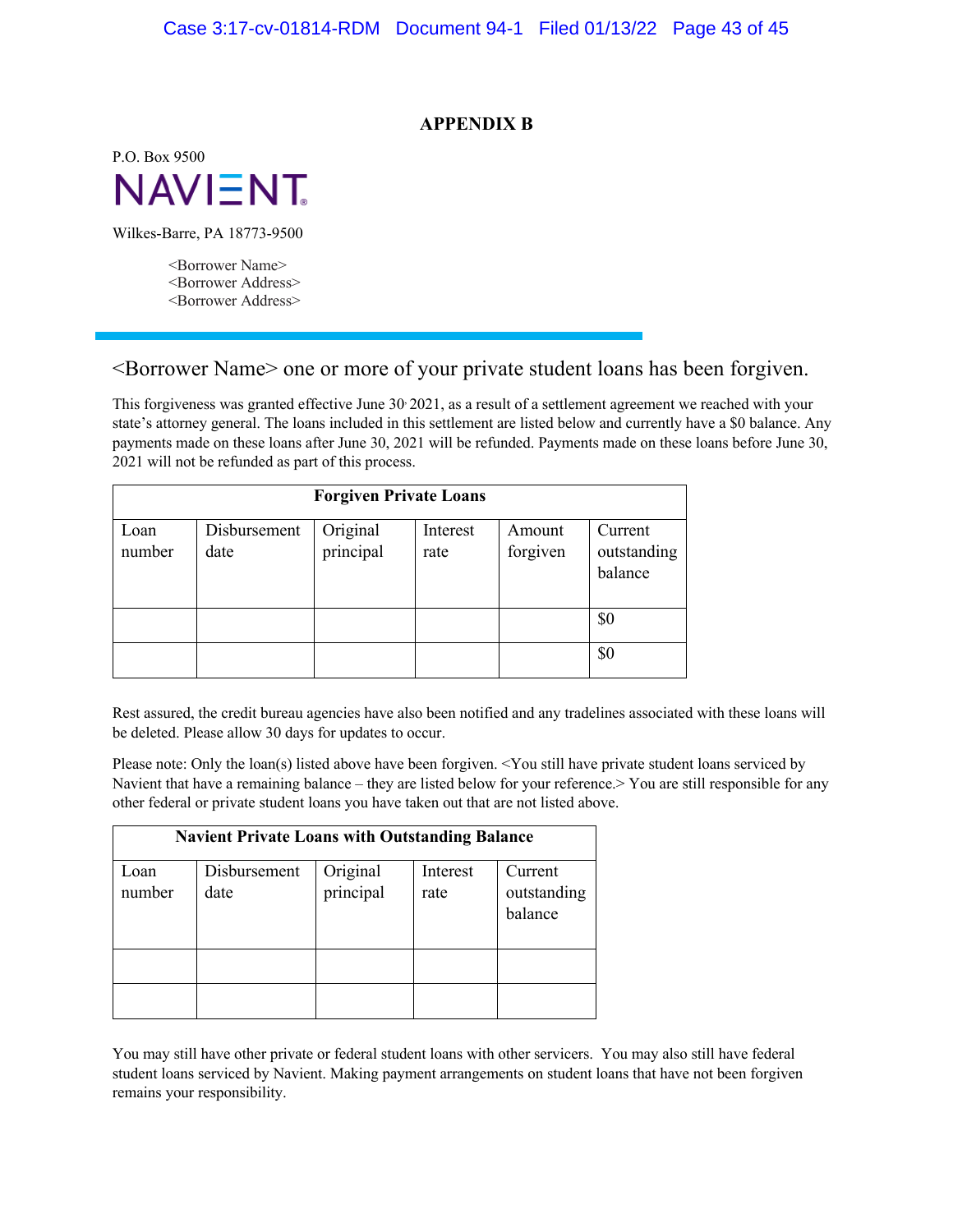#### **We're here to help**

If you have questions about this notice or loan forgiveness, call or visit us online. If you are experiencing financial difficulty or have other questions or concerns about your student loan obligations, contact your servicer.

Additional state and federal resources are listed on the following page.

*Your loan servicer*

Below is a list of federal and state resources for student loan borrowers.

| <b>Agency</b>                                                                                  | <b>Description</b>                                                            | <b>Mail or Email Address</b>                                                                           | <b>Phone</b>                | Website                                                                          |
|------------------------------------------------------------------------------------------------|-------------------------------------------------------------------------------|--------------------------------------------------------------------------------------------------------|-----------------------------|----------------------------------------------------------------------------------|
|                                                                                                |                                                                               |                                                                                                        |                             |                                                                                  |
| Federal<br>Student Aid<br>(FSA)<br>Ombudsman                                                   | Helps resolve<br>complaints<br>about federal<br>student loans.                | U.S. Department of<br><b>Education FSA</b><br>Ombudsman Group<br>P.O. Box 1843<br>Monticello, KY 42633 | $1 - 877 -$<br>557-<br>2575 | https://studentaid.ed.gov/repay-<br>loans/disputes/prepare/contact-<br>ombudsman |
| Consumer<br>Financial<br>Protection<br><b>Bureau</b><br>(CFPB)<br>Student<br>Loan<br>Ombudsman | Helps resolve<br>complaints<br>about federal<br>and private<br>student loans. | CFPBOmbudsman@cfpb.<br>gov                                                                             | $1 - 855 -$<br>830-<br>7880 | https://www.consumerfinance.g<br>ov/complaint/                                   |
| <b>State</b><br>Contact                                                                        |                                                                               |                                                                                                        |                             |                                                                                  |
| <b>State</b><br>Contact                                                                        |                                                                               |                                                                                                        |                             |                                                                                  |
| <b>State</b><br>Contact                                                                        |                                                                               |                                                                                                        |                             |                                                                                  |
| <b>State</b><br>Contact                                                                        |                                                                               |                                                                                                        |                             |                                                                                  |
| <b>State</b><br>Contact                                                                        |                                                                               |                                                                                                        |                             |                                                                                  |
| <b>State</b><br>Contact                                                                        |                                                                               |                                                                                                        |                             |                                                                                  |
| <b>State</b><br>Contact                                                                        |                                                                               |                                                                                                        |                             |                                                                                  |